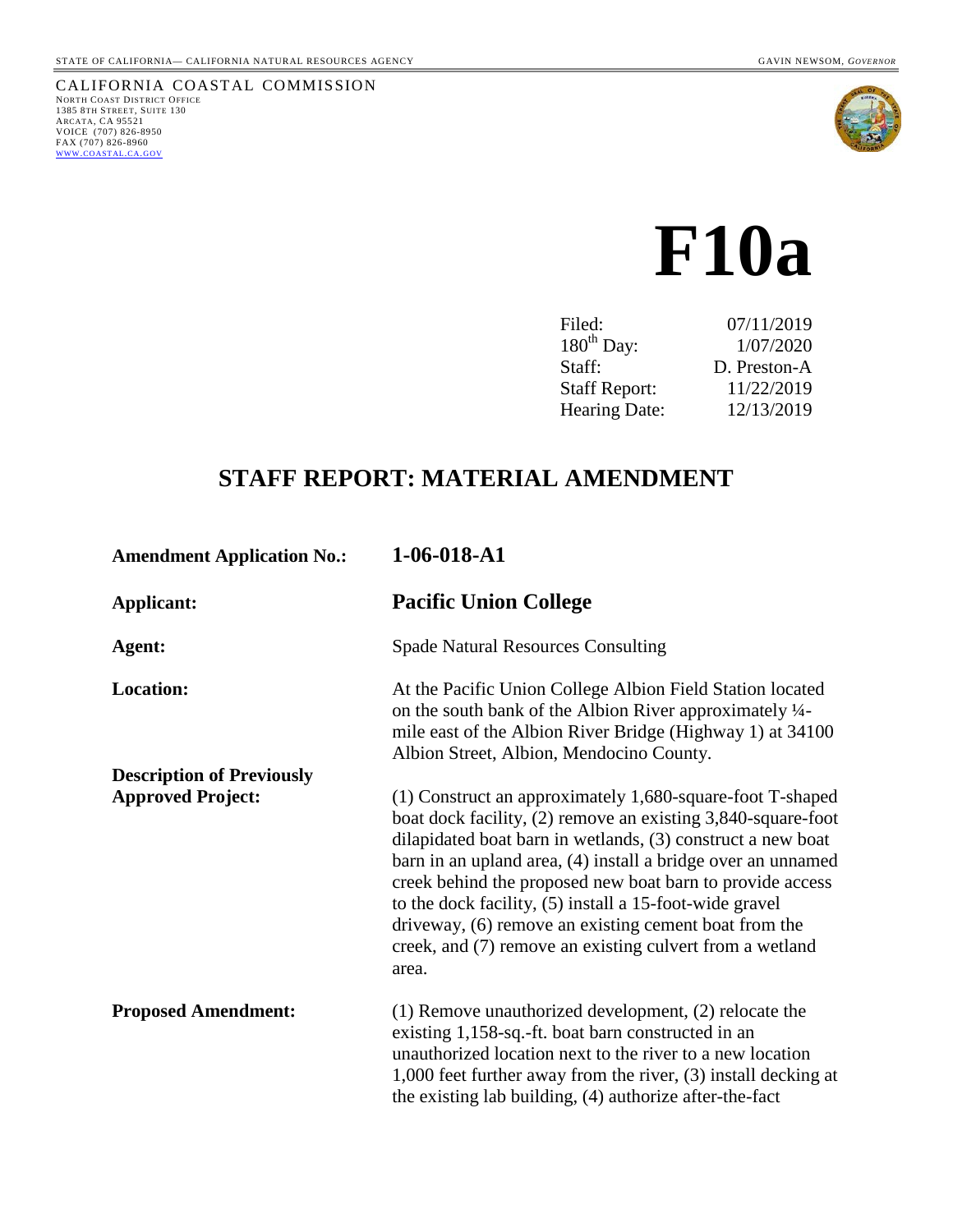placement of road base and gravel within an existing parking area, (5) authorize after-the-fact placement of a 120-sq.-ft. shed, and (6) restore riparian and wetland habitats.

**Staff Recommendation:** Approval with conditions.

## **SUMMARY OF STAFF RECOMMENDATION**

Staff recommends that the Commission approve with conditions the permit amendment request for additional development at Pacific Union College's Albion Field Station along the south bank of the Albion River near the village of Albion in Mendocino County. In May of 2007, the Commission granted the original permit (CDP No. 1-06-018) to the applicant to construct a boat dock facility; remove a boat barn in wetlands and replace it by constructing a new boat barn in an upland area; install a bridge over an unnamed stream to provide access to the dock facility; construct a gravel driveway; and remove an abandoned cement boat and culvert from wetland areas. Subsequent to approval of the original permit, certain development not authorized by the permit occurred at the site, involving: construction of the replacement boat barn in a different location than had been authorized; placement of unpermitted wetland fill; unpermitted removal of riparian ESHA trees; unpermitted grading within an existing gravel parking area; the unpermitted installation of a deck, low retaining wall, and lighting adjacent to an existing lab building; and the unpermitted installation of a small equipment shed. Under this permit amendment request, the application seeks to address the unpermitted development, and proposes additional new development.

The applicant proposes: (1) relocation of the 1,158-square-foot boat barn from its current, unauthorized location to a site approximately 1,000 feet to the east from the river's edge; (2) removal of a 650-square-foot portion of the unauthorized deck attached to the east side of the lab building and authorization after-the-fact of the remaining 400 square feet of the deck; (3) construction of approximately 506 square feet of new decking along the northern portion of the lab building; (4) removal of an unauthorized retaining wall and light posts; (5) installation of three new downcast shielded light fixtures on the exterior of the lab building; (6) authorization after-the-fact of the grading of approximately 42 cubic yards of gravel fill within the parking area, including the installation of a small gravel berm between the parking area and the stream; (7) authorization after-the-fact of the installation of the 120-square-foot equipment shed; (8) restoration of riparian vegetation along a portion of the stream east of the lab building where the unauthorized tree removal occurred; and (9) restoration of 5,272 square feet of wetlands impacted by the placement of fill (woodchips) northwest of the lab building and 72 square feet of gravel south of the unauthorized boat barn (see **Exhibit No. 3**).

The primary Coastal Act issue raised by the application is whether the development is consistent with Coastal Act requirements regarding development within and adjacent to environmentally sensitive habitat areas (ESHA). Within ESHA, the applicant proposes to restore the riparian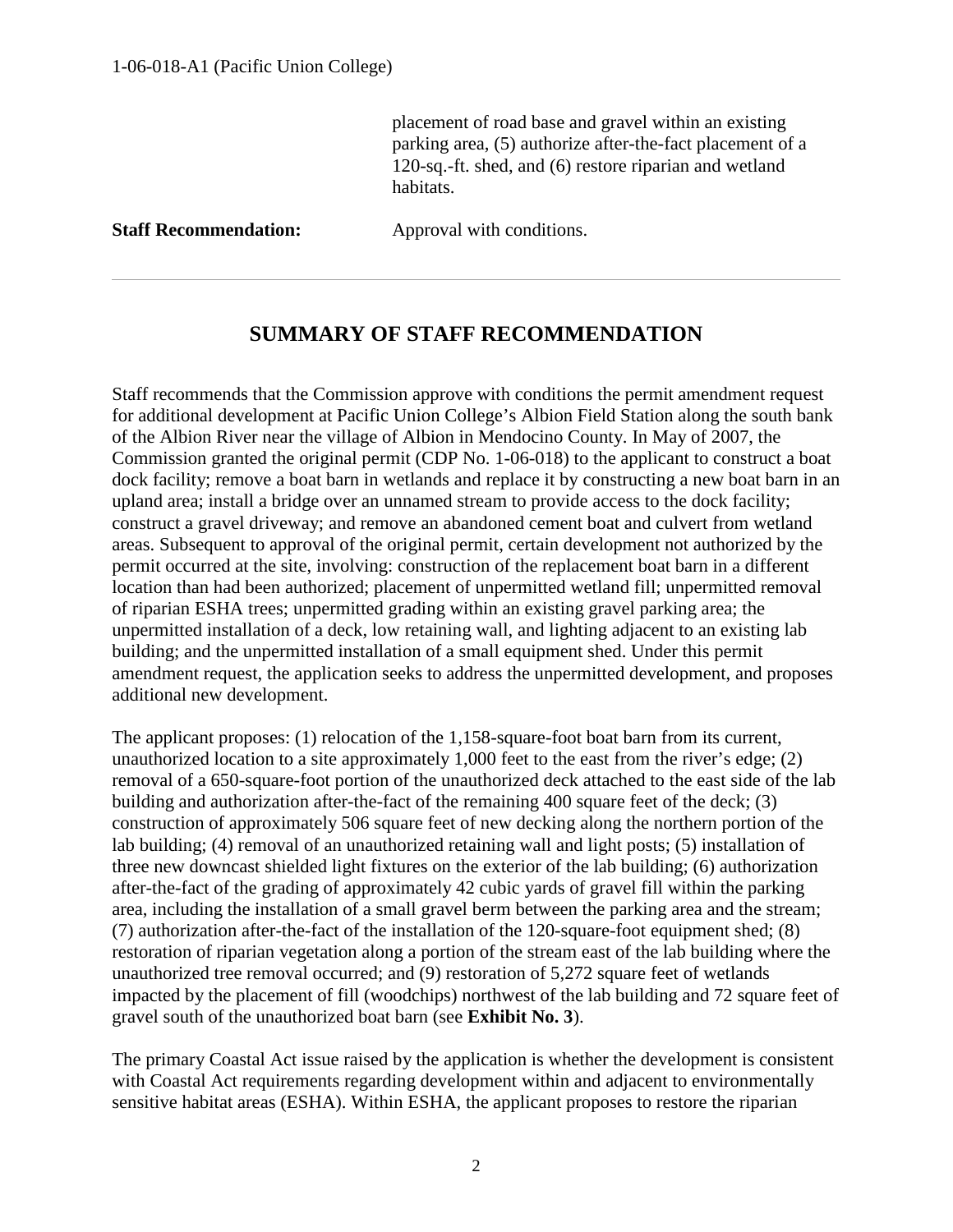ESHA along the unnamed stream area affected by the unauthorized tree removal by planting a mix of regionally appropriate native species to provide cover to the adjacent stream. In addition, the applicant proposes to restore the wetland areas affected by the unauthorized wetland fill by removing the fill and invasive species, and then planting native species. Staff recommends that the Commission find that the wetland and riparian restoration activities with conditions are permissible within ESHA under section 30240(a) as a use dependent on the resource. To ensure the proposed restoration activities will be successful and actually result in ESHA restoration, **Special Conditions Nos. 27 and 28** require monitoring of the restoration areas and include provisions for remediation if the monitoring indicates that the identified success standards have not been achieved. To ensure the dismantling of the existing boat barn in its unauthorized location does not result in impermissible development within sensitive bat roosting ESHA, the amended development as proposed and conditioned would require that such work either occur in September and October outside of the bat roosting period or only proceed after bat surveys demonstrate that no bat roosting ESHA exists in the building.

Apart from the proposed development within ESHA, the applicant proposes various developments in areas adjacent to know or potential ESHA. The after-the-fact shed is approximately 50 feet from ESHA. Staff believes that with various recommended conditions, the proposed amended development is (1) designed to prevent impacts that would significantly degrade adjacent environmentally sensitive habitat areas and is compatible with the continuance of those areas, consistent with section 30240(b) of the Coastal Act, and (2) will protect marine resources and maintain the biological productivity and quality of coastal waters and wetlands, minimize adverse effects of wastewater discharges and entrainment, and control runoff, consistent with sections 30230 and 30231 of the Coastal Act. The new boat barn will result in a larger river ESHA buffer and is designed to limit human intrusion into the nearby stream and direct stormwater runoff into a ditch away from the stream. Along the east side of the lab building near the stream ESHA, the authorized development would be limited to removing portions of the deck to reduce it to the minimum width necessary to provide ADA compliant ingress and egress and minimal exterior lighting that will be downcast and shielded to avoid inadvertent lighting of the ESHA. The gravel berm to be authorized after-the-fact as part of the parking area grading directs stormwater runoff from the parking area away from the stream. **Special Condition No. 22** would require the use of construction-related BMPs to protect water quality and ESHA. **Special Condition No. 24** would ensure potential Sonoma tree vole habitat is not adversely impacted by the proposed work by restricting the use of high level noise producing equipment.

Violations of the Coastal Act (unpermitted development) exist on the subject property including, but not necessarily limited to: unpermitted wetland fill; unpermitted riparian ESHA tree removal; the unauthorized placement of a boat barn; unauthorized decking, retaining wall, and light posts; unpermitted gravel fill in the existing parking area; unpermitted gravel berm adjacent to an ESHA; and the unpermitted placement of a plastic shed. Approval of this permit amendment application pursuant to the staff recommendation, issuance of the permit amendment and the applicant's subsequent compliance with the terms and conditions of the permit amendment will result in resolution of future impacts of the violations noted above.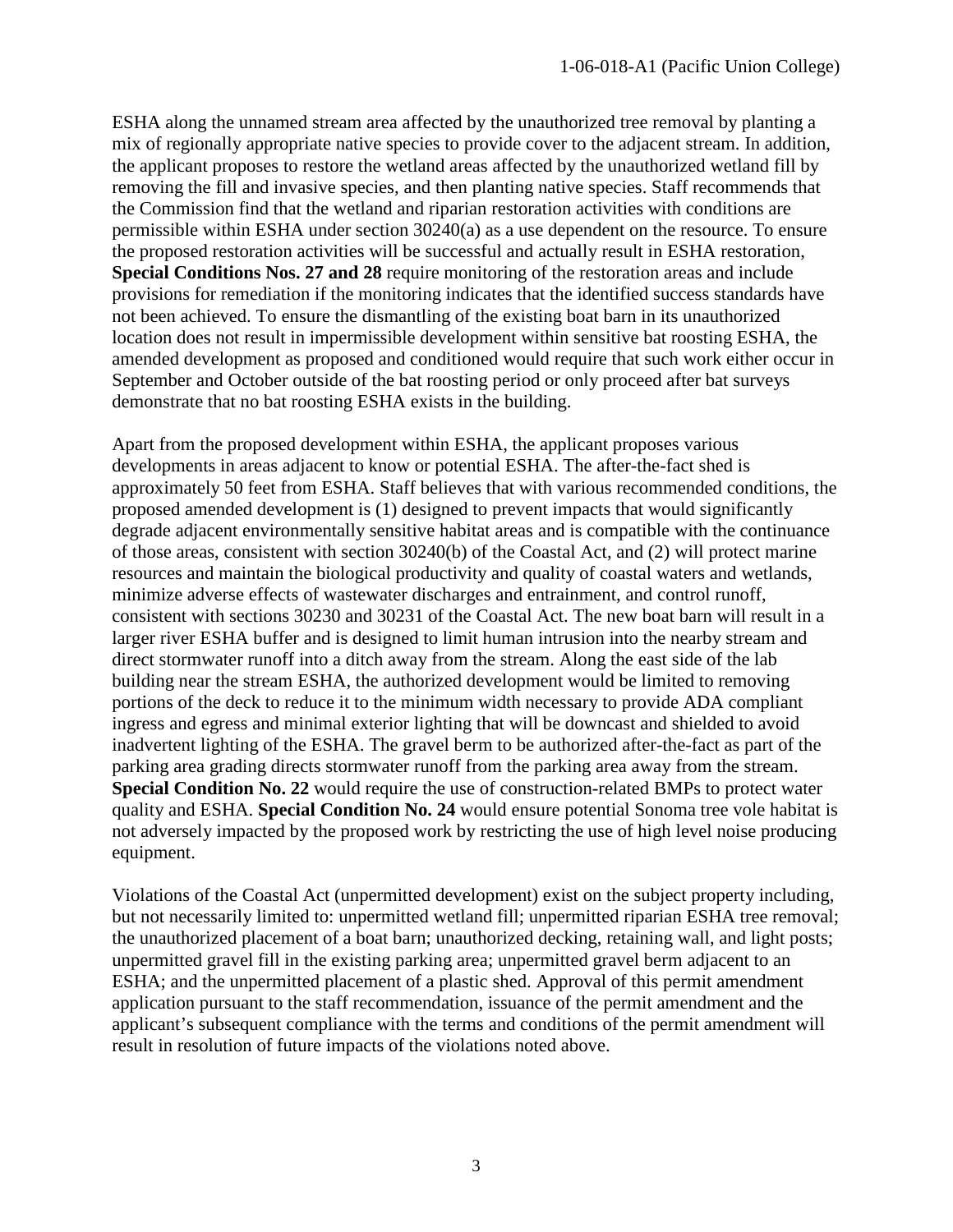1-06-018-A1 (Pacific Union College)

The motion to adopt the staff recommendation of approval of CDP amendment request 1-06 018-A1 with special conditions is found on [page 6.](#page-5-0)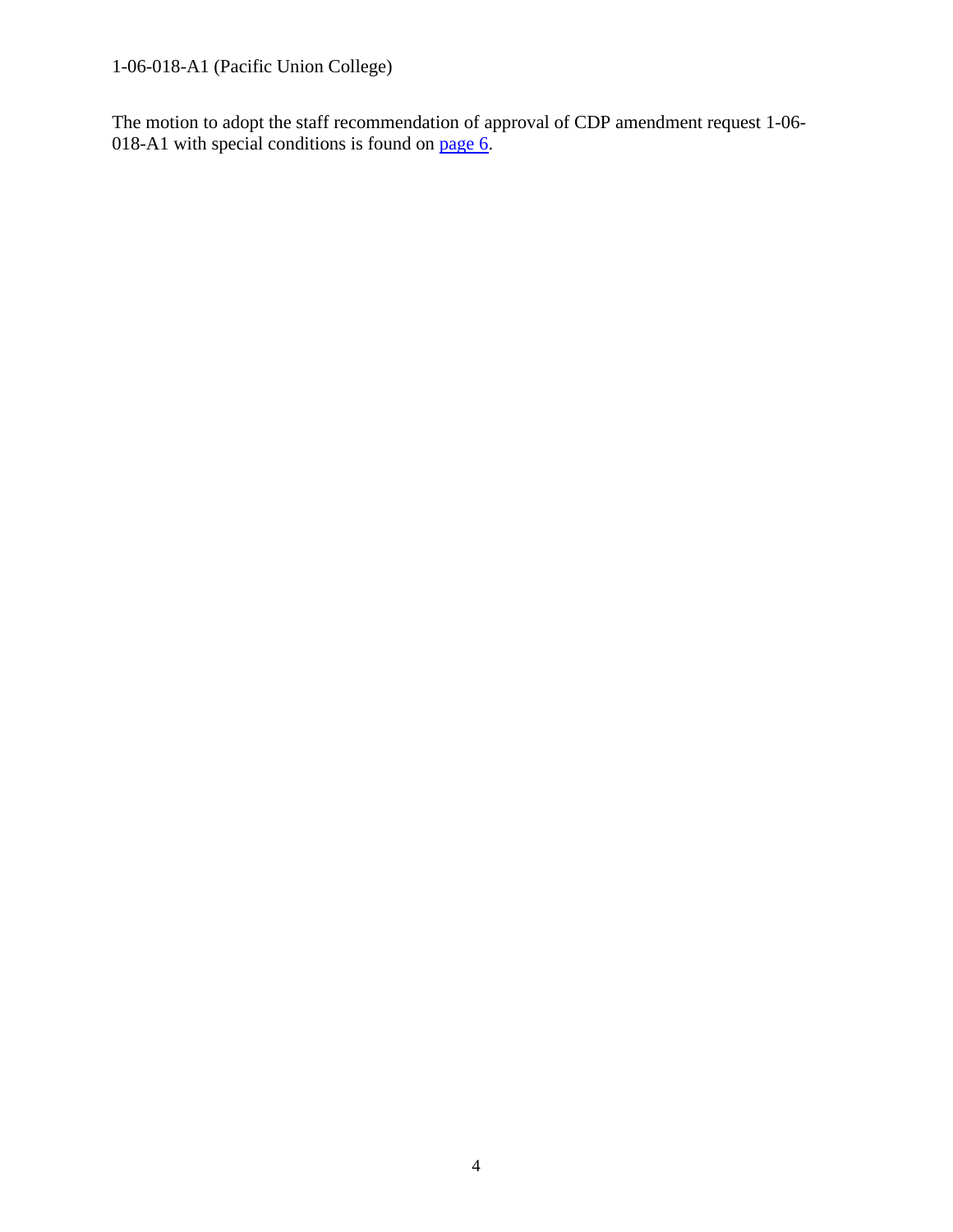## **TABLE OF CONTENTS**

## **APPENDICES**

[Appendix A](https://documents.coastal.ca.gov/reports/2019/12/F10a/F10a-12-2019-appendix.pdf) – Substantive File Documents Appendix  $B$  – All Standard and Special Conditions that Apply to CDP No. 1-06-018-A1

## **EXHIBITS**

- Exhibit  $1$  Location Map
- Exhibit  $2$  Vicinity Map
- [Exhibit 3](https://documents.coastal.ca.gov/reports/2019/12/F10a/F10a-12-2019-exhibits.pdf) Project Plans
- [Exhibit 4](https://documents.coastal.ca.gov/reports/2019/12/F10a/F10a-12-2019-exhibits.pdf) BMP Plans
- $\sqrt{\frac{Exhibit 5}}$  $\sqrt{\frac{Exhibit 5}}$  $\sqrt{\frac{Exhibit 5}}$  Wetland Restoration Plan Excerpts
- [Exhibit 6](https://documents.coastal.ca.gov/reports/2019/12/F10a/F10a-12-2019-exhibits.pdf) Riparian Restoration Plan Excerpts
- [Exhibit 7](https://documents.coastal.ca.gov/reports/2019/12/F10a/F10a-12-2019-exhibits.pdf) Boat Barn Alternatives
- Exhibit  $8 -$  Site Photos
- [Exhibit 9](https://documents.coastal.ca.gov/reports/2019/12/F10a/F10a-12-2019-exhibits.pdf) FEMA Maps
- Exhibit  $10 -$  Adopted Findings for Original Permit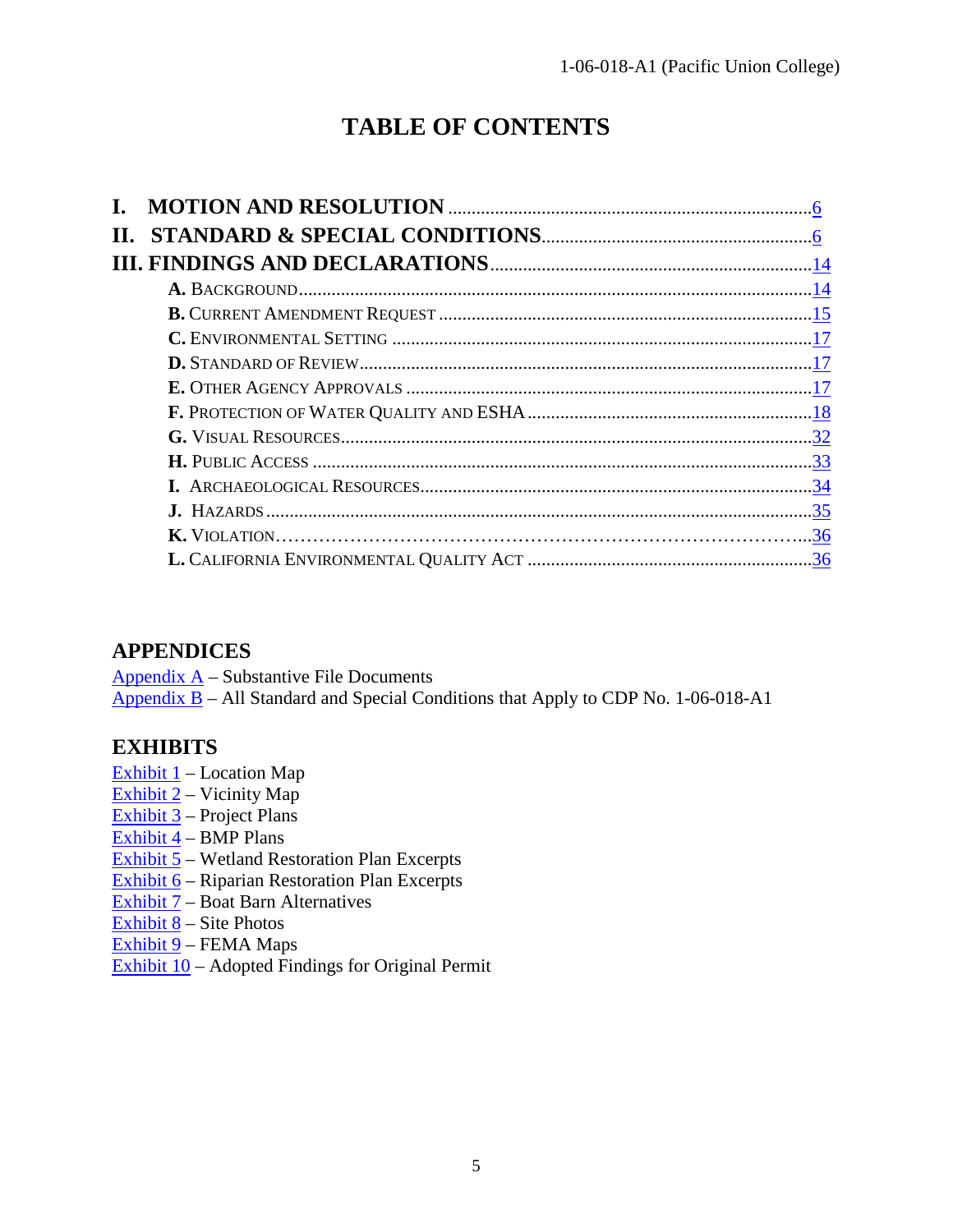## <span id="page-5-0"></span>**I. MOTION AND RESOLUTION**

### **Motion:**

*I move that the Commission approve the proposed amendment to Coastal Development Permit No. 1-06-018 subject to the conditions set forth in the staff recommendation.*

Staff recommends a **YES** vote on the foregoing motion. Passage of this motion will result in conditional approval of the permit and adoption of the following resolution and findings. The motion passes only by affirmative vote of a majority of the Commissioners present.

#### **Resolution:**

*The Commission hereby approves the coastal development permit amendment on the grounds that the development as amended and subject to conditions, will be in conformity with the policies of Chapter 3 of the Coastal Act. Approval of the permit amendment complies with the California Environmental Quality Act because feasible mitigation measures and/or alternatives have been incorporated to substantially lessen any significant adverse effects of the amended development on the environment.*

## <span id="page-5-1"></span>**II. STANDARD AND SPECIAL CONDITIONS**

NOTE: The original Coastal Development Permit (CDP No. 1-06-018) was approved with four (4) standard conditions and twenty (20) special conditions. Standard Conditions Nos. 1-4 and Special Conditions Nos. 1- 7 and 9-20 of CDP 1-06-018 are reimposed without changes and remain in full force and effect. Special Condition No. 8 is being modified as shown below and reimposed as a condition of the CDP as amended. **Special Conditions Nos. 21- 32** are new conditions added to CDP Amendment No. 1-06-018-A1. New conditions and modifications to existing conditions imposed in this permit amendment are shown in the following section (deleted condition language are shown in strikethrough text; added conditions are **bold underlined**). **Appendix B**, attached, includes all standard and special conditions that apply to the amended development, as approved by the Commission in its original action and modified and/or supplemented by this amendment. For comparison, the text of all the original permit conditions is included in **Exhibit No. 10**, the Adopted Findings for CDP 1-06-018.

#### **8.** Boat Barn Final Plans

A. PRIOR TO COMMENCEMENT OF CONSTRUCTION and **W**ithin 180 days of Commission approval **of CDP Amendment No. 1-06-18-A1 and prior to the reconstruction of the boat barn as authorized under the amendment**, or such additional time as the Executive Director may grant for good cause, the applicant **permittee** shall submit to the Executive Director, for review and written approval, final design plans for the proposed boat barn building demonstrating the following: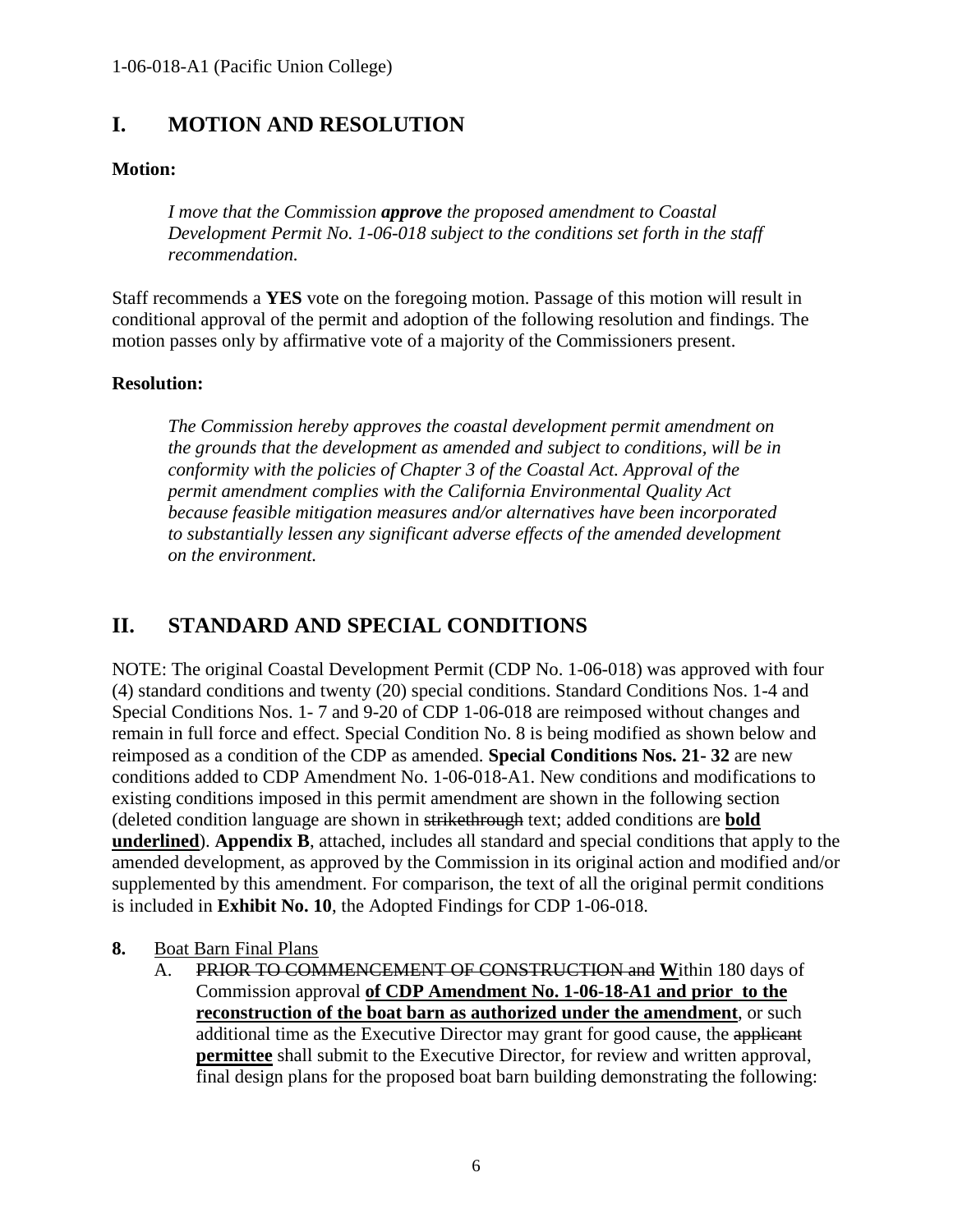- (i) The boat barn shall be sited at the location as shown on Exhibit No. 3 **(page 1 of 8) of the staff report for CDP Amendment No. 1-06-018-A1** and shall be no larger than 110' x 60' and shall not exceed 35-feet in height; **conform with square footage and dimensions as proposed in the preliminary boat barn and deck plan prepared by John M. Duncan, dated June 6, 2014;**
- (ii) All exterior siding, trim, and roofing of the proposed structure shall be composed of natural materials in earth tone colors as proposed in the application, including weathered cedar or redwood siding;
- (iii) All exterior materials, including roof and windows, shall be non-reflective to minimize glare; and
- (iv) All exterior lights, including any lights attached to the outside of the building, shall be the minimum necessary for the safe ingress and egress of the structure, and shall be low-wattage, non-reflective, shielded, and have a directional cast downward.
- B. The permittee shall undertake development in accordance with the approved **final** plan. Any proposed changes to the approved **final** plan shall be reported to the Executive Director. No changes to the approved plan shall occur without a Commission amendment to this coastal development permit unless the Executive Director determines that no amendment is legally required.

### **21. Scope of Permit as Amended.**

- **A. CDP Amendment No. 1-06-018-A1 authorizes the following additional development, as proposed and modified by the Special Conditions of this permit amendment and as depicted in Exhibit No. 3:**
	- **(i) Dismantle and remove the boat barn from its unauthorized location;**
	- **(ii) Reconstruct the boat barn approximately 1,000 feet further east of the river and the existing unauthorized boat barn site as proposed and in accordance with the final approved boat barn plans pursuant to Special Condition No. 8;**
	- **(iii) Remove**
		- **(a) 650 square feet (10 feet wide) of unauthorized decking, and**
		- **(b) retaining wall and light posts from the east side of the lab building;**
	- **(iv) Retain the following improvements constructed without authorization:**
		- **(a) approximately 400 square feet of decking for the lab building,**
		- **(b) 42 cubic yards of gravel fill spread throughout the existing parking area north of the lab building,**
		- **(c) a 6-inch-tall, 75-foot-long, 1-foot-wide gravel berm consisting of approximately 0.78 cubic yards of material along the eastern side of the parking area north of the lab building, and**
		- **(d) a 120-square-foot shed adjacent to the northwest corner of the lab building;**
	- **(v) Construct 506 square feet of new decking and three new associated exterior lighting fixtures along the north and east sides of the existing lab building;**
	- **(vi) Restore riparian habitat east of the lab building consistent with Special Condition No. 28 and the preliminary Overstory Restoration Plan for**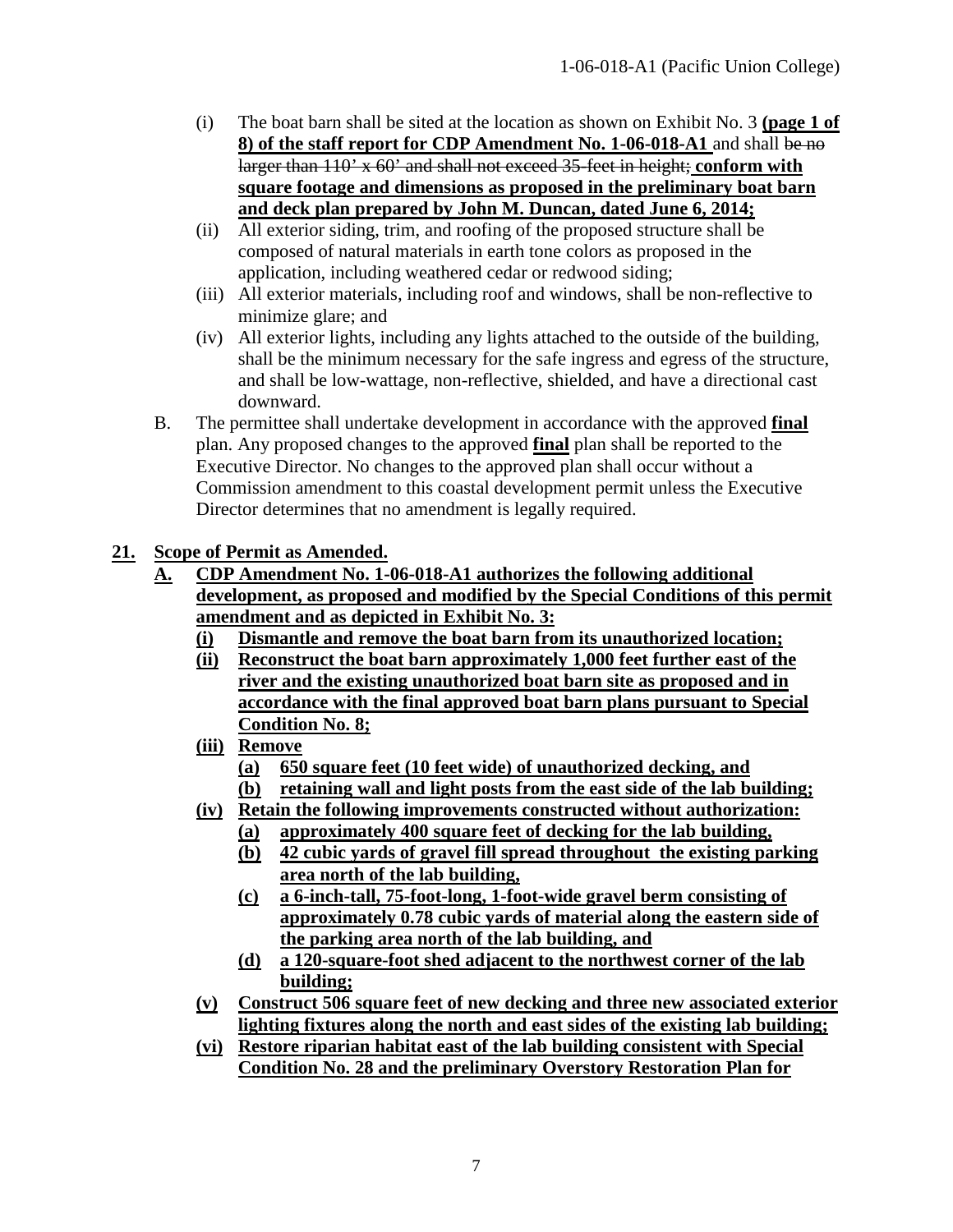**Alder Tree Removal Area, prepared by Spade Natural Resources Consulting and dated June 10, 2019.**

- **(vii) Restore wetland habitat within the proposed wood chip removal area along the shoreline of the river northwest of the lab building and south of the boat barn in its existing unauthorized location consistent with Special Condition No. 27 and as referenced in the preliminary Wetland Restoration Plan, dated November 13, 2014.**
- **22. Construction Standards, Restrictions, and Responsibilities. For development authorized under CDP Amendment No. 1-06-018-A1.The permittee shall employ construction-related "Best Management Practices" (BMPs) to protect water quality and adjacent sensitive habitat areas. The permittee shall ensure that all on-site workers and contractors understand and agree to observe the standards and limitations for work outlined in this permit and in the detailed project description included as part of the application submittal and as revised by these conditions.**
	- **A. The BMPs proposed by the permittee, including but not limited to the following measures, shall be implemented, consistent with the additional requirements specified in subsection (B) below and consistent with the protective measures outlined in the following plans: (1) "East BMP and Stormwater Plan" for the new boat barn, dated February 22, 2019 and received on July 11, 2019 (referenced on page 1 of Exhibit No. 4); (2) the "Grading and BMP Plan," received on May 20, 2019 (referenced on page 2 of Exhibit No. 4); and (3) the avoidance measures described in the "Botanical Survey and Biological Scoping Survey," dated November 1, 2017:**
		- **(i) Timing of Construction: Development authorized by this permit amendment shall only occur during the time period limitations specified in Special Condition No. 32.**
		- **(ii) Implement clean-up measures for potential fuel spills from construction equipment, using cloth rags to absorb any leaked fuel or oil during the fueling process. An adequate supply of these items shall be kept available on site;**
		- **(iii) Dispose of excess materials and waste at an authorized disposal facility;**
		- **(iv) Paintbrushes and containers used to apply deck finishing shall be placed in a refuse container and washed inside existing structures to avoid the potential for pollutants that could enter the stream;**
		- **(v) Restrict construction staging and work areas to only those areas identified on the proposed construction staging and work area site plan as depicted on the above-mentioned plans and referenced in Exhibit No. 4;**
		- **(vi) Provide pre-construction training for contractors by qualified biologists on how to identify northern red-legged frogs prior to and during construction activities and how to proceed if a frog is encountered. During ground disturbing activities, construction crews shall begin each work day with a visual search around the work area to detect the presence of frogs. If a special status frog is detected during a visual search or at any time during construction, crews shall stop all ground disturbing work and shall contact**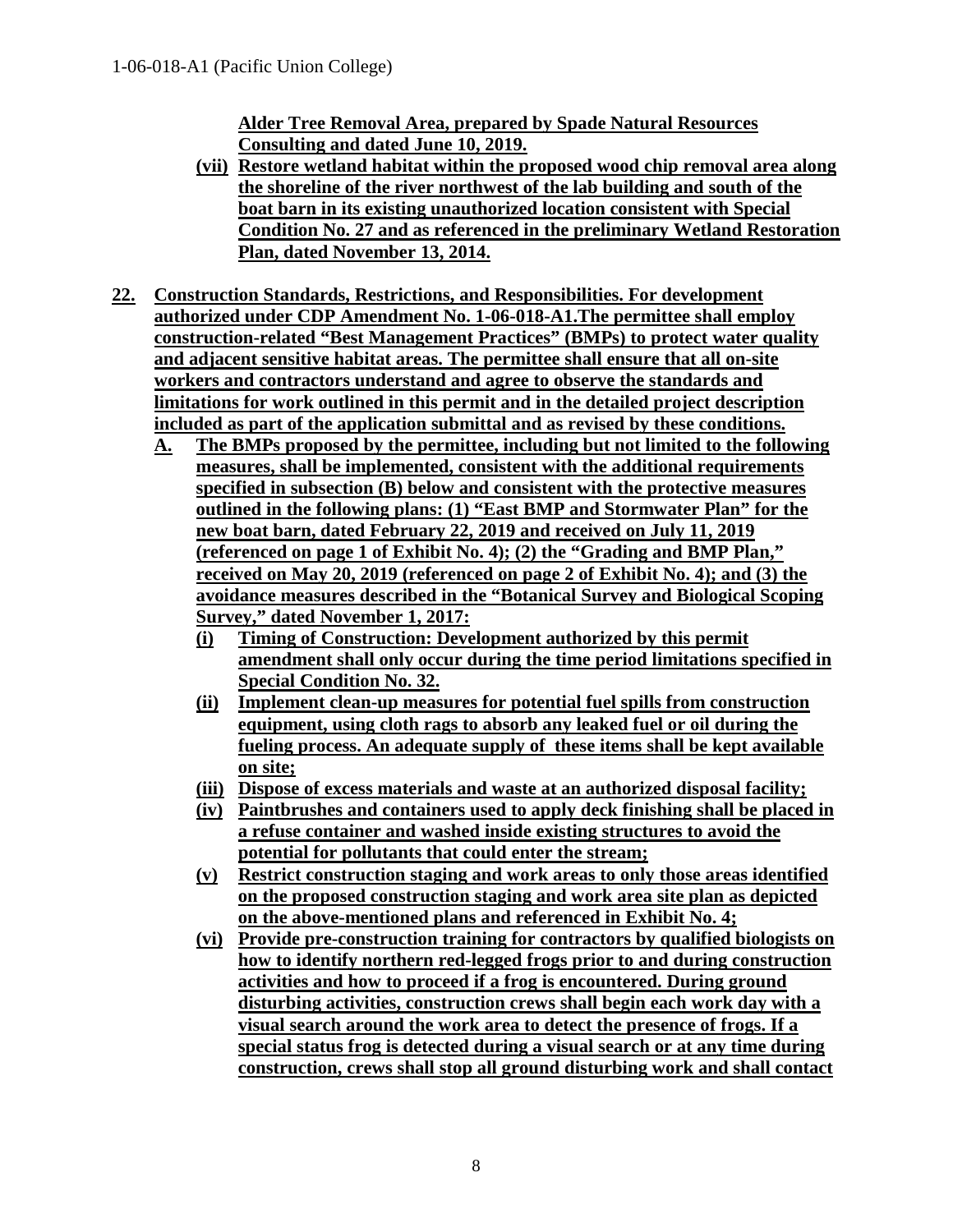**the California Department of Fish and Wildlife (CDFW). Clearance from CDFW shall be obtained before re-initiating work.**

- **(vii) If rain occurs during the ground disturbance period, cease construction and do not resume construction for a period of 48 hours after the rain stops; and**
- **(viii) Avoid construction during bird breeding seasons, if feasible. If construction must occur during the breeding seasons, a qualified biologist shall perform pre-construction breeding bird surveys within 14 days of the onset of construction or clearing of vegetation and no ground disturbing activities shall occur within 100 feet of any nest until the young birds have fledged and left the roost.**
- **B. The following additional requirements also apply to the authorized construction work:**
	- **(i) Archaeological Resources: Construction work and scheduling shall adhere to the requirements of Special Condition No. 10 of the original permit for the protection of archaeological resources.**
	- **(ii) Protect Adjacent Wetlands: No construction equipment or materials shall be placed in wetland ESHA. Care should be taken in the storage and use of equipment during relocation/removal activities to prevent accidental spills.**
	- **(iii) Plastic Netting Prohibition: To minimize wildlife entanglement and plastic debris pollution, the use of temporary rolled erosion and sediment control products with plastic netting (such as polypropylene, nylon, polyethylene, polyester, or other synthetic fibers used in fiber rolls, erosion control blankets, and mulch control netting) is prohibited. Any erosion-control associated netting shall be made of natural fibers and constructed in a loose-weave design with movable joints between the horizontal and vertical twines.**
	- **(iv) Stockpile BMPs: All on-site stockpiles of construction debris and soil or other construction-related materials shall be covered and contained whenever there is a potential for rain to prevent polluted water runoff from the site.**
	- **(v) Trash and Debris: All trash, waste, and debris resulting from construction activities shall be properly contained, removed from the work site on a regular basis, and properly disposed of consistent with section A(iii) above to avoid contamination of habitat during demolition and construction activities.**
	- **(vi) Equipment BMPs: Equipment fueling and maintenance shall occur off-site, if feasible. Any fueling and maintenance of equipment conducted on-site shall take place at a designated area located away from coastal waters, drainage courses, and storm drain inlets. The fueling and maintenance area shall be designed to fully contain any spills of fuel, oil, or other contaminants.**
	- **(vii) Minimize Land Disturbance and Soil Compaction: Construction shall minimize land disturbance (e.g., clearing, grading, and cut-and-fill) and soil compaction to avoid potential increased erosion and sedimentation and to retain the natural stormwater infiltration capacity of the soil;**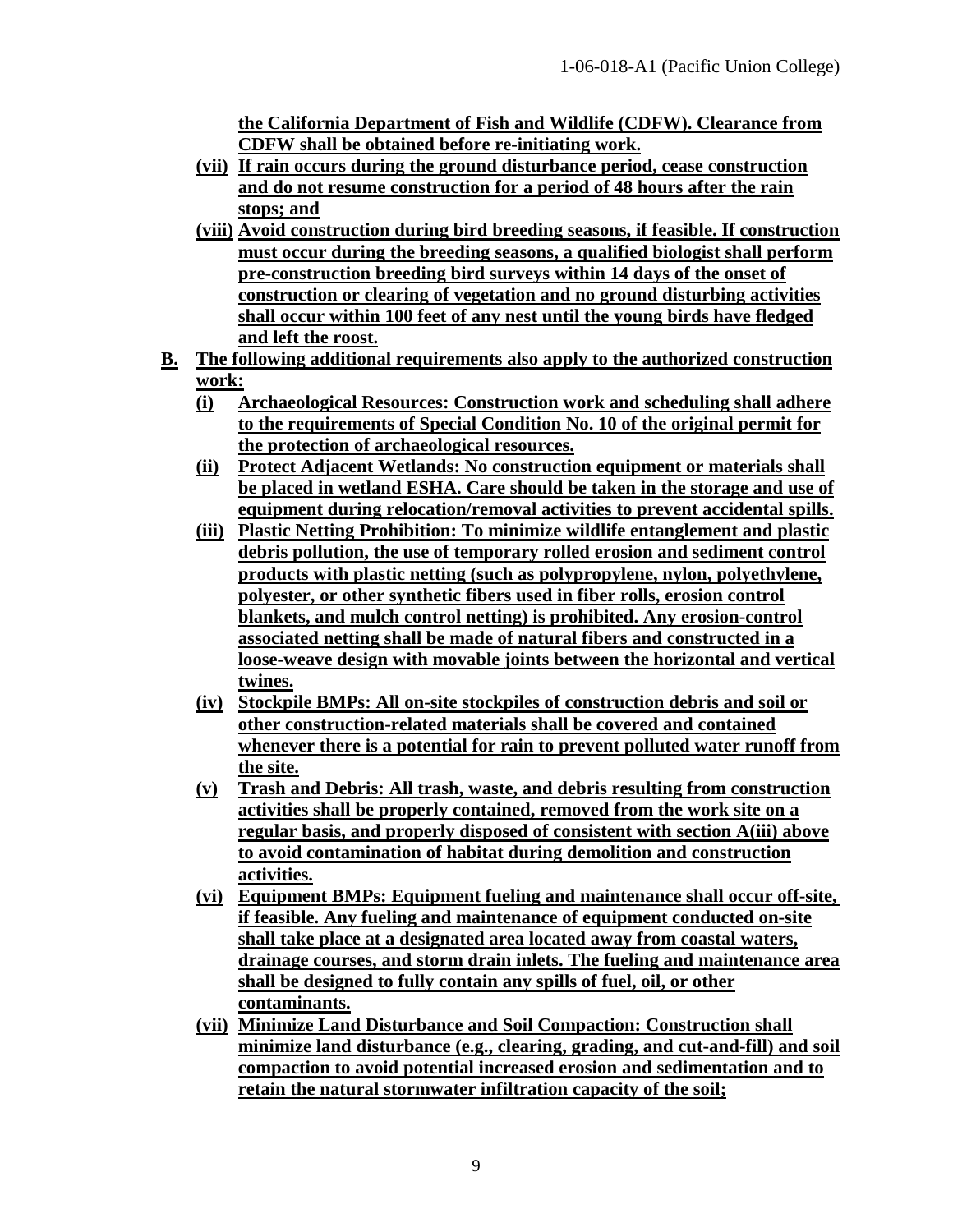- **(viii) Revegetation: Any disturbed areas, including but not limited to the boat barn dismantling area, shall be appropriately stabilized and revegetated following construction with native seed mixes and shall not include any species listed as problematic and/or invasive by the California Native Plant Society, the California Invasive Plant Council, or as may be identified from time to time by the State of California. No plant species listed as a "noxious weed" by the governments of the State of California or the United States shall be utilized within the bounds of the property;**
- **(ix) Straw Mulch: Only certified weed-free straw mulch shall be used for erosion, sediment, and runoff control to avoid the inadvertent introduction of non-native plant species to surrounding environmentally sensitive areas.**
- **(x) Protect sensitive Sonoma tree vole habitat areas consistent with Special Condition No. 24;**
- **(xi) Protect sensitive roosting bat habitat areas consistent with Special Condition No. 25.**
- **23. Revegetation Requirements for Development Authorized Under CDP Amendment No. 1-06-018-A1.**
	- **A. Revegetation of restoration sites shall be implemented according to the approved final revegetation plans required by Special Condition Nos. 27 and 28. Any proposed changes to the approved final plans shall be reported to the Executive Director. No changes to the approved final plans shall occur without an additional amendment to this CDP, unless the Executive Director determines that no amendment is legally required.**
	- **B. Only native plant species shall be planted in the proposed restoration areas. All proposed plantings shall be obtained from local genetic stocks within the north coast region (Sonoma to Humboldt coast, within approximately 30 miles of the coastline). If documentation is provided to the Executive Director that demonstrates that native vegetation from local genetic stock is not available, native vegetation obtained from genetic stock outside of the local area may be used. No plant species listed as problematic and/or invasive by the California Native Plant Society, the California Invasive Plant Council, or as may be identified from time to time by the State of California shall be employed or allowed to naturalize or persist on the site. No plant species listed as a "noxious weed" by the governments of the State of California or the United States shall be utilized within the project area.**
	- **C. All proposed revegetation of the wetland and riparian restoration sites shall be completed as soon as possible and by no later than the end of the first full optimal planting season that occurs after issuance of CDP Amendment No. 1-06- 018-A1.**
	- **D. The use of rodenticides containing any anticoagulant compounds including, but not limited to, Bromadiolone, Brodifacoum or Diphacinone, is prohibited.**
- **24. Sonoma Tree Vole Habitat Protection Requirements for Development Authorized Under CDP Amendment No. 1-06-018-A1.**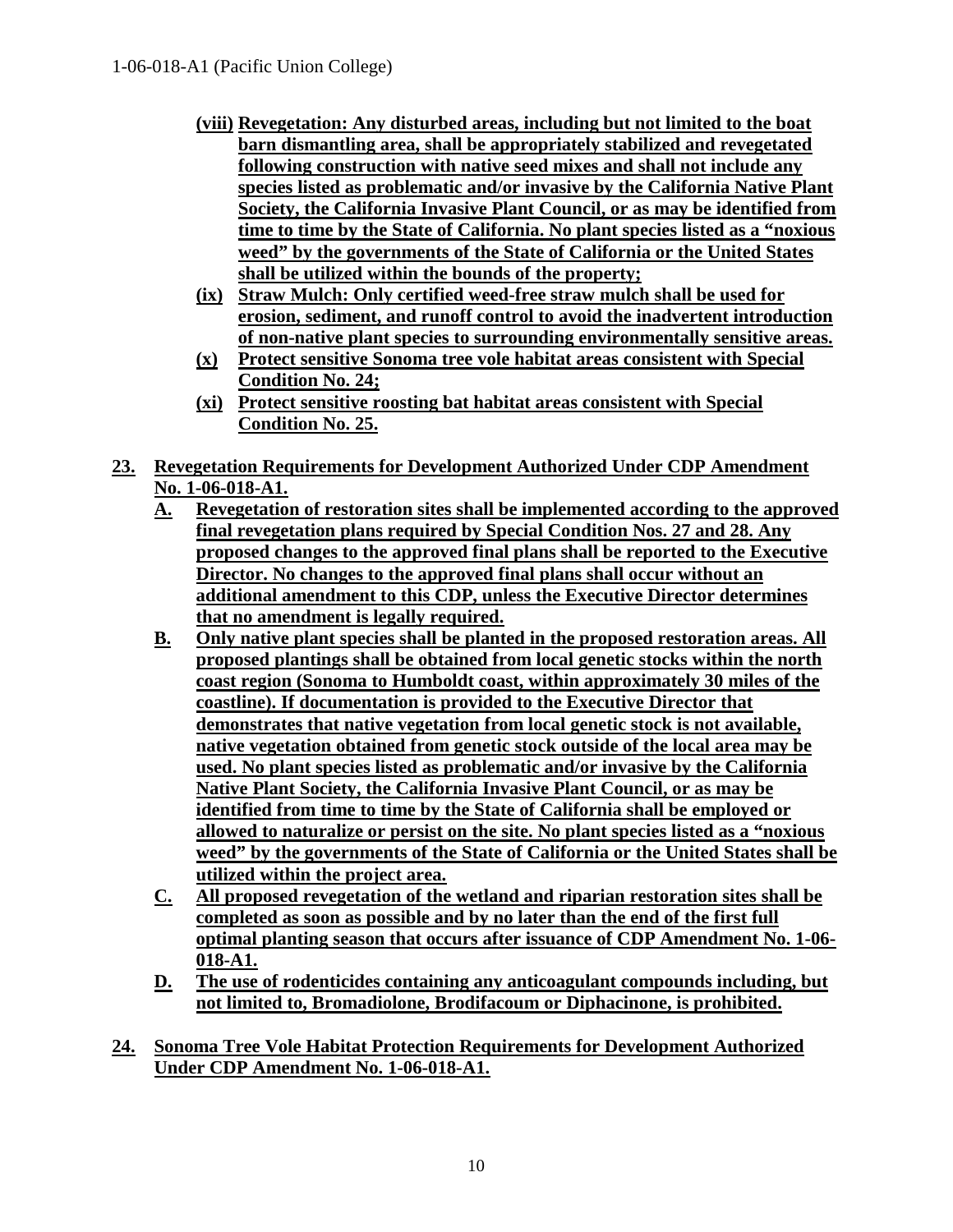- **A. The permittee shall not use high level noise-producing equipment for any cumulative period longer than ½-hour each day, unless a pre-construction survey for Sonoma tree vole is conducted by a qualified biologist according to agency-approved protocols, with survey results submitted to the Executive Director no later than ten (10) days prior to commencement of the authorized construction work.**
- **B. If occupied Sonoma tree vole habitat is found within 300 feet of the authorized development site, no high-level noise-producing equipment shall be used until the permittee prepares a Sonoma tree vole habitat avoidance plan. The habitat avoidance plan shall be processed as an amendment to CDP No. 1-06-018, unless the Executive Director determines that no amendment is legally required. No high level noise producing equipment shall be used until the permittee has thereafter obtained the additional amendment to CDP No. 1-06-018 (if legally required) and the amendment authorizes the use of such equipment.**
- **25. Sensitive Bat Roosting Habitat Protection Requirements for Development Authorized Under CDP Amendment No. 1-06-018-A1.**
	- **A. If demolition of the boat barn will be conducted during the roosting period for sensitive bat species (November-August), a pre-demolition bat roosting survey shall first be conducted during that roosting period to determine whether roosting bats are present in the boat barn to be dismantled. The survey shall be conducted by a qualified biologist with experience surveying for bat roosts and experience conducting habitat assessments for bats. Surveyor qualifications shall be provided to Commission staff for review and approval in consultation with California Department of Fish and Wildlife (CDFW) staff. Survey results shall be submitted to the Executive Director no later than ten (10) days prior to commencement of the authorized demolition work and include, at a minimum, the following: (1) a map that depicts the location(s) of any sensitive roosting habitat within the boat barn identified by the surveys, (2) a narrative discussion of the species found, its relative abundance, and an overview of the general bat habitat quality. No pre-demolition bat roosting survey need be performed if all demolition work will be completed outside of the bat roosting season during the two month period of September through October.**
	- **B. If roosting bats are present in the boat barn to be demolished, demolition activities shall not take place until the following non-roosting period of September through October, or until a follow-up bat roosting survey is conducted by a qualified biologist meeting the requirements of Part (A) above that documents the bats have left the roost. No other development shall occur within 50 feet of the barn when roosting bats are present.**
- **26. Future Permit Requirement**. **CDP Amendment No. 1-06-018-A1 only authorizes the additional development described in the amendment application and as summarized in Special Condition No. 21, including, but not limited to, the authorized reconstruction of the boat barn, alteration and construction of decking attached to the lab building, and installation of a 120-square-foot shed. The following future development restrictions apply:**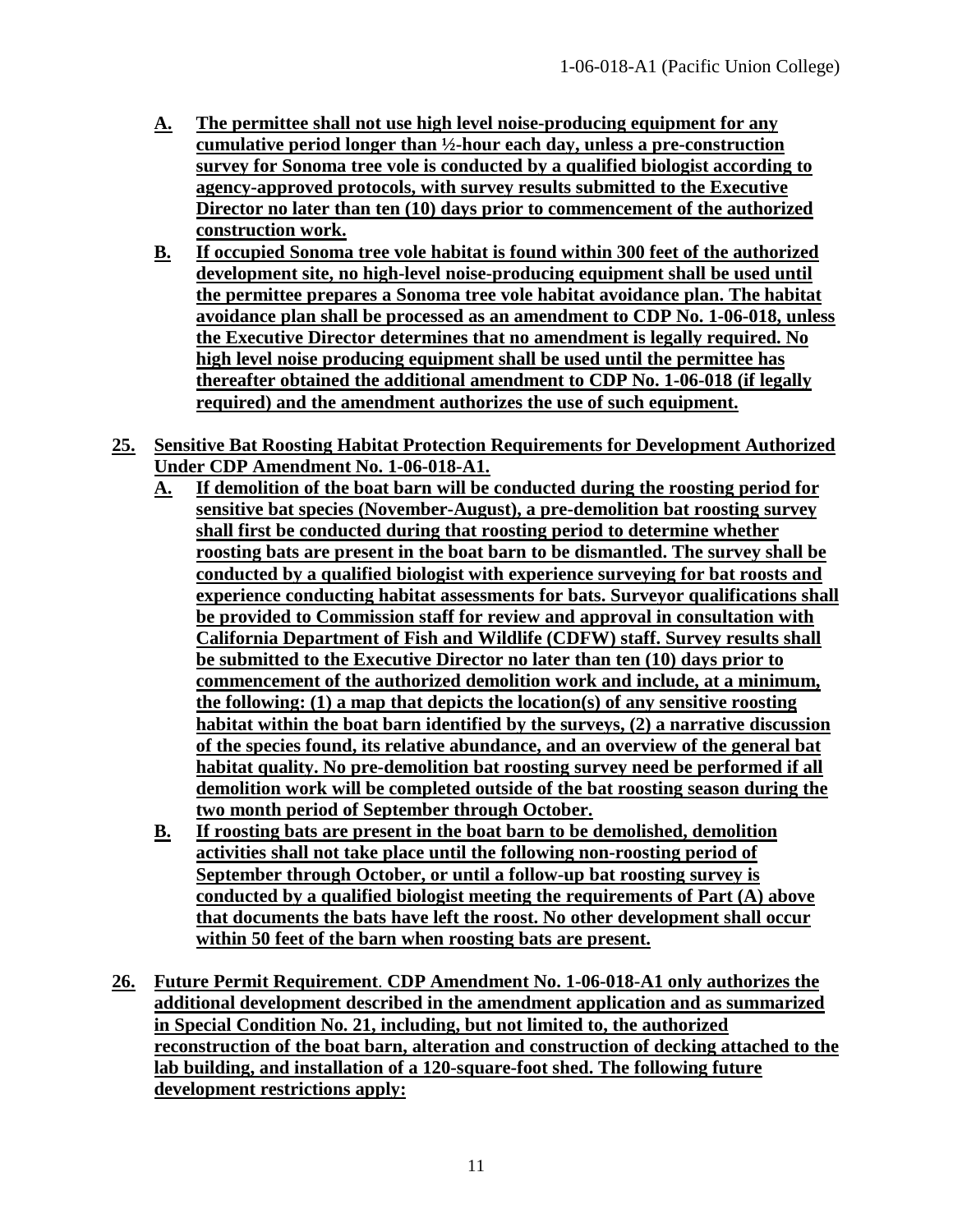- **A. Pursuant to Title 14 California Code of Regulations (CCR) section 13253(b)(6), the exemptions otherwise provided in Public Resources Code (PRC) section 30610(b) shall not apply to the development governed by CDP Amendment No. 1-06-018-A1. Accordingly, any future improvements to the boat barn, deck, and shed authorized by this permit amendment shall require an additional amendment to CDP Amendment No. 1-06-018 from the Commission.**
- **B. An amendment to CDP No. 1-06-018 from the Commission or an additional CDP from the Commission or from the applicable certified local government shall be required for any repair or maintenance identified as requiring a permit in PRC section 30610(d) and Title 14 CCR sections 13252(a)-(b).**
- **27. Implementation of the Wetland Restoration Plan Under CDP Amendment No. 1-06- 018-A1.**
	- **A. The permittee shall implement proposed wetland habitat restoration within the proposed wood chip removal area along the shoreline of the river northwest of the lab building and within the gravel fill removal area south of the boat barn in its unauthorized location as shown in Page 2of 8 of Exhibit No. 3 of the staff recommendation in accordance with the proposed "Wetland Restoration Report" (WRP), dated June 13, 2014, prepared by Spade Natural Resources Consulting (Exhibit No. 5 of the staff recommendation), including submittal of quarterly monitoring reports to the Executive Director by April 30, July 31, October 31, and January 31 each year until the Executive Director determines that the success criteria identified in the plan have been met.**
	- **B. If the Executive Director determines that the success criteria in the WRP have not been fully met within five years of the removal of the gravel fill from the wetland south of the boat barn and the initial planting of wetland plants within the wood chip removal area, the permittee shall submit a revised or supplemental restoration plan to compensate for those portions of the original plan which did not meet the approved performance standards. The revised restoration plan shall be processed as a further amendment to CDP No. 1-06- 018, unless the Executive Director determines that no amendment is legally required.**
	- **C. The permittee shall implement the project in accordance with the WRP. Any proposed changes from the WRP shall be reported to the Executive Director. No changes to the WRP shall occur without a Commission amendment to CDP No. 1-06-018, unless the Executive Director determines no amendment is legally required.**
- **28. Final Riparian Restoration Plan Under CDP Amendment No. 1-06-018-A1.**
	- **A. Within 180 days of Commission approval of CDP Amendment No. 1-06-018-A1 and prior to commencement of the restoration of the riparian habitat east of the lab building authorized by the amendment, the permittee shall submit, for the review and written approval of the Executive Director, an updated final riparian restoration plan restoring the riparian ESHA affected by the unauthorized tree removal east of the lab building. The plan shall substantially conform to the plan prepared by Spade Natural Resources Consulting, dated June 10, 2019, for the**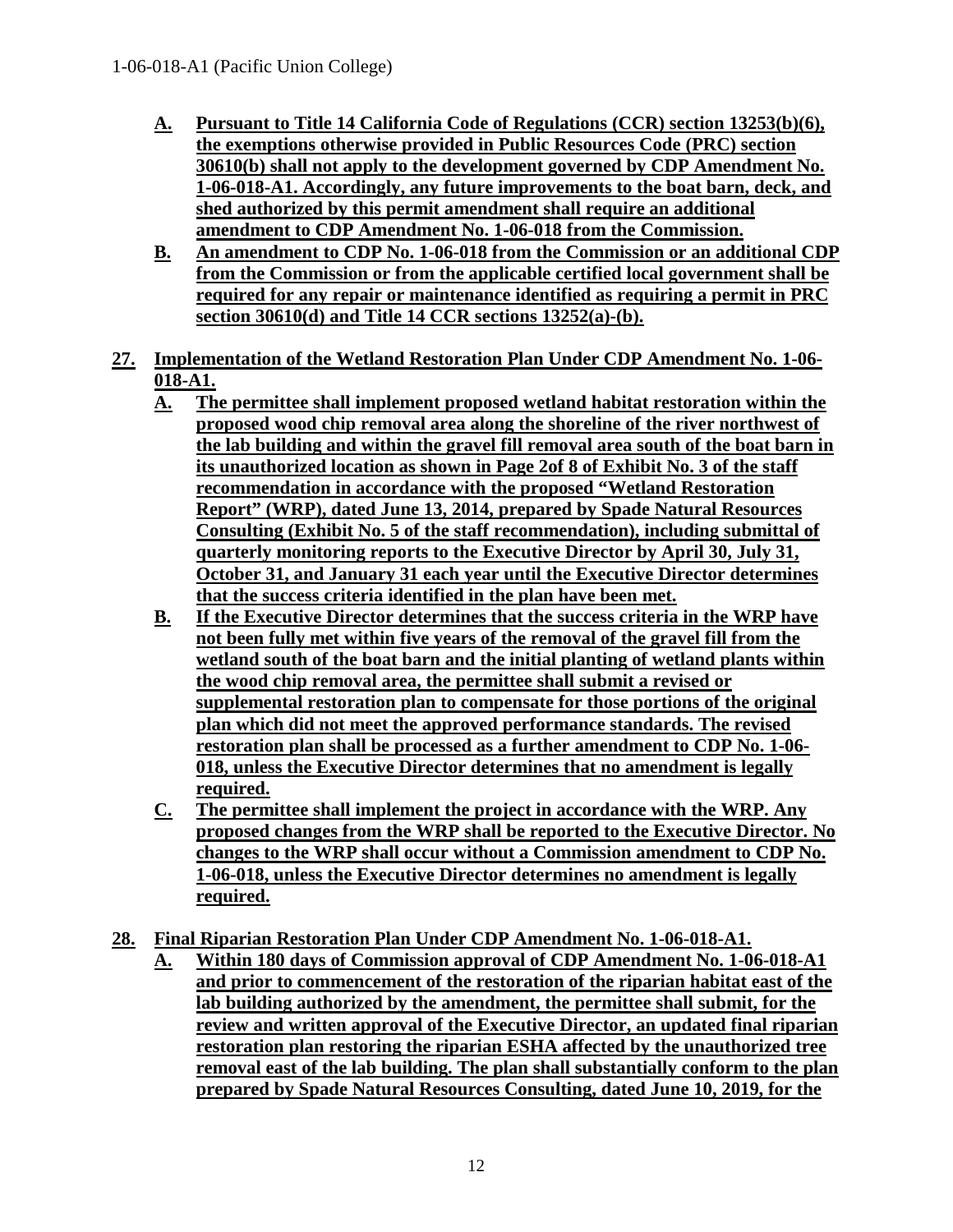**"Overstory Riparian Restoration for the Tree Removal Area," except the revised final plan shall include the following:**

- **(i) a schedule for riparian restoration;**
- **(ii) a minimum 5-year monitoring period;**
- **(iii) final success criteria that includes, at a minimum (a) at least 80% native vegetative cover; and (b) no more than 10% non-native vegetative cover;**
- **(iv) provisions for submittal of annual reports by January 31 each year of monitoring results to the Executive Director for the duration of the required monitoring period, beginning the first year after planting of vegetation. Each report shall document the condition of the restoration with photographs taken from the same fixed points in the same directions. Each report shall also include a "performance evaluation" section where information and results from the monitoring plan are used to evaluate the status of the restoration project in relation to the performance standards and final success criteria specified above; and**
- **(v) provisions for the submittal of a final monitoring report to the Executive Director at the end of the five-year reporting period. The final report must be prepared in conjunction with a qualified biologist. The final report must evaluate whether the restoration site(s) conforms to the goals, objectives, and performance standards set forth in the approved final restoration plan. The report must address all of the monitoring data collected over the fiveyear period.**
- **B. If the final monitoring report indicates that the restoration project has been unsuccessful, in part, or in whole, based on the approved performance standards, the permittee shall submit a revised or supplemental restoration plan to compensate for those portions of the original plan that did not meet the approved performance standards. The revised restoration plan shall be processed as a further amendment to CDP No. 1-06-018, unless the Executive Director determines that no amendment is legally required.**
- **C. The permittee shall implement the project in accordance with the approved final restoration plans. Any proposed changes from the approved final restoration plans shall be reported to the Executive Director. No changes to the approved final restoration plans shall occur without a Commission amendment to CDP No. 1-06-018, unless the Executive Director determines no amendment is legally required.**
- **29. Lighting Limitation. All exterior lighting attached to the boat barn structure and lab building shall be the minimum necessary for the safe ingress and egress of the structures, and shall be low-wattage, and shall be downcast shielded such that no glare will be directed toward riparian habitat areas and/or into nearby coastal waters.**
- **30. Deed Restriction. WITHIN 90 DAYS OF COMMISSION APPROVAL OF CDP AMENDMENT NO. 1-06-018-A1, the permittee shall submit to the Executive Director for review and approval documentation demonstrating that the permittee has executed and recorded against the parcel(s) governed by the permit, as amended, a deed restriction, in a form and content acceptable to the Executive Director: (1)**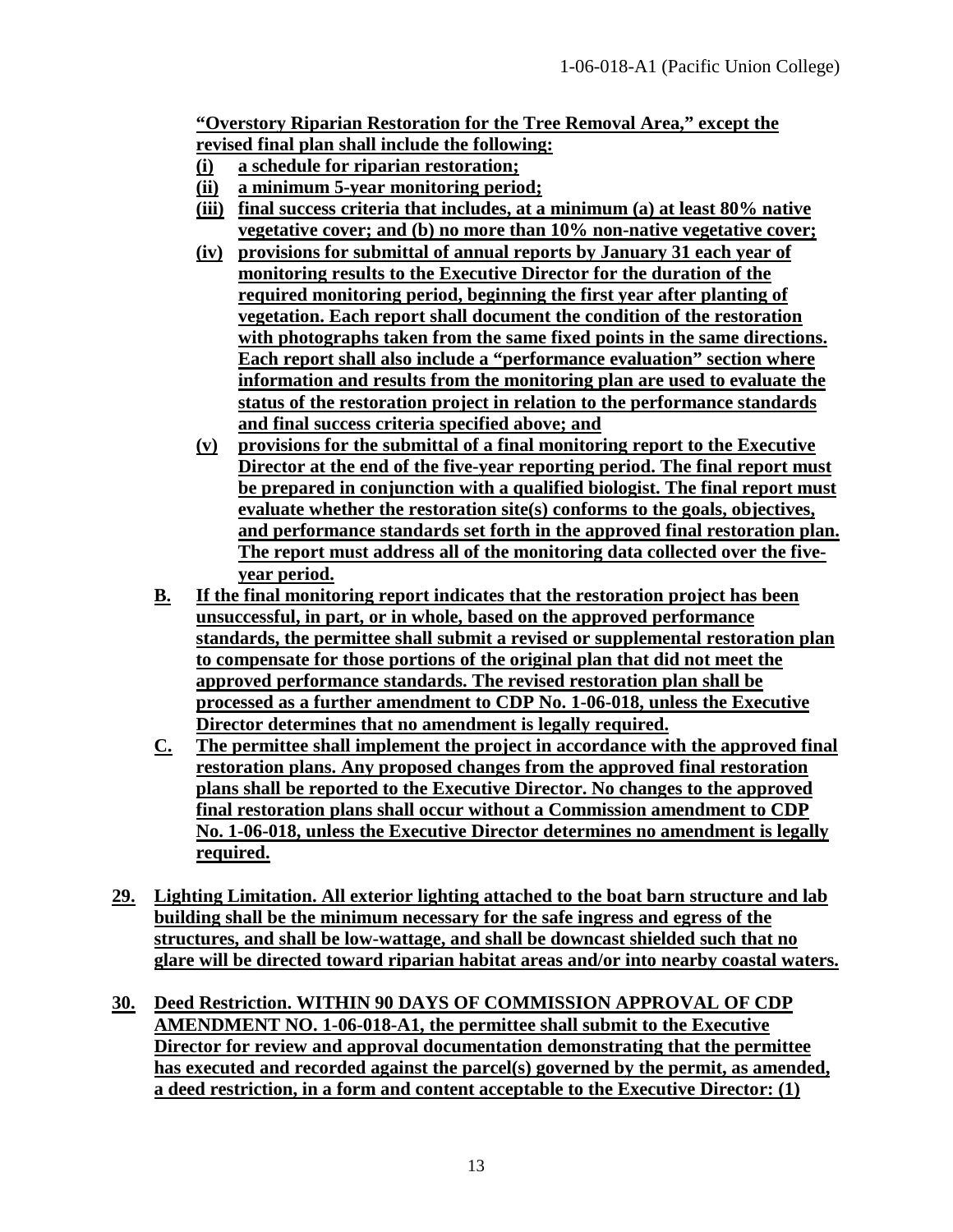**indicating that, pursuant to this permit, as amended, the California Coastal Commission has authorized development on the subject property, subject to terms and conditions that restrict the use and enjoyment of that property; and (2) imposing the Special Conditions of this permit, as amended, as covenants, conditions and restrictions on the use and enjoyment of the property. The deed restriction shall include a legal description of the entire parcel or parcels governed by this permit as amended. The deed restriction shall also indicate that, in the event of an extinguishment or termination of the deed restriction for any reason, the terms and conditions of the permit as amended, shall continue to restrict the use and enjoyment of the subject property so long as either this permit or the development it authorizes, or any part, modification, or amendment thereof, remains in existence on or with respect to the subject property. This deed restriction shall supersede and replace the deed restriction recorded pursuant to Special Condition No. 18 of Coastal Development Permit No. 1-06-018, approved May 11, 2007, which deed restriction is recorded as Instrument No. 2009-10416 in the official records of Mendocino County.**

- **31. Permit Amendment Issuance and Condition Compliance. Because the development proposed under CDP No. 1-06-018-A1 has already commenced, this coastal development permit amendment shall be deemed issued upon the Commission's approval. Failure to comply with the special conditions of this permit amendment may result in the institution of an action to enforce those conditions under the provisions of Chapter 9 of the Coastal Act.**
- **32. Timing of Construction for Development Authorized Under CDP Amendment No. 1- 06-018-A1.**
	- **A. As proposed under CDP Amendment Application No. 1-06-018-A1, all ground disturbing activities shall be conducted only during the dry season (May-October).**

## <span id="page-13-0"></span>**III. FINDINGS AND DECLARATIONS**

## <span id="page-13-1"></span>**A. BACKGROUND**

The project site, known as the Albion Field Station, is located on the south bank of the Albion River Bridge (Highway 1), near the village of Albion, Mendocino County (APNs: 123-060-07; 123-090-02; 123-170-02, -22) (see **Exhibit Nos. 1 and 2**). The Albion Field Station was historically used as a residence camp for the Albion lumber mill until Pacific Union College purchased the property in the late 1940's. Pacific Union College is a small private liberal arts college with a main campus based in Napa County. The old redwood buildings of the lumber camp were renovated for use as classrooms, laboratories, and dormitories, and the College began to use the site for biological field classes beginning in 1947. Existing structures at the 17.5-acre campus include sleeping cabins, classrooms, restrooms, a dining room, laboratory, garage, storage area, and boat barn.

In May of 2007, the Commission granted Coastal Development Permit (CDP) No. 1-06-018 to the applicant to (1) construct an approximately 1,680-square-foot T-shaped boat dock facility;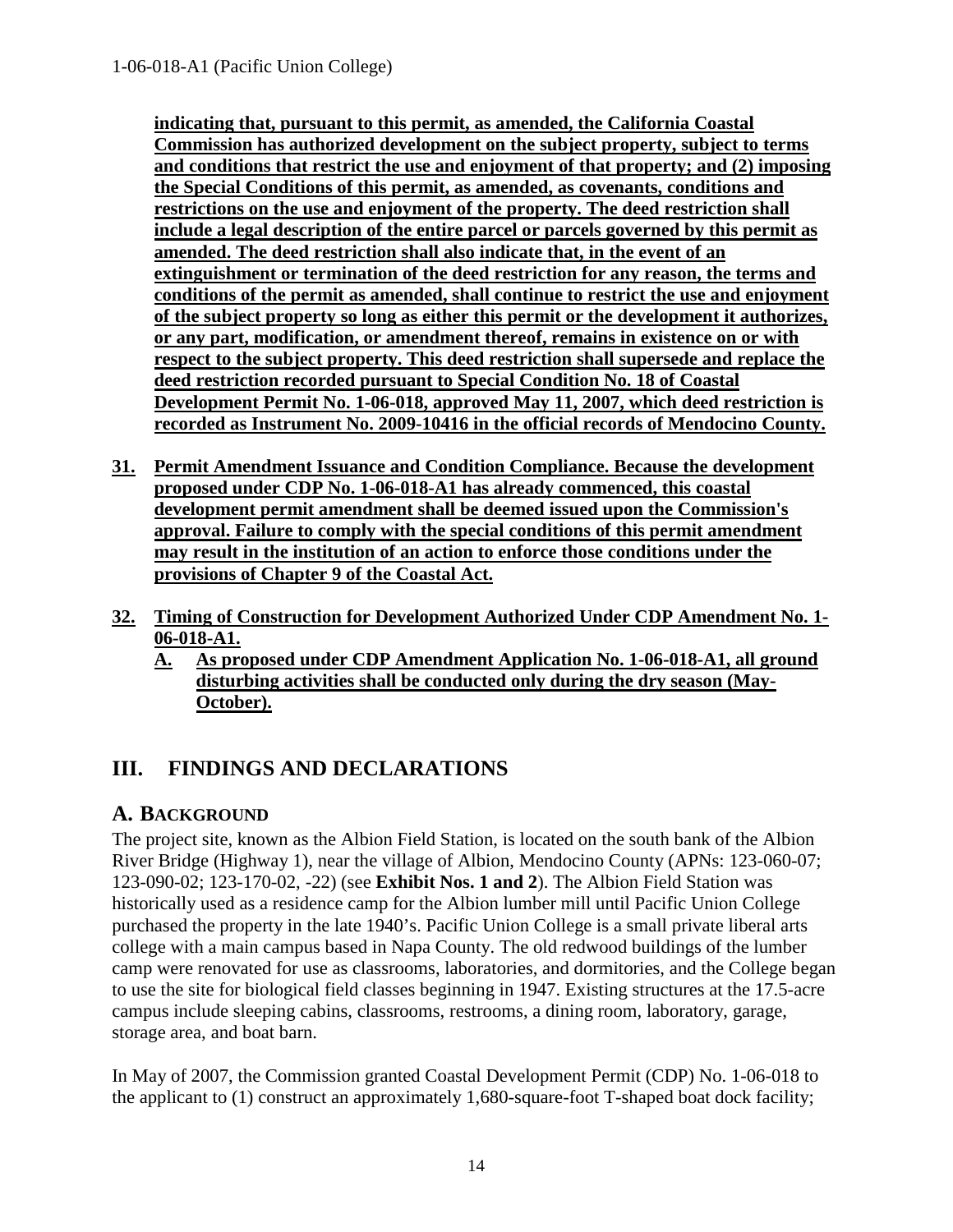(2) remove an existing 3,840-square-foot dilapidated boat barn built in wetlands prior to the enactment of the Coastal Act that had been damaged by a series of winter storms; (3) construct a new boat barn in an upland area; (4) install a bridge over an unnamed creek behind the proposed new boat barn to provide access to the dock facility; (5) install a 15-foot-wide gravel driveway; (6) remove an existing cement boat from the creek; and (7) remove an existing culvert from a wetland area. The Commission granted its approval of the original permit subject to 20 special conditions (see **Exhibit No. 10**).

Although the permit was issued in 2007, the new boat barn wasn't constructed until 2013. The constructed boat barn deviates significantly from the boat barn authorized by the Commission in terms of location, design, and size of the structure. The Commission's original permit approved a 6,600-square-foot replacement boat barn to be constructed near the northern edge of the existing lab building. The boat barn authorized under the original permit was to be sited in an upland area set back 75 feet from the river in an area that avoided any potential impacts to wetland habitats. However, the replacement boat barn was constructed instead approximately 60 feet to the south at a location closer to the river in an area two feet from coastal wetlands. The 1,158-square-foot unauthorized boat barn is smaller in size than the Commission-approved boat barn.

The subject application seeks to address the unpermitted boat barn development, other unpermitted development identified on the site by Commission staff, and additional new development, which is described in detail below.

## <span id="page-14-0"></span>**B. CURRENT AMENDMENT REQUEST**

The applicant proposes the following development under the current permit amendment request: (1) dismantle and remove the 1,158-square-foot boat barn from its current, unauthorized location; (2) relocate and reconstruct said 1,158-square-foot barn to a site approximately 1,000 feet further east of the river and the existing unauthorized boat barn site; (3) remove a 650 square-foot portion of a 1,056-square-foot unauthorized deck attached to the east side of the lab building and authorize after-the-fact installation and retention of the remaining 400 square feet of the new deck; (4) construct an additional approximately 506 square feet of new decking along the northern portion of the lab building; (5) remove an unauthorized concrete brick retaining wall and unauthorized exterior light posts installed adjacent to the unauthorized decking; (6) install three new downcast shielded light fixtures on the exterior of the lab building; (7) authorize afterthe-fact the placement and grading of approximately 42 cubic yards of road base/gravel fill within an existing overflow parking area adjacent to the northern side of the lab building; (8) authorize after-the-fact the installation of a 75-foot-long by 1-foot-wide gravel berm in between the gravel parking area and a stream course to the east; (9) authorize after-the-fact the installation of an approximately 120-square-foot equipment shed; (10) restore riparian vegetation along a portion of the stream east of the lab building where unauthorized tree removal occurred; and (11) restore 5,272 square feet of wetlands impacted by the placement of fill (woodchips) northwest of the lab building and 72 square feet of wetlands impacted by gravel fill south of the unauthorized boat barn (see **Exhibit No. 3**). Each aspect of the project is described in greater detail below.

Boat Barn: The applicant proposes to move the existing boat barn from its unauthorized location to a new location approximately 1,000 feet further east of the river and the existing unauthorized boat barn site, rather than move it to the location approved under the original CDP, which is 75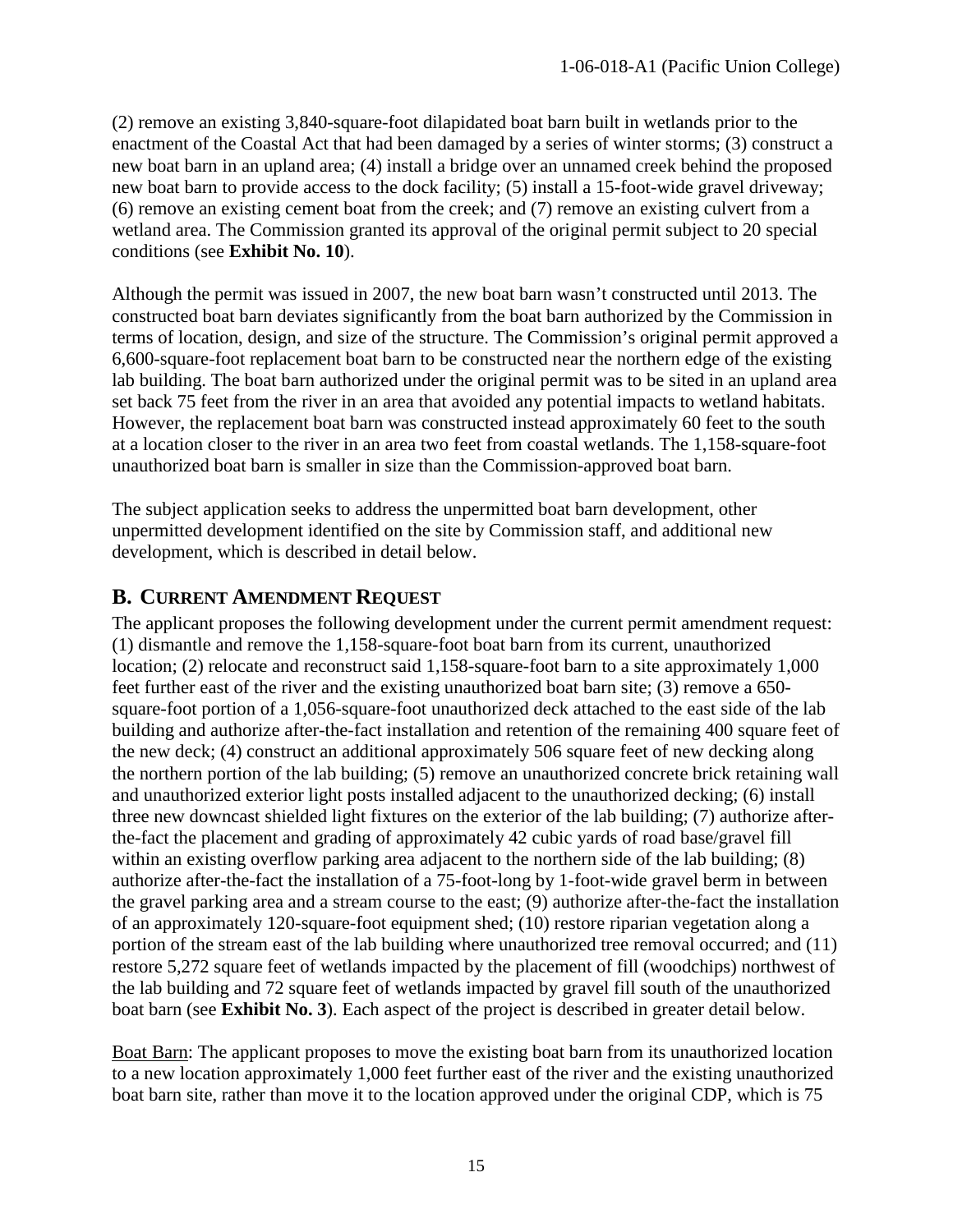feet from the river. Following dismantling of the boat barn and reconstruction of the boat barn at the proposed new site, some minor additional improvements to the boat barn are proposed, including the addition of cedar siding, a door on its north side, and downcast lights placed on the north and east sides. The barn is used to store boats, canoes, kayaks, paddles, life jackets, and similar gear.

Decking, Retaining Wall, and Light Posts: The existing 1,056-square-foot deck on the east side of the lab building, an associated concrete brick retaining wall, and several freestanding 10-foottall light posts were constructed without the benefit of a permit adjacent to a riparian area that lines the unnamed stream. In 2006, a total of 20-30 mature alder trees were removed. According to the applicant, the trees were removed because they were thought to pose a hazard to adjacent structures. Unpermitted decking, a retaining wall, light posts, and a gravel berm that lines the overflow parking area north of the lab building were subsequently constructed. Under this permit amendment request, the applicant proposes to remove 650 square feet (10 feet wide) of unauthorized decking, but retain 400 square feet (6 feet wide) of decking to allow for legal fire escape and ADA access. In addition, the applicant has proposed to construct approximately 506 square feet (16 feet wide and 31'7" long) of new decking along the northern portion of the lab building. All decking would be positioned at a level approximately 2 ½ feet above ground level using a post and pier block foundation that will include approximately three steps. New exterior downcast lighting fixtures would be installed as exterior attachments to the north and east sides of the lab building.

Riparian Restoration: To compensate for the damage to the riparian area created by unauthorized tree removal as well as the unauthorized decking, retaining wall, and light posts described above, the applicant has prepared a Riparian Restoration Plan (see **Exhibit No. 6**). The plan involves removal of non-native blackberry and planting a mix of overstory, shrub, and understory species, including red alder, redwood, silk tassel, sword fern, and chain fern.

Gravel Fill: The applicant requests after-the-fact approval of the placement and grading of approximately 42 cubic yards of gravel fill within an existing approximately 8000-square-foot overflow parking area on the north side of the lab building without the benefit of a permit.

Gravel Berm: The applicant requests after-the-fact authorization of the construction of an approximately 6-inch-tall, 75-foot-long, 1-foot-wide low-relief gravel berm comprised of approximately 0.78 cubic yards of gravel material, along the eastern boundary of the parking area adjacent to the riparian area along the stream. The gravel berm would serve as a barrier to runoff from the parking area entering the stream course.

Equipment Shed: The applicant also requests after-the-fact authorization of the installation of a 120-square-foot equipment shed that was built adjacent to the northwest side of the lab building to store electrical equipment.

Wetland Restoration: The applicant proposes to use hand tools to restore approximately 5,272 square feet of wetlands impacted by the placement of woodchips northwest of the lab building and restore approximately 72 square feet of wetlands south of the existing boat barn in its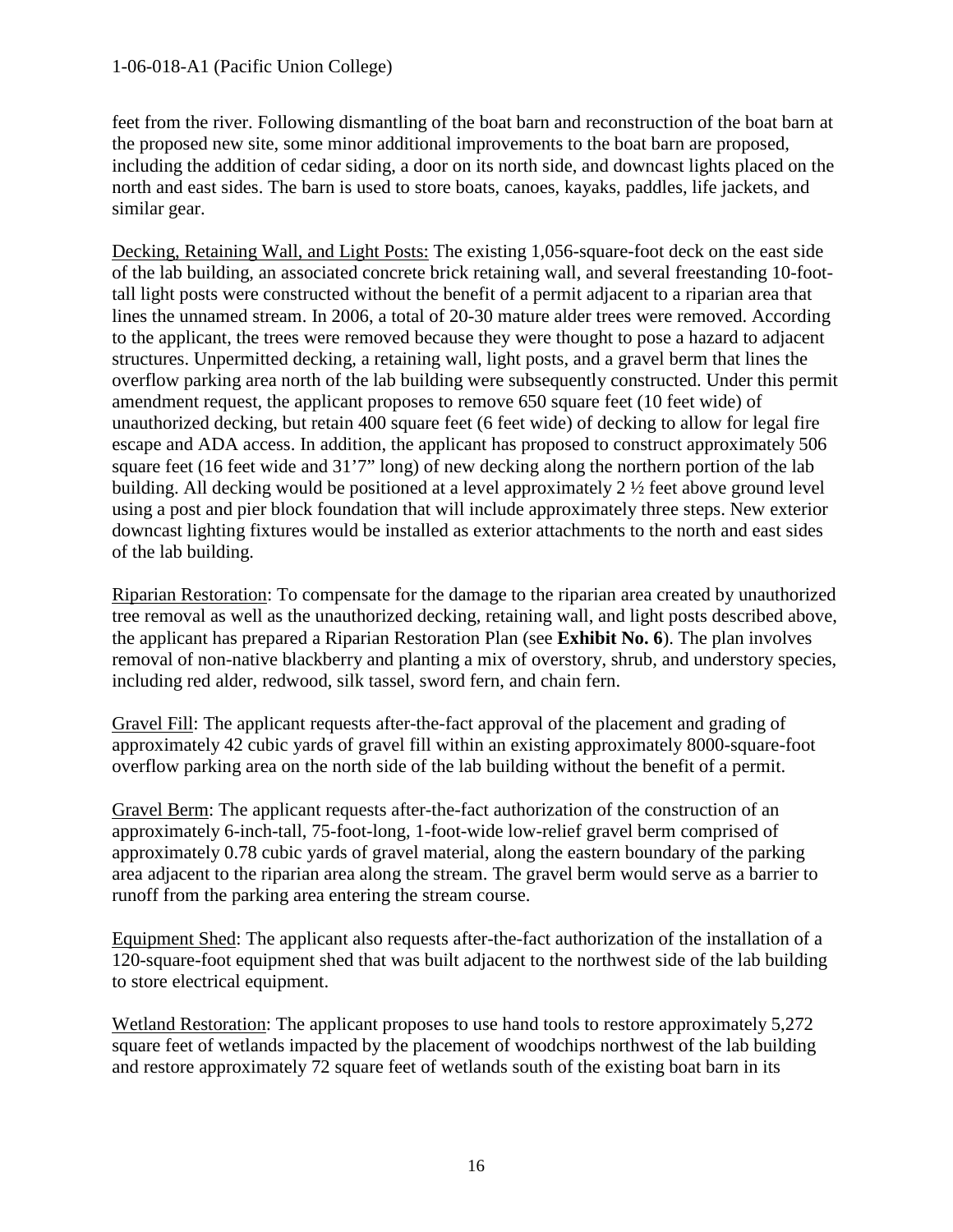unauthorized location near the river that was impacted by the placement of angular gravel as part of the installation of the boat barn, as mentioned above.

## <span id="page-16-0"></span>**C. ENVIRONMENTAL SETTING**

The Albion Field Station property consists of four parcels totaling approximately 17.5 acres. The main campus is comprised of approximately 13.5 acres situated at the bottom of a steep, east-west oriented valley, known locally as Happy Valley, which drains to the Albion River. The development under this permit amendment is limited to a smaller portion of the main campus area. The subject site is located adjacent to a tidally influenced portion of the Albion River, approximately ½ mile east of Albion Cove, where the river empties into the sea (**see Exhibit Nos. 1 & 2**). The Albion River, which is tidally influenced for approximately five miles upstream from the river mouth, supports federally listed northern California threatened steelhead (*Oncorhynchus mykiss*), central California coast threatened coho salmon (*Oncorhynchus kisutch*), and California coastal threatened Chinook salmon (*Oncorhynchus tshawytscha*). The project site also includes environmentally sensitive habitat areas (ESHA) southeast of the river consisting of: (1) an unnamed stream that drains to the Albion River flowing down the east-westoriented valley adjacent to existing campus facilities; (2) red alder riparian areas adjacent to the unnamed stream; and (3) freshwater wetlands. The site is surrounded by Douglas fir forest covering the 200-300-foot-hill slope above the riparian area; as well as sword fern, thimbleberry, and brome grassland south of the proposed development.

The site is located within a designated "Highly Scenic Area" under the certified Mendocino County Local Coastal Program (LCP), and portions of the property are visible to motorists crossing the Albion Bridge (Highway 1), as well as to boaters and recreationists on the river itself.

## <span id="page-16-1"></span>**D. STANDARD OF REVIEW**

The proposed project is located entirely within the coastal zone and includes areas within the retained CDP jurisdiction of the Commission and the CDP jurisdiction delegated to Mendocino County by the Commission through the County's certified LCP. Under Coastal Act section 30601.3, when a project requires a CDP from both a local government with a certified local coastal program and the Commission, the Commission may process a consolidated CDP application for the proposed development when the applicant, the local government, and the Commission's Executive Director agree to process the CDP as a consolidated CDP, provided that public participation is not substantially impaired. In this case, the applicant requested a consolidated permit process, and the Mendocino County Board of Supervisors adopted resolutions (Resolution Nos. 15-137 and 17-118) on September 8, 2015 and August 15, 2017 consenting to the request. The Executive Director has also agreed to process the CDP as a consolidated CDP.

The policies of Chapter 3 of the Coastal Act provide the legal standard of review for a consolidated CDP application submitted pursuant to section 30601.3, with the local government's certified LCP used as guidance.

## <span id="page-16-2"></span>**E. OTHER AGENCY APPROVALS**

The proposed project requires no other agency approvals other than a County building permit.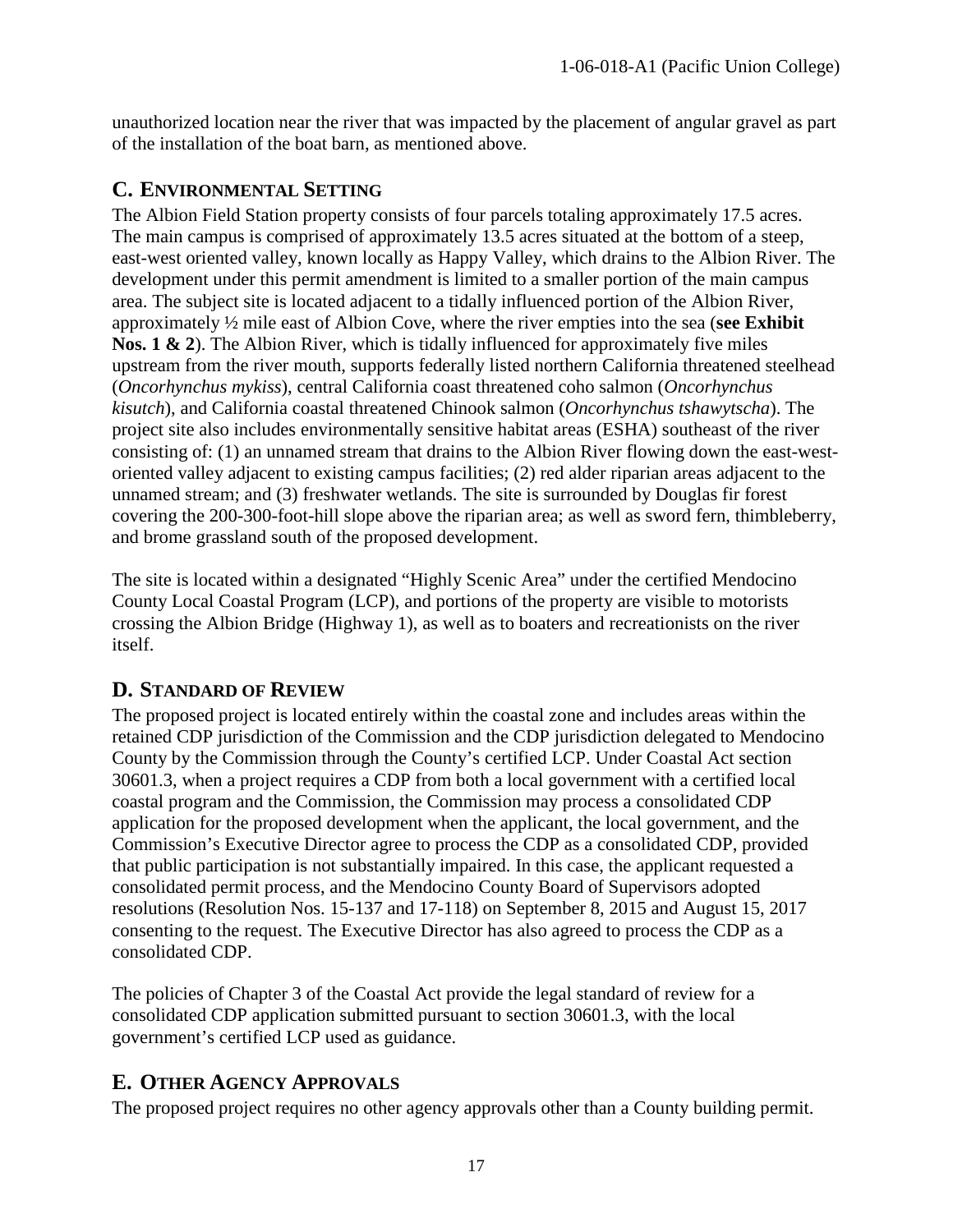### <span id="page-17-0"></span>**F. PROTECTION OF WATER QUALITY AND ESHA**

#### Section 30230 of the Coastal Act states:

*Marine resources shall be maintained, enhanced, and where feasible, restored. Special protection shall be given to areas and species of special biological or economic significance. Uses of the marine environment shall be carried out in a manner that will sustain the biological productivity of coastal waters and that will maintain healthy populations of all species of marine organisms adequate for long-term commercial, recreational, scientific, and educational purposes.*

#### Section 30231 of the Coastal Act states:

*The biological productivity and the quality of coastal waters, streams, wetlands, estuaries, and lakes appropriate to maintain optimum populations of marine organisms and for the protection of human health shall be maintained and, where feasible, restored through, among other means, minimizing adverse effects of waste water discharges and entrainment, controlling runoff, preventing depletion of ground water supplies and substantial interference with surface water flow, encouraging waste water reclamation, maintaining natural vegetation buffer areas that protect riparian habitats, and minimizing alteration of natural streams.*

#### Section 30107.5 of the Coastal Act states:

*"Environmentally sensitive habitat area" means any area in which plant or animal life or their habitats are either rare or especially valuable because of their special nature or role in an ecosystem and which could be easily disturbed or degraded by human activities and developments.* 

#### Section 30240 of the Coastal Act states:

*(a) Environmentally sensitive habitat areas shall be protected against any significant disruption of habitat values, and only uses dependent on those resources shall be allowed within those areas.*

*(b) Development in areas adjacent to environmentally sensitive habitat areas and parks and recreation areas shall be sited and designed to prevent impacts which would significantly degrade those areas, and shall be compatible with the continuance of those habitat and recreation areas.*

As described in Finding IV-C above, the property is adjacent to the Albion River, which supports numerous federally listed northern California threatened fish species. Sensitive habitats along the river include lower salt marsh, upper salt marsh, soft rush marsh, and bulrush marsh. located just Just north of the lab building is a riparian area that borders an unnamed tributary to the Albion River. Douglas fir forest (*Pseudotsuga menziesii*) covers the hillslope above the riparian area, which is dominated by an overstory of red alder and an understory mix of thimbleberry (*Rubus parviflorus*), coast hedge nettle (*Stachys chamissonis*), stinging nettle (*Urtica dioica*), giant horsetail (*Equisetum telmateia*), cow parsnip (*Heracleum maximum*), figwort (*Scrophularia*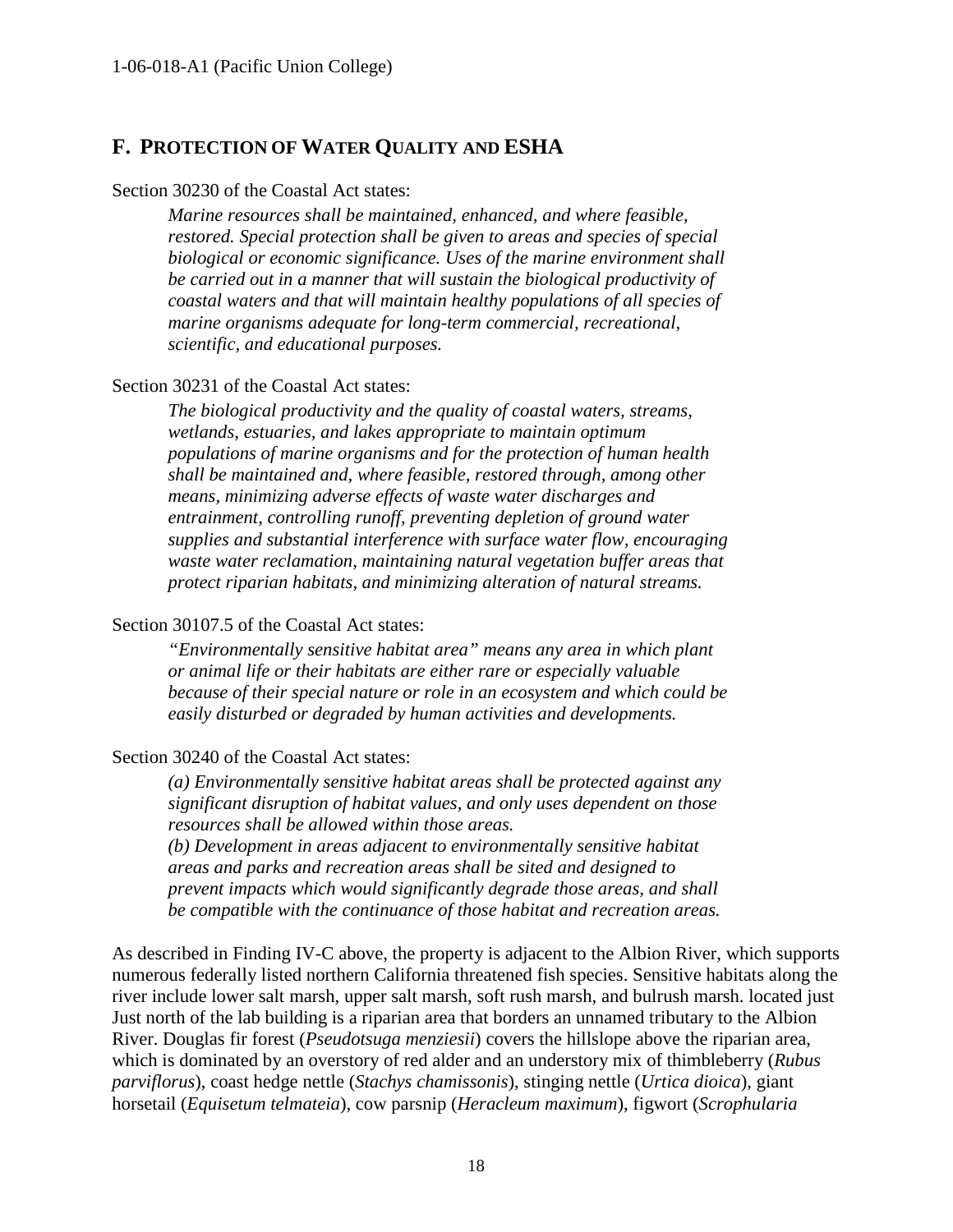*californica*), willow herb (*Epilobium ciliatum ssp. ciliatum*), musk monkeyflower (*Mimulus moschatus*), giant chain fern (*Woodwardia fimbriata*), and sword fern (*Polystichum munitum*). The unnamed tributary or stream may support river lamprey (*Lampetra ayresi*) (see **Exhibit No 3, pgs. 1-2**).

A biological report was completed for the project in 2017 (Spade Natural Resources Consulting, November 2017), and no rare species were documented to occur on the subject site. However, the biological report indicates that there is at least a low potential for environmentally sensitive habitat to exist on the property for three rare wildlife species. First, the biological survey indicates that there is potential roosting habitat for several species of special status bats in the area, including within the boat barn to be dismantled. The biological survey states that potential bat roost sites can change from year to year, so pre-construction surveys are usually necessary to determine the presence or absence of bat roost sites in a given area. Bats often are considered "keystone species" that are essential to ecosystem health due to "services" they may provide such as pollination, seed dispersal, soil enrichment (from guano), and/or insect consumption (including, in some cases, consumption of damaging agricultural pests).<sup>[1](#page-18-0)</sup> Many species of bats, including those that occur in the project region, have a tendency to aggregate in colonies – hibernating colonies in the winter and maternity colonies (composed of adult females and their young) from spring through early fall. The entire population for a large area may be concentrated in a single roost. Many species of California bats commonly roost on or in anthropomorphic structures (e.g., bridges and buildings).

Bats use different roosts for different purposes, but common to all suitable roosting habitats are an appropriate temperature regime and protection from predators and undesirable weather.<sup>[2](#page-18-1)</sup> Extra noise, vibration, increased lights, the reconfiguration of large objects, changes in humidity or temperatures, and changes in the approach to a roost that could force the animals to change their mode of egress and/or ingress to a roost all could cause significant disturbance to roosting bats.<sup>[3](#page-18-2)</sup> As bats have a relatively low reproductive rate (most species have only one young per year, and females are often two years old before bearing their first young), impacts to a population can potentially be severe, as it can take a colony many years to recover from activities that cause mortality or even temporary reduced fecundity.<sup>[4](#page-18-3)</sup> According to Bat Conservation International, bat populations are declining around the globe, largely as a result of human activity.<sup>[5](#page-18-4)</sup> Because of the rarity of bats and the value of bats due to their role in the ecosystem combined with the fact that bat roosting areas can be easily disturbed or degraded by human activities and developments, bat roosting areas qualify as ESHA under the Coastal Act.

Second, the biological survey indicates the unnamed stream to the east of the lab building and the proposed location where the boat barn will be relocated may provide breeding habitat for the northern red-legged frog (*Rana aurora aurora*), a species of special concern, as well as other non-sensitive amphibian species. Although only the potential breeding habitat within the stream would be considered ESHA, the biological survey indicates that as northern red-legged frogs are

 $\overline{a}$ 

<span id="page-18-0"></span><sup>&</sup>lt;sup>1</sup> Bat Conservation International:  $\frac{http://www.batcon.org/}{http://www.batcon.org/}$ <br>2 H.T. Harvey & Associates et al. 2004.

<span id="page-18-2"></span><span id="page-18-1"></span><sup>3</sup> Ibid.

<span id="page-18-3"></span><sup>4</sup> Ibid.

<span id="page-18-4"></span><sup>5</sup> Bat Conservation International[: http://www.batcon.org/.](http://www.batcon.org/)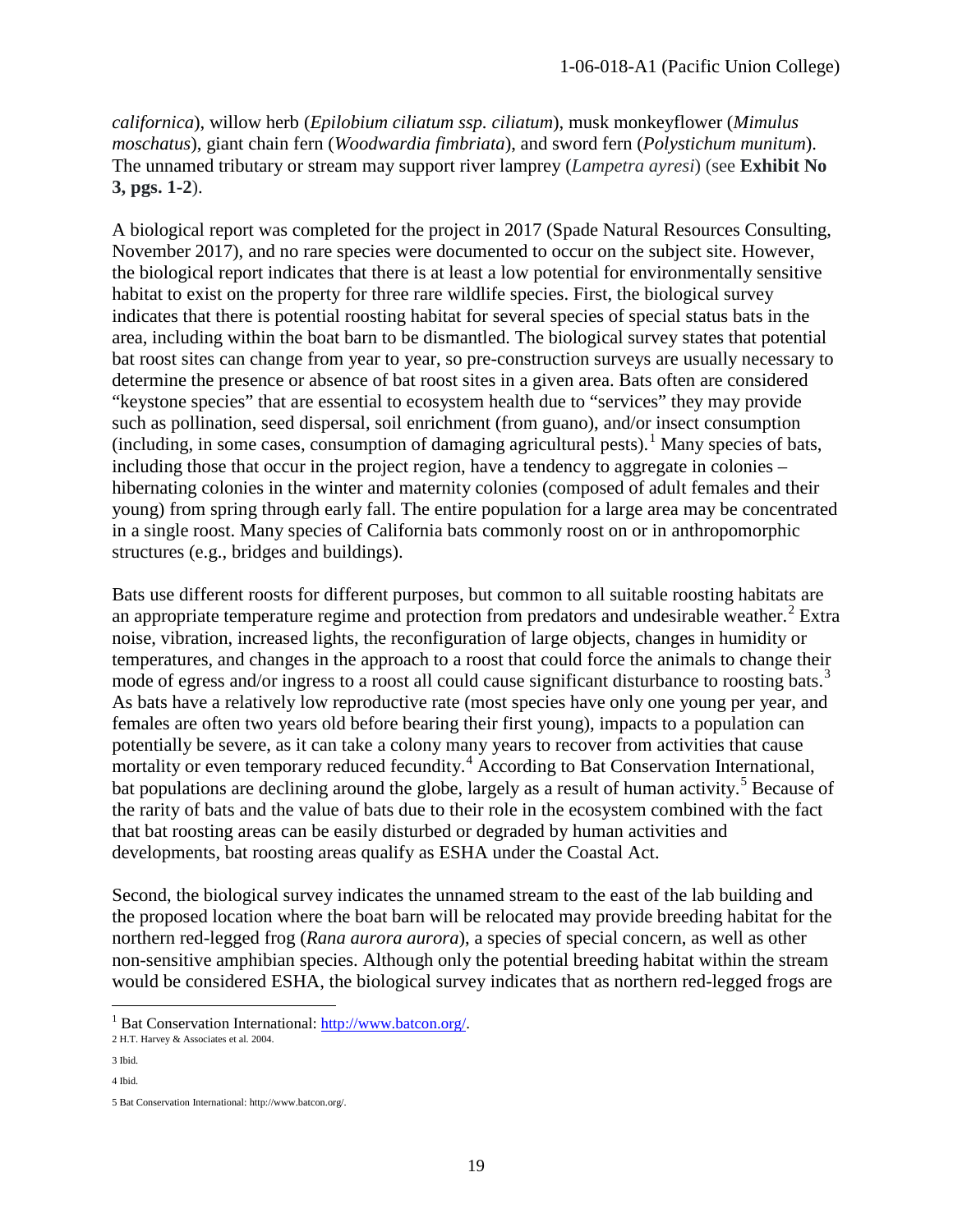known to travel over land up to a mile between breeding locations, individual frogs may transit through adjoining upland areas such as the project site. Third, the biological survey indicates that the Douglas fir forest, located to the north, east, and south of the project area along the slopes of the valley on the opposite side of the unnamed stream, may be suitable habitat for the Sonoma tree vole (*Arborimus pomo*), a species of special concern. The Sonoma tree vole range extends along the coast from Sonoma County northward through Humboldt County. Sonoma tree voles live in the tree canopy and are thought to have limited dispersal capabilities.

Finally, the biological survey notes that numerous other non-rare wildlife species may inhabit the project area. For example, nesting habitat for several bird species may be present on or near the property. Although the nesting habitat for such bird species is not considered ESHA, the biological survey nonetheless offers recommendations for protection of bird nesting habitat.

#### **Proposed Development Within ESHA [Section 30240(a)]**

Due to its constrained location within a narrow steep-sided valley that extends east of the Albion River, the entire project is within or in close proximity to coastal waters and environmentally sensitive wetland and riparian habitat areas. Although most of the development is located outside of environmentally sensitive habitat areas (ESHA), some habitat restoration work is proposed within ESHA, including: (1) the hand removal of woodchips from 5,272 square feet of bulrush marsh using handheld rakes and wheelbarrows, (2) removal of gravel from 72 square feet of wetlands south of the existing boat barn using hand tools, and (3) riparian habitat restoration along the stream east of the lab building. Furthermore, the development would also include development within ESHA if the boat barn contains roosting bat habitat at the time when the boat barn will be dismantled and relocated. Under section 30240(a) of the Coastal Act, for any aspect of the development within wetland and riparian ESHA, the Commission must evaluate whether these portions of the proposed development are for a resource-dependent use. In addition, the Commission must find that the proposed development within ESHA will be undertaken in a manner that protects against significant disruption of ESHA habitat values.

Resource Dependent Uses. As noted above, the applicant is proposing to restore two wetland areas impacted by unauthorized fill placement (wood chips and gravel) and to restore riparian vegetation impacted by unauthorized tree removal, with the objectives of restoring the ESHA to conditions that existed prior to disturbance. These restoration activities are proposed in separate wetland and riparian restoration plans. Each restoration plan is described below.

Wetland Restoration Plan. The applicant has prepared a Wetland Restoration Plan (Spade Natural Resources Consulting, dated June 13, 2014, **Exhibit No. 5**) for the proposed restoration work within the 5,272-square-foot wood chip removal area along the river shoreline northwest of the lab building and the 72-square-foot gravel removal area south of the boat barn in its existing unauthorized location. Specific wetland restoration plan components include: (1) careful, lowimpact collection of community appropriate native seeds and proper preparation and storage of said seeds from intact on-site wetlands for restoration efforts; (2) careful, low-impact thinning of on-site community appropriate native plants, to be potted and properly cared for until transplanting occurs; (3) seeding, transplanting, and stabilization of bare soils; (4) regular maintenance and monitoring of restored areas, including watering and weeding as required, and reseeding and replacement of native plants as needed until plants are well-established and goals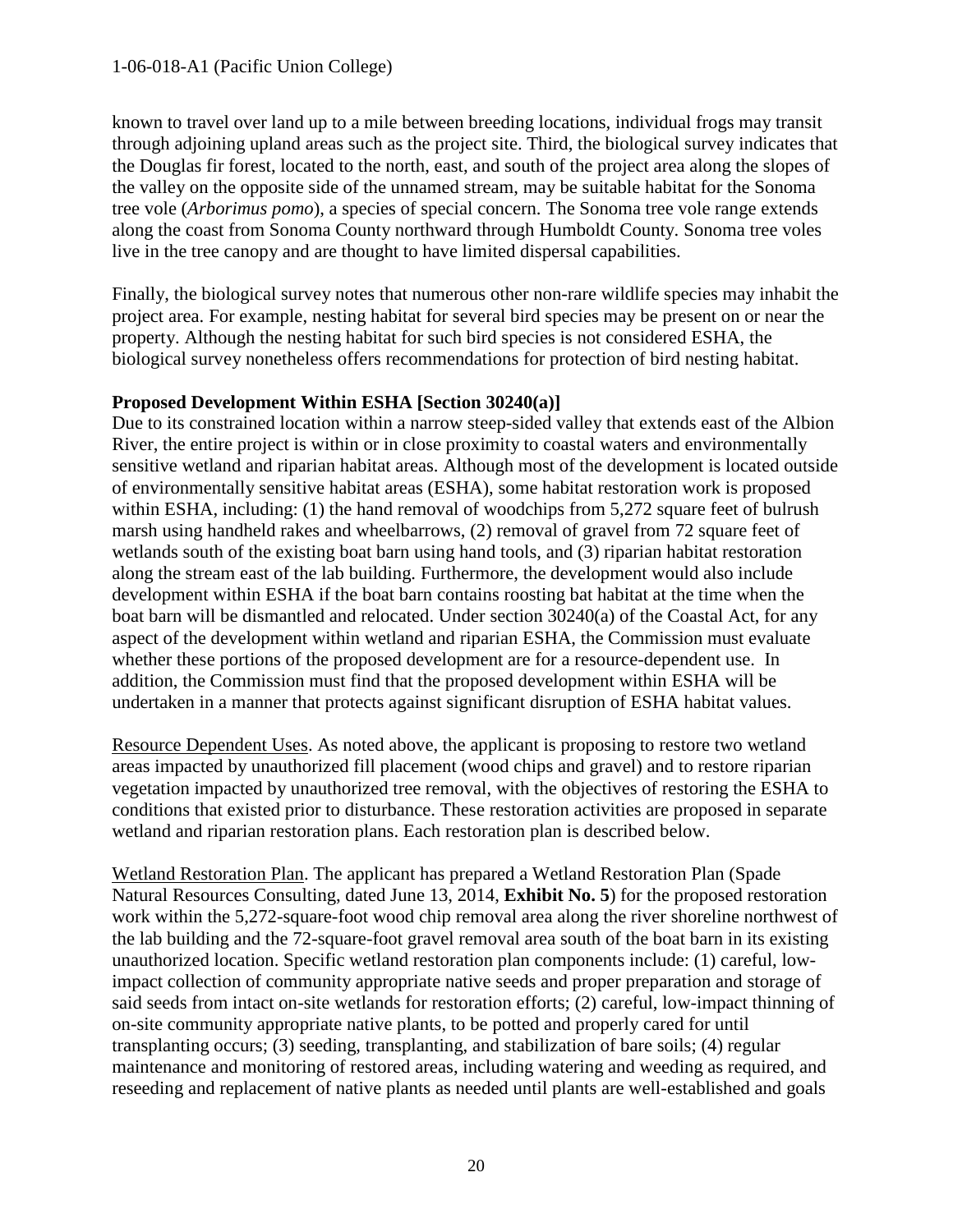are achieved; and (5) quarterly reporting of restoration progress until goals have been achieved. The plan will be implemented by collecting seeds from wetlands with guidance from a professional field ecologist trained in the identification of native wetland plant species with expertise in seed collection, preparation and storage. Seeds will be collected during the appropriate time of year and collection will occur by hand and at least 50% of each seed type will remain to ensure continued replenishment. Seeds will be collected into separate paper bags and clearly labeled before they are transferred to drying screens for cleaning, drying, and subsequent storage prior to usage for plantings.

Hand held rakes will collect fill materials (woodchips and gravel) to be removed by carefully raking around the base of native plants to avoid damage. Invasive plants, such as poison hemlock (*Conium maculatum*), Italian thistle (*Carduus pycnocephalus*), purple velvet grass (*Holcus lanatus*), perennial ryegrass (*Festuca perennis*) and curly dock (*Rumex crispus*), will be removed using gloved hands by pulling plants out of the base. Fill materials and invasive plants will be placed in a wheelbarrow and subsequently brought to a pickup truck located within the existing parking area or roadway to be transported to an approved disposal facility.

Planting will occur in areas where fill and invasive plant removal has resulted in bare soil. The proposed plantings in bulrush marsh areas include small fruited bulrush (*Scirpus microcarpus*), water parsley (*Oenanthe sarmentosa*), rigid hedge nettle (*Stachys rigida*), cinquefoil (*Pontentilla anserina*), and common bog rush (*Juncus effusus*). The proposed plantings in the wetlands impacted by gravel fill adjacent to the existing boat barn location include giant horsetail (*Equisetum temateia*) and rigid hedge nettle (*Stachys rigida*). All plantings will occur in late fall at the onset of seasonal rains. The restoration areas will be covered with a protective mesh barrier to prevent bird predation, and temporary fencing will be placed around the perimeter to prevent trampling. The restoration areas will be inspected twice a week for the first month for watering and to ensure mesh and fencing are maintained, afterwards monitoring will occur on a weekly or biweekly basis. Protective mesh will be removed after the first month and protective fencing will be removed in the following spring. Reseeding and replanting will occur as needed on an annual basis until goals are achieved.

The wetland restoration will be deemed successful once the following success criteria have been met: (1) gravel and woodchip fill materials have been removed and are no longer apparent in the impact areas; (2) habitat enhancement is apparent; (3) total native plant cover is increased from 77% to a minimum of 90% and absolute plant cover increases from 65% to 100% in bulrush marsh areas; and (4) total native plant cover is increased from 82% to 90% and 100% absolute plant cover is achieved in the disturbed wetlands adjacent to the unauthorized boat barn. Reports will be sent to Coastal Commission staff on a quarterly basis in April, July, October, and January until the success criteria has been met.

Riparian Restoration Plan. The purpose of the riparian planting is to replace the trees removed along the stream east of the lab building without the benefit of CDP authorization in 2006. Twenty to thirty mature alder trees within the riparian area were removed because they were thought to pose a hazard to adjacent structures. The applicant proposes to restore vegetation to the riparian ESHA affected by the unauthorized tree removal using a mix of regionally appropriate native species both compatible with and providing cover to the adjacent stream and,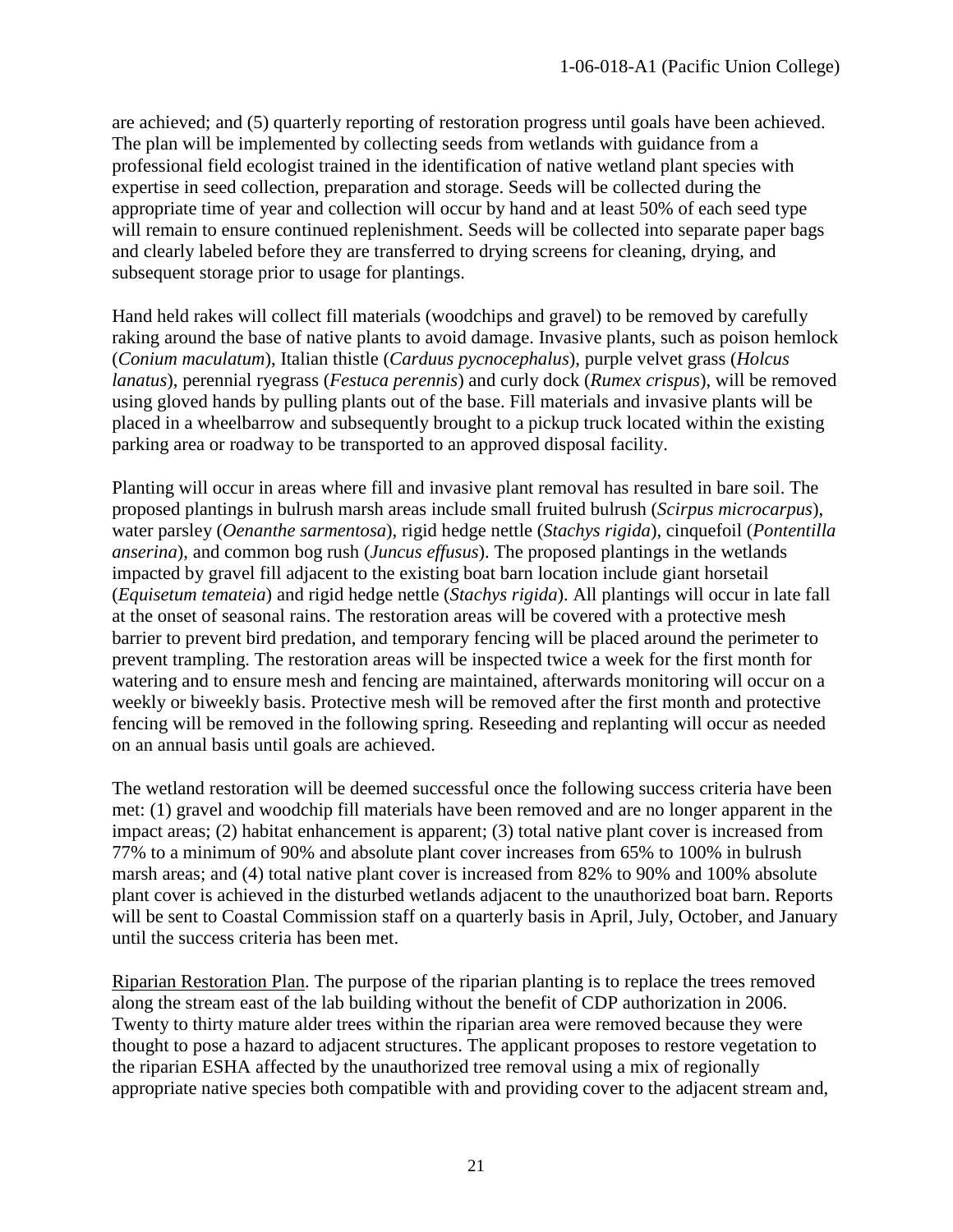#### 1-06-018-A1 (Pacific Union College)

due to the siting of the restoration area adjacent to an existing structure, also compatible with CalFire regulations for defensible space

As described in **Exhibit No. 6**, species to be planted within the overstory and shrub layer will be a mix of coast redwood (*Sequoia sempervirens*), red alder (*Alnus rubra*) and silk tassel (*Garrya elliptica*). Sword fern (*Polystichum munitum*) and/or giant chain fern (*Woodwardia fimbriata*) will be planted in the understory where vegetation gaps are present once the trees are large enough to provide shade (approximately two years after they are planted). Regular watering will occur during the dry season for the first year as needed. Non-native blackberry (*Rubus armeniacus*) will also be removed by hand to accommodate the plantings. Dead or dying plants will be replaced and additional trees and ferns will be planted after three years as needed to fill areas where gaps exist. For the life of the project, the applicant proposes to maintain riparian trees and shrubs in accordance with CalFire standards, which may require removal and thinning for fire safety purposes. Branches within ten feet of any existing structure will be trimmed as the trees grow. Any dead or dying trees will be removed and replaced at a ratio of 1:1, for the life of the project (see **Exhibit No. 6, pg. 4**). Pursuant to Special Condition No. 26-B, any riparian vegetation maintenance that is not exempt under Public Resources Code section 30610(d) and Title 14 California Code of Regulations section 13252(a)-(b) will require coastal development permit authorization. The riparian restoration will serve to restore the disturbed area and enhance the natural vegetation buffer area that protects the unnamed stream, which will limit the potential for adverse water quality impacts to the unnamed stream.

The Commission finds that the proposed wetland and riparian restoration work is inherently designed to achieve the enhancement of the ESHA, and the proposed planting and invasive removal activities within the ESHA are designed exclusively for the benefit of the ESHA. Because the proposed enhancement activities are inherently dependent upon the presence of ESHA, the proposed restoration plans constitute a use dependent on the resources of the ESHA consistent with the use requirements of section 30240(a) of the Coastal Act. This finding that the proposed wetland and riparian restoration work constitutes "a use dependent on the resource" is based, in part, on the assumption that the proposed wetland and riparian restoration plans will be successful in restoring the wetland and riparian habitat as proposed and increasing habitat values. Should the wetland and riparian restoration activities be unsuccessful, or worse, if the proposed wetland and riparian restoration activities actually result in long-term degradation of the wetland and riparian habitat, the proposed wetland restoration activities would not be for "a use dependent on the resource."

Although the proposed riparian restoration plan is generally appropriate to restore the impacted riparian ESHA resulting from the unauthorized tree removal and other unpermitted development, in some cases the plan lacks sufficient detail to ensure that the riparian ESHA will be restored and the restoration work will be successful and is conducted in a manner that will avoid significant disruption of habitat values. For example, no details are provided in the riparian restoration plan related to the proposed planting schedule, monitoring, or success criteria. These details are necessary to ensure successful restoration consistent with section 30240(a) of the Coastal Act. Therefore, new **Special Condition No. 28** requires the permittee to submit a revised riparian restoration plan for the review and approval of the Executive Director with necessary additions, including: (1) a schedule for riparian restoration; (2) a minimum 5-year monitoring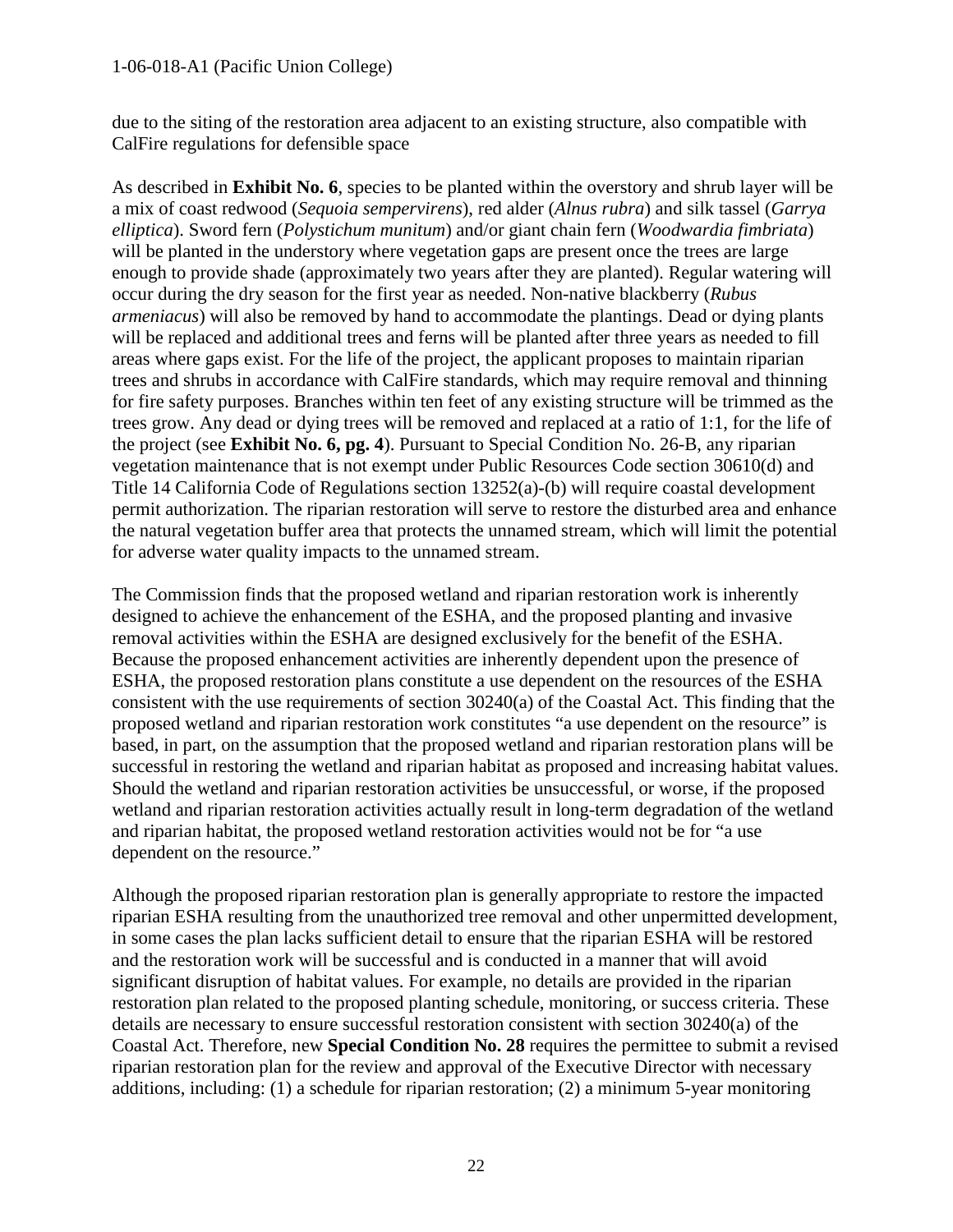period; (3) final success criteria that includes, at a minimum (a) at least 80% native vegetative cover and (b) no more than 10% non-native vegetative cover; (4) annual monitoring reports; and (5) specific instructions for the final monitoring report. If the final monitoring report indicates that the restoration project has been unsuccessful, in part, or in whole, a revised plan or supplemental restoration plan must be submitted to compensate for those portions of the original plan that were unsuccessful. Furthermore, Special Condition No. 28 requires riparian restoration work to be performed consistent with the approved final restoration plan unless the applicant obtains a permit amendment or the Executive Director determines no amendment is legally required.

As discussed above, the applicant has prepared a wetland restoration plan for the project that identifies success standards, monitoring and reporting methods, and an implementation schedule. The plan as proposed includes the necessary elements to ensure it can be implemented. **Special Condition No. 27** requires the applicant to implement the wetland restoration plan as proposed. Although the riparian restoration plan with the modifications required by Special Condition No. 28 as described above and the wetland restoration plan as proposed should be successful, the results cannot be guaranteed. Therefore, to ensure that the proposed restoration plans will achieve the objectives for which they are intended, Special Conditions Nos. 27 and 28 include provisions for remediation if the monitoring after five years indicates that the identified objectives have not been achieved. The conditions require that the permittee submit revised or supplemental restoration plans to compensate for those portions of the original plans that do not meet the approved success criteria. The revised restoration plans must be submitted as permit amendments unless the Executive Director determines that the proposed changes do not legally require an amendment.

The Commission finds that the proposed wetland and riparian restoration activities as conditioned, are permissible within ESHA under section 30240(a) as a use dependent on the resource.

Although not intended, the amended development would also include development within ESHA if the boat barn contains roosting bat habitat at the time the boat barn is dismantled and relocated. As discussed above, the biological survey did not document the presence of any bat species at the project site, but indicates that potential bat roost sites can change from year to year, and the boat barn to be dismantled could provide potential roosting habitat for several species of special status bats. The biological survey states that because the roosting sites can change, preconstruction surveys are usually necessary to determine the presence or absence of bat roost sites in a given area unless construction would occur during the two months of September and October when roosting bats would not be present. Bat roosting does not occur during those two months because young bats born during the nesting season mature and fledge prior to September 1, and the winter hibernation period for bats does not begin until after October 31. The biological report states that pre-construction surveys for bats do not need to be performed if work within potential bat roosting sites is conducted between September 1 and October 31, after young have fledged and prior to the bat hibernation period.

Development related to relocating a boat barn structure for the storage of small watercraft and other equipment is clearly not a use that must be located within, or is otherwise dependent on the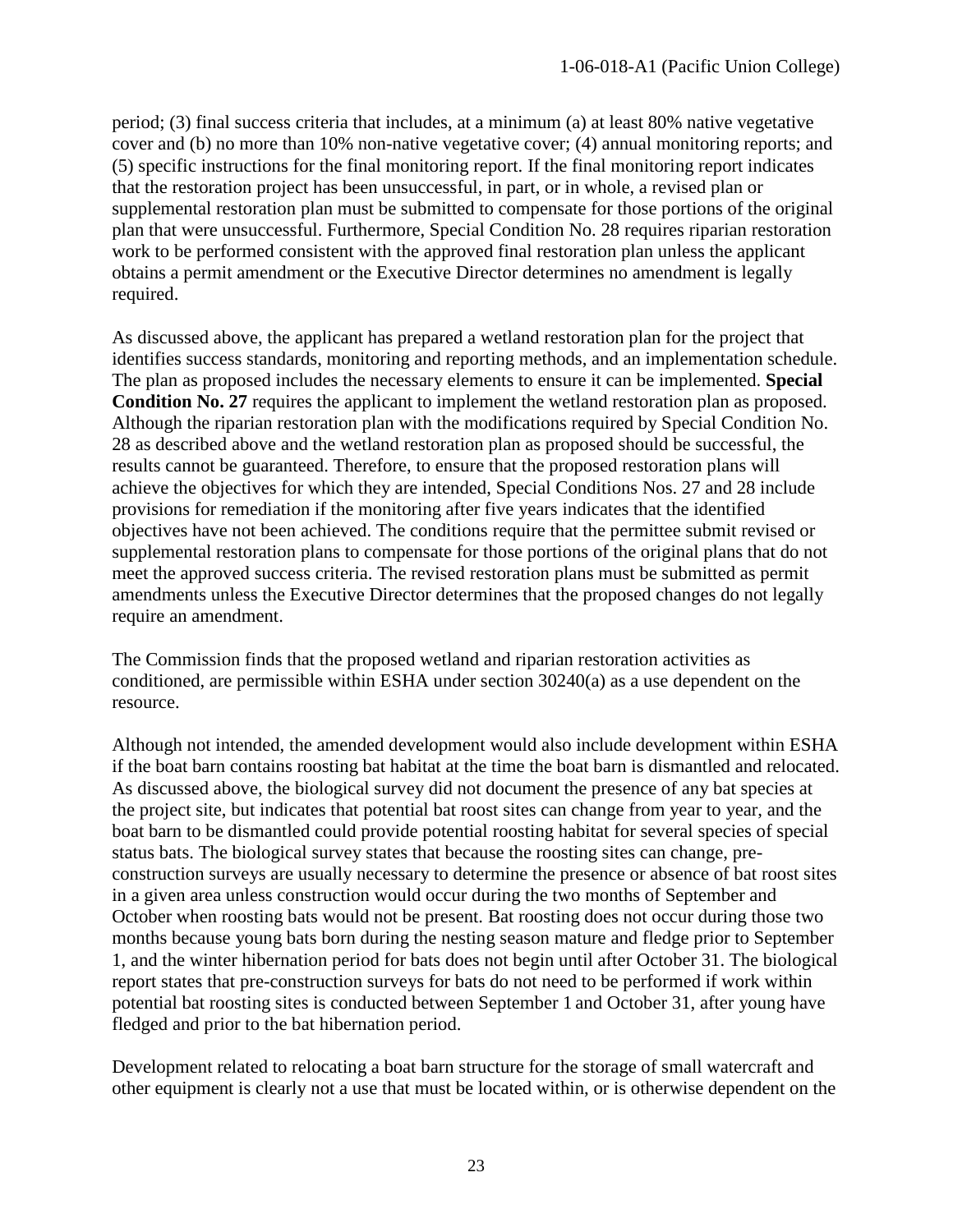#### 1-06-018-A1 (Pacific Union College)

presence of sensitive bat roosting habitat or other ESHA. Therefore, relocation of the boat barn would not be consistent with section 30240(a) if sensitive bat roosting habitat is present in the boat barn at the time of relocation. To ensure that demolition activities would avoid bat roosting habitat, the Commission attaches new **Special Condition No. 25**. This condition requires the permittee to either limit the boat barn demolition activities to the period between September 1 and October 31 when roosting bats would not be present, or perform demolition at other times of the year only after pre-demolition bat roosting surveys are conducted that document that roosting bats are not present. The special condition also requires that the surveys performed under the second options be performed by a qualified biologist with experience surveying for bat roosts and experience conducting habitat assessments for bats, and that the survey results be submitted to the Executive Director no later than 10 days prior to commencement of the authorized dismantling work. In addition, if roosting bats are encountered in the boat barn to be dismantled, dismantling activities must not commence until an additional survey performed by the qualified expert documents that the roosting bats have left the roost.

Protection Against Significant Disruption of Habitat Values. As discussed above, any development within ESHA must protect against any significant disruption of habitat values. Although designed to enhance and restore wetland and riparian ESHA, the proposed wetland and riparian restoration activities could result in significant disruption of habitat values of the wetland, riparian, and frog breeding habitat where these activities will occur if not carefully implemented. As discussed below, certain conditions are attached to the proposed development to ensure the amended development does not result in significant disruption of habitat values.

Due to the potential for migrating northern red-legged frogs to be present within the restoration areas, the applicant has proposed protection measures for frogs during the course of the proposed restoration work. The applicant proposes to provide pre-construction training to contractors by a qualified biologist on how to identify and avoid northern red-legged frogs prior to and during construction, as well as how to proceed if a frog is encountered. If a special status frog is detected, construction crews will stop ground disturbance and contact the California Department of Fish and Wildlife (CDFW) who would need to provide clearance before work could be reinitiated and for concurrence with protective measures. **Special Condition No. 22** requires implementation of these red-legged frog protection measures proposed by the applicant to ensure that the wetland and riparian restoration activities within the wetland and riparian ESHA do not result in significant disruption of red-legged frog ESHA habitat values.

To prevent degradation of water quality within the wetlands and riparian areas during restoration activities, the applicant proposed several Best Management Practices (BMPs) to be implemented during the course of the restoration work. These BMPs include (1) limiting staging to the existing gravel parking area; (2) removing and disposing of materials at an authorized disposal facility; and (3) if rain occurs during the ground disturbance period, ceasing construction and not resuming construction for a period of 48 hours after the rain stops. Special Condition No. 22 requires implementation of these BMPs proposed by the applicant to ensure that the wetland and riparian restoration activities within the wetland and riparian ESHA do not result in significant disruption of ESHA habitat values because of water quality degradation.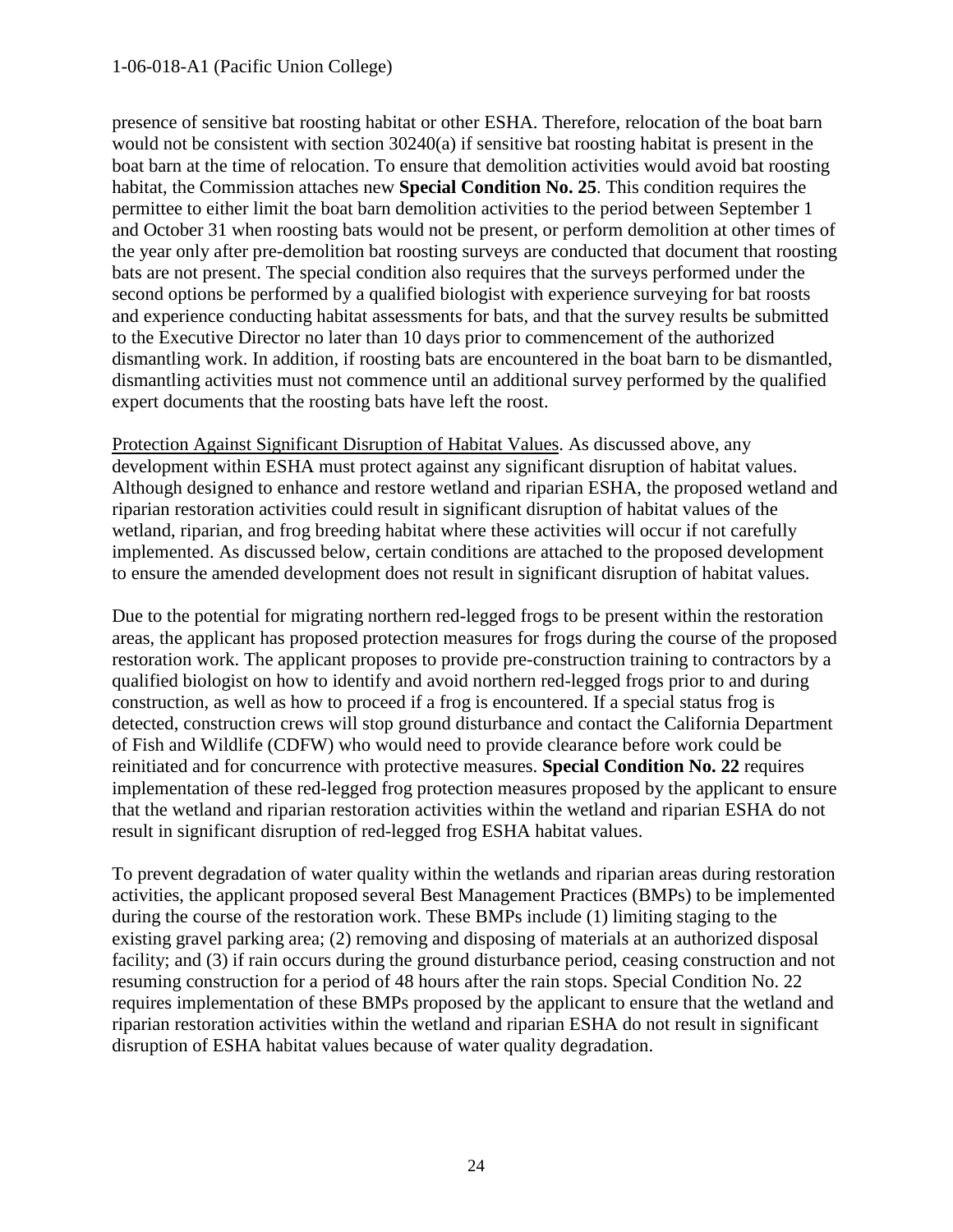The Commission further finds that the ESHA habitat values at the project site could be significantly disrupted if non-native, invasive plant species were introduced during revegetation activities. Introduced invasive exotic plant species could spread through the ESHA and displace native wetland vegetation, thereby significantly disrupting the values and functions of the ESHA. The applicant is not proposing any non-native revegetation as part of the proposed project, but rather is proposing to plant regionally appropriate native species adjacent to the stream and in areas where invasive species removal is proposed (such as wetlands). To ensure that the ESHA adjacent to the site is not significantly degraded by any future landscaping that would contain invasive exotic species, the Commission attaches new **Special Condition No. 23**, which requires that (1) revegetation be implemented according to the approved final wetland and riparian restoration plans required by new **Special Condition Nos. 27 and 28**; (2) only native plant species be planted in the proposed restoration areas; and (3) all proposed planting be completed as soon as possible and by no later than the end of the first full optimal planting season that occurs after completion of construction. Areas of disturbed soil are especially vulnerable to invasive non-native plant species. Revegetating disturbed areas with native vegetation as soon as possible after disturbance will help prevent competing invasive plants from gaining an early foothold in the disturbed areas to the exclusion of native vegetation. Furthermore, new **Special Condition No. 22-B** requires that only certified weed-free straw mulch be used for erosion, sediment, and runoff control purposes to avoid the inadvertent introduction of non-native plant species to surrounding environmentally sensitive areas. Compliance with the applicable requirements of Special Condition Nos. 22-B and 23 will help ensure that the wetland and riparian restoration activities within the wetland and riparian ESHA do not result in significant disruption of ESHA habitat values from invasive species that displace native ESHA vegetation.

Revegetation efforts can sometimes cause unintended consequences to wildlife that can cause significant disruption of habitat values. To help in the establishment of vegetation, rodenticides are sometimes used to kill rats, moles, voles, gophers, and other similar small animals to keep them from eating the newly planted saplings. Certain rodenticides, particularly those utilizing blood anticoagulant compounds such as brodifacoum, bromadiolone and diphacinone, have been found to pose significant primary and secondary risks to non-target wildlife present in urban and urban/wildland areas. As the target species are preyed upon by raptors or other environmentally sensitive predators and scavengers, these compounds can bio-accumulate in the animals that have consumed the rodents to concentrations toxic to the ingesting non-target species. Therefore, to minimize this potential disruption of ESHA habitat values, new **Special Condition No. 23-D** prohibits the use of specified rodenticides on the property governed by CDP No. 1-06-018-A1.

#### **Proposed development adjacent to ESHA [Section 30240(b)]**

In addition to proposed development within wetland and riparian ESHA, there are several proposed project elements that will occur in areas adjacent to ESHA, including: (1) dismantling the boat barn in its current unauthorized location and relocating it 1,000 feet further east of the river; (2) removal of unpermitted decking; (3) after-the-fact retention of decking on the eastern portion of the lab building; (4) adding new decking along the northern portion of the lab building; (5) removal of the retaining wall and light posts; (6) after-the-fact retention of the equipment shed; (7) after-the-fact retention of the gravel placement area; and (8) after-the-fact retention of the gravel berm (see **Exhibit No. 3**). For these proposed project elements, the Commission must find that the development is designed to prevent impacts that would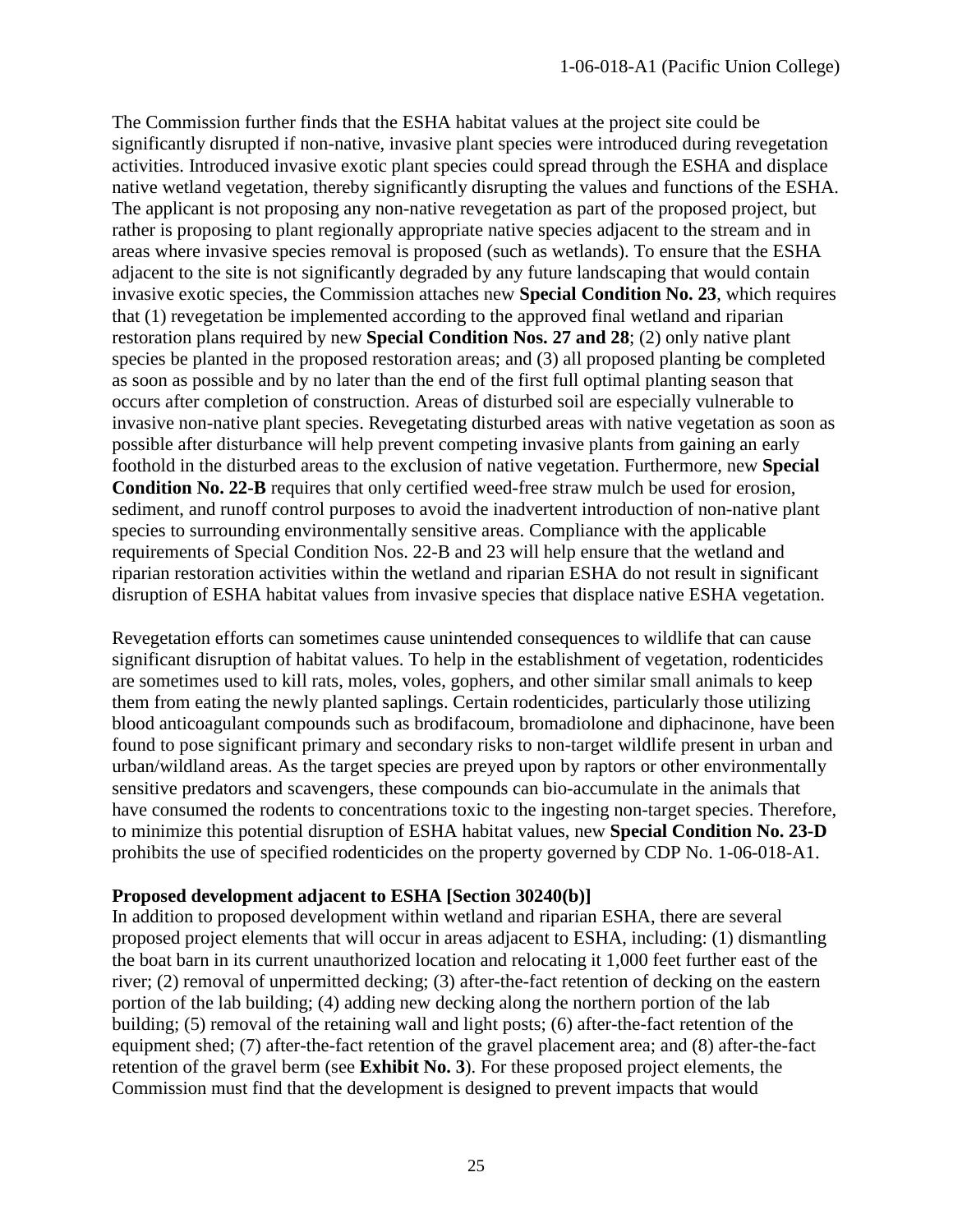significantly degrade adjacent ESHA and will be compatible with the continuance of the riparian ESHA.

#### Boat Barn

As discussed previously, the scope of work under this permit amendment request includes dismantling the existing boat barn in its unauthorized location and reconstructing it on a different portion of the property. The boat barn would be placed on a flat gravel surface currently being used for driveway access and RV parking that does not provide habitat value for wildlife. The proposed new boat barn location is set back further from the Albion River (set back over 1,000 feet from the river versus 75 feet as approved under the original permit). However, the new boat barn location will be setback only approximately 12 feet from the unnamed coastal stream along the southeast side of the valley (8 feet from the riparian dripline). The applicant completed a boat barn placement alternatives analysis that addresses the preferred sizing and location of the boat barn with respect to potential impacts on adjacent ESHA. Alternatives evaluated include the options of relocating the boat barn to the Commission-approved location under the original permit, keeping the boat barn in its current unauthorized location, and relocating the boat barn to the location proposed under this CDP amendment (see **Exhibit No. 7**). Given the narrowness of the valley within which the Albion Field Station is located and the relatively dense pattern of existing development at the site, no other alternative sites have been identified for the boat barn.

All three of the alternatives involve rebuilding the boat barn at the size of the existing boat barn, which is substantially smaller than the size of the boat barn approved under the original permit. The Commission approved a 6,600-square-foot boat barn north of the lab building. The unauthorized as-built boat barn is 1,158 square feet and the applicant states that the size cannot be further reduced. The applicant states that the existing boat barn is already too small to store the existing fleet of watercraft on site, which would require a minimum 1,300-square-foot structure, but that the smaller size is sufficient as long as kayaks are stacked.

The alternatives analysis concludes that the proposed siting of the boat barn is the least environmentally damaging feasible alternative for protecting adjacent ESHA from significant degradation for several reasons. First, because the site of the existing unauthorized boat barn is only 2 feet from freshwater wetlands, there is a greater potential for ongoing wetland impacts to adjacent ESHA than under the proposed alternative. Second, relocating the boat barn from its existing unauthorized site to the location approved under the original permit would also result in a smaller river ESHA buffer than that proposed under the current amendment request (75 feet instead of approximately 1,000 feet). In addition, the boat barn location approved under the original permit would affect a much greater expanse of ESHA than the currently proposed location along a portion of the unnamed stream, as the originally approved location is not only adjacent to the stream, but adjacent to the river as well. Therefore, the Commission finds that the proposed alternative location 1,000 feet further away from the Albion River and 8 feet from the riparian dripline has the least potential for causing significant degradation of adjacent ESHA.

Development of the boat barn near the wetland and riparian ESHA of the unnamed stream has the potential to degrade the water quality of the stream, inconsistent with the requirements of Coastal Act sections 30230 and 30231. As proposed, the amended development includes measures to minimize water quality impacts. The applicant's proposal includes a plan to manage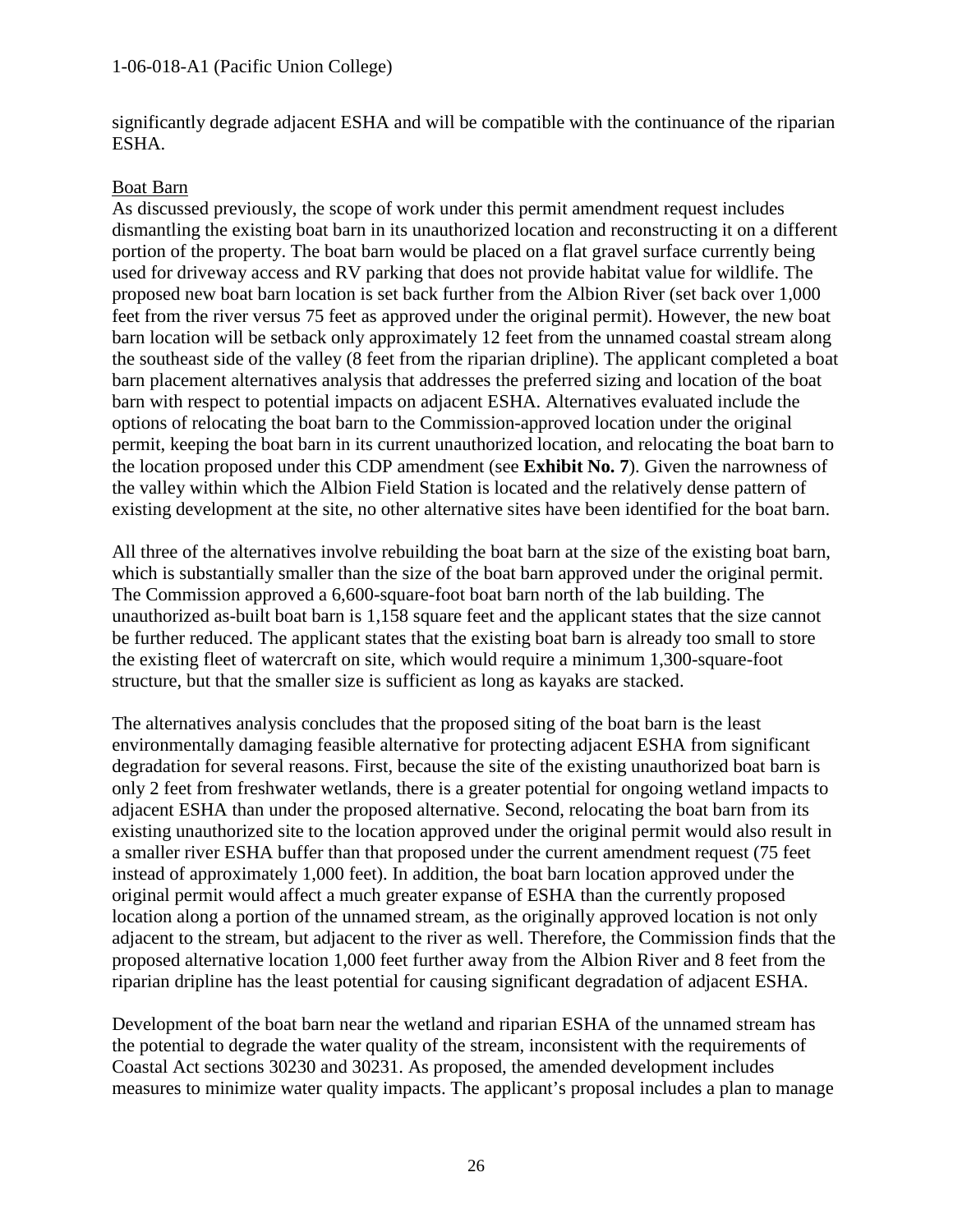stormwater runoff by directing it away from the stream toward an existing ditch on the upslope side of the road. Other BMPs proposed for boat barn and other construction work include (1) conducting work during the dry season; (2) placing straw wattles between the boat barn and the stream during all ground-disturbance activities; (3) stabilizing areas of disturbed soil with native plant reseeding as soon as possible after disturbance; (4) removing and disposing of materials at an authorized disposal facility; (5) fueling equipment only on the site's paved areas and using cloth rags to absorb any leaked fuel or oil during the fueling process, and (6) restricting construction staging to upland areas.

While the applicant's proposed measures will help protect the adjacent ESHA (including the unnamed stream) from significant degradation from water quality impacts, conditions are needed to ensure that the applicant follows through on its commitment to implement the various measures. In addition, certain additional measures are needed to ensure that the project as implemented prevents impacts that would significantly degrade surrounding ESHA, and is compatible with the continuance of surrounding habitat areas, and maintains the biological productivity and quality of coastal waters, streams and wetlands. Therefore, the Commission attaches new **Special Condition No. 22** to ensure that the project implements erosion and runoff control protection measures during construction, including measures proposed by the applicant and several additional measures proposed by the Commission. These additional requirements include (1) not allowing construction equipment and materials to be placed in wetlands and using precautions to prevent accidental spills; (2) containing and covering all stockpiles of construction debris, soil and related materials to prevent polluted water runoff from the site; (3) proper containment, removal and disposal of trash and debris resulting from construction activities to avoid contamination of habitat; (4) requiring equipment fueling and maintenance to be off-site, if feasible, or in an area designed to contain spills of contaminants located away from coastal waters, drainage courses, and storm drain inlets; (5) minimizing land disturbance and soil compaction during construction to avoid the potential for increased erosion; (6) requiring disturbed areas to be appropriately stabilized and revegetated with native seed mixes and prohibiting the use of invasive plants. Special Condition No. 22 also requires compliance with the protective measures outlined in the following documents submitted by the applicant: (1) the "East BMP and Stormwater Plan" for the new boat barn, dated February 22, 2019 and received on July 11, 2019 (referenced on page 1 of **Exhibit No. 4**); (2) the Grading and BMP Plan, received on May 20, 2019 (referenced on page 2 of **Exhibit No. 4**); and (3) the avoidance measures contained in the Botanical Survey and Biological Scoping Survey, dated November 1, 2017.

As proposed, the project proposes to use manufactured straw wattles as "temporary" erosion and sediment control measures during construction (see **Exhibit No. 4**). Plastic netting used in these and similar products (e.g., mulch control netting, erosion control blankets, fiber rolls, and reinforced silt fences) have been found to entangle wildlife, including reptiles, amphibians, birds, and small mammals. Although erosion and sediment control products classified as temporary are designed to degrade after a period of time, several temporary erosion and sediment control products with netting – such as mulch control netting, erosion control blankets, and fiber rolls – are commonly left in place permanently, particularly when used with seeding. The length of time it takes for netting to begin to degrade depends on the netting composition and the environmental conditions, but the netting can remain intact many years after installation. When plastic netting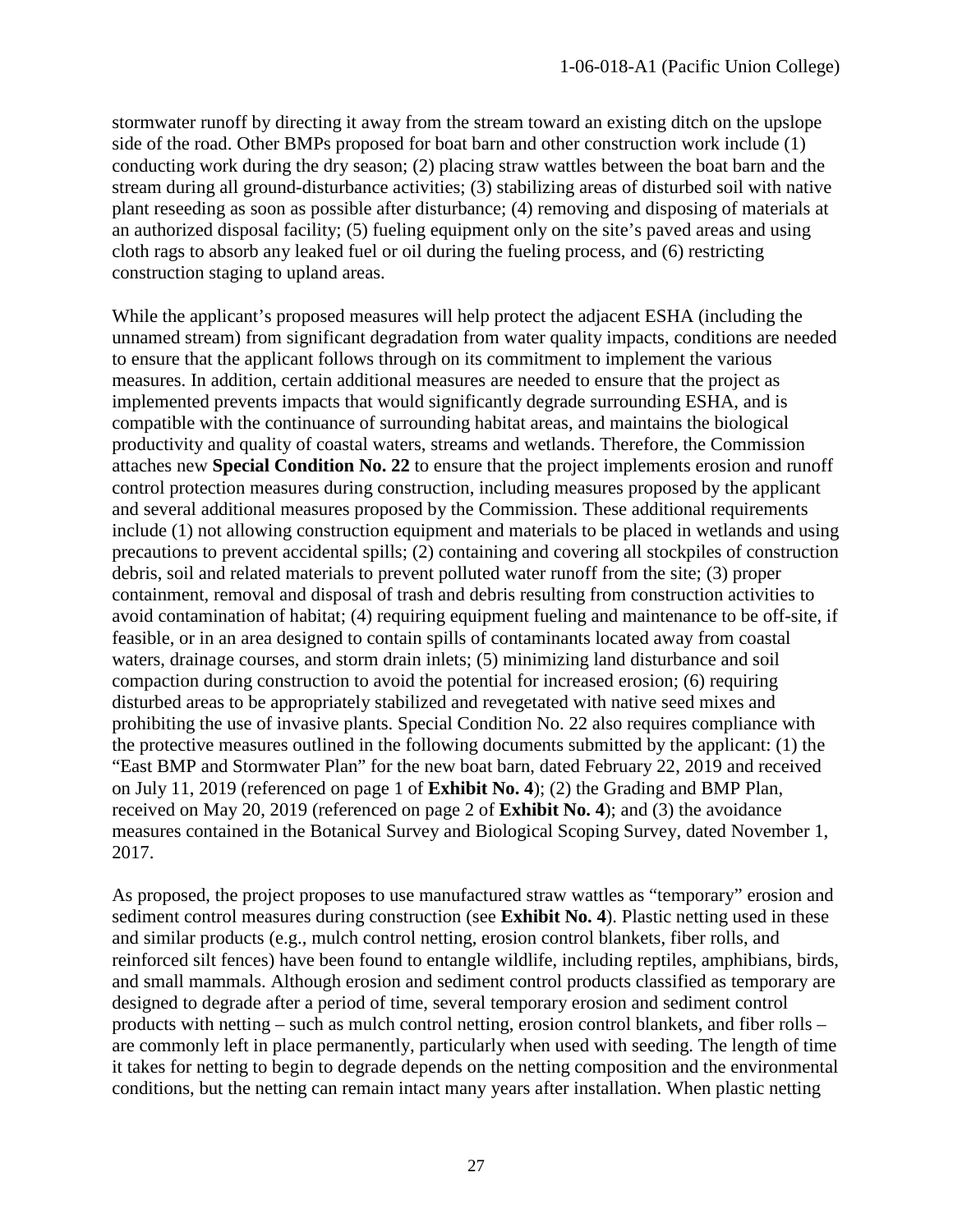#### 1-06-018-A1 (Pacific Union College)

does eventually fall apart, plastic fragments may be blown or washed into waterways and the ocean, creating an entanglement and ingestion hazard for marine life, potentially for many years. Due to its durability, buoyancy, and ability to concentrate toxins present in the ocean, plastic can be very harmful to marine life. The applicant's biological evaluation identified potential habitat for several sensitive wildlife species on the site that could become entangled in the plastic netting, and, as discussed, the site is in close proximity to the Albion River, which is host to sensitive salmonids and other marine organisms. To find the project consistent with sections 30230 and 30231, the Commission therefore attaches additional construction responsibilities in **Special Condition No. 22-B** that include, among other requirements, a prohibition on the use of temporary rolled erosion and sediment control products with plastic netting to minimize the potential for wildlife entanglement and plastic debris pollution. The condition also requires that any erosion control associated netting shall be made of natural fibers and constructed in a looseweave design to reduce the potential for small animal entrapment and avoid leaving a residue of plastic in the environment upon degradation of the material.

The boat barn is designed to minimize human disturbance to wildlife that may be using the adjacent stream. The large openings of the boat barn through which the small watercraft will be moved in and out of the structure are oriented westward towards the existing road instead of northward towards the stream. This building orientation avoids the need for vehicles towing or hauling the watercraft to access the streamside of the boat barn. In addition, the wall of the boat barn facing the stream will not have any windows that could allow noise, light, and human motion to disturb wildlife that might be utilizing the steam. The only opening in the wall is for a small doorway to provide safe entry and exit for people separate from the vehicle entrance to the boat barn. There is insufficient room to locate the doorway on the opposite side of the boat barn as the south side of the boat barn is tucked up against the hillside. In addition, there would be no advantage to locating the doorway on the east side of the building as people using the doorway would still need to traverse around the stream side of the building to access the doorway.

The applicant proposes several specific mitigation measures to further avoid disturbance of wildlife using the wetland and riparian ESHAs along the stream. As discussed above in relation to the wetland and riparian restoration work within the ESHA, the applicant proposes various measures to avoid disturbance of northern red-legged frogs traveling between breeding habitats within the stream. These measures will also be applied to the development proposed outside of the wetland and riparian ESHA, including the reconstruction of the boat barn in its new location. In addition, the applicant proposes to avoid dismantling the boat barn if roosting bats are present and avoid construction during the bird breeding season. If complete avoidance of the bird nesting season is not possible, the applicant proposes to have a qualified biologist perform preconstruction breeding bird surveys and delay construction in any area where bird nests are found until after the young birds have fledged.

The applicant also proposes various measures to protect the Sonoma tree vole. As mentioned above, the biological survey conducted for the proposed amendment did not detect any Sonoma tree vole ESHA on the subject site. However, the biological survey identifies potential habitat for the vole in the Douglas fir forest surrounding the project site. This state-listed special of special concern is known to occur in the tree-tops of Douglas fir trees and feed on the needles and twigs of Douglas fir trees and other conifers. Although the voles are believed to have limited dispersal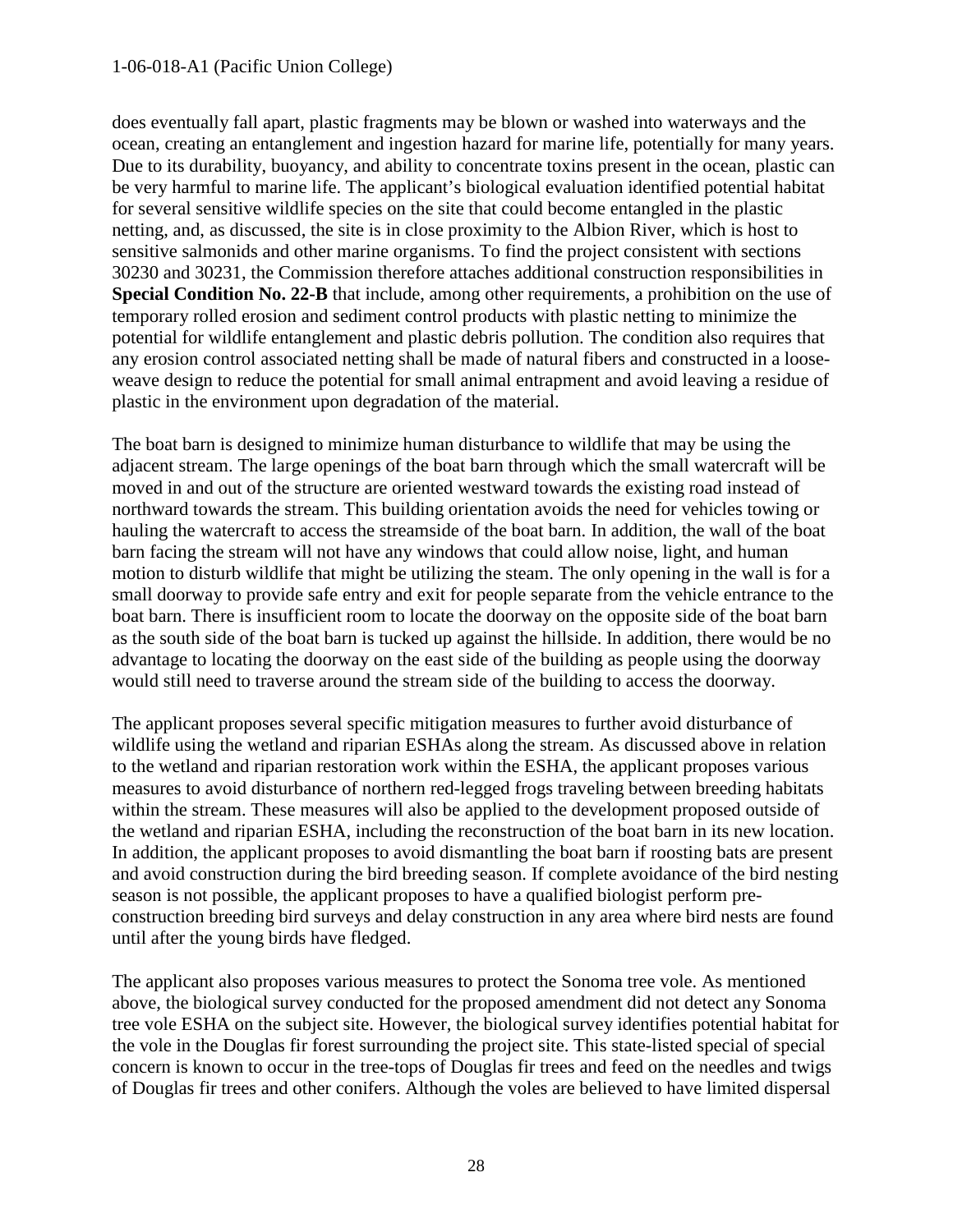capabilities below the forest canopy, they are known to be sensitive to high noise levels. The biological report states that:

"If noise impacts are required during construction that are significantly above time periods and/or levels currently experienced within the project area, there may be potential to disturb Sonoma tree voles with potential to be nesting in areas as close as 40 feet to the project area. If during the relocation of the boat barn, chainsaws, bulldozers, pile drivers or similar high level noise producing equipment is expected to be used for any period longer than ½ hour, a pre-construction survey should be conducted by a qualified biologist within 300 feet of the project area for Sonoma tree vole. If tree voles are found, the Department of Fish and Wildlife should be notified and avoidance measures as determined by the Department of Fish and Wildlife should be followed."

It's unclear whether the project will result in a high level of noise exceeding the 30-minute threshold identified by the applicant's biological consultant as having the potential to impact Sonoma tree vole nests in the vicinity of the site. The applicant has not proposed the use of bulldozers or pile drivers as part of the project, though electric saws and other noise-producing equipment may be used. It's also unclear what the proposed avoidance measures would be if the applicant undertakes the vole survey. To ensure that any Sonoma tree vole ESHA that may be present adjacent to the project area will be protected from significant disruption of habitat values as proposed, the Commission attaches new **Special Condition No. 24**. This condition requires the applicant to not use high level noise-producing equipment for any cumulative period longer than half an hour each day unless a pre-construction survey for Sonoma tree voles is conducted by a qualified biologist with survey results submitted to the Executive Director no later than 10 days prior to commencement of construction. If Sonoma tree vole habitat is encountered within 300 feet of authorized development, no high-level noise-producing equipment shall be used until the applicant prepares a Sonoma tree vole habitat avoidance plan, the plan is processed as an amendment to CDP No. 1-06-018 (unless the Executive Director determines that no amendment is legally required), and the amendment (if legally required) authorizes the use of such equipment. The review of such amendment application will allow the Commission to determine whether the avoidance measures proposed in the plan will be sufficient to avoid impacts that would significantly degrade the adjacent Sonoma tree vole habitat consistent with section 30240(b).

Additionally, if not restricted, exterior lighting associated with the boat barn development could adversely affect nocturnal wildlife using the adjacent wetland and riparian habitats. For example, many species avoid areas with excessive lighting, and some species simply stop reproducing if habitat destruction from overly bright lights becomes too severe. To ensure that exterior lighting does not significantly degrade the adjoining ESHA, the Commission attaches new **Special Condition No. 29**, which requires that the lighting be downcast and shielded. Although the applicant has proposed to use only downcast and shielded exterior lighting on the new boat barn structure and the existing lab building, these limitations on the lighting specified in Special Condition No. 29 will ensure that the project, as conditioned, will not cast light that would be harmful to wildlife using the nearby sensitive habitats.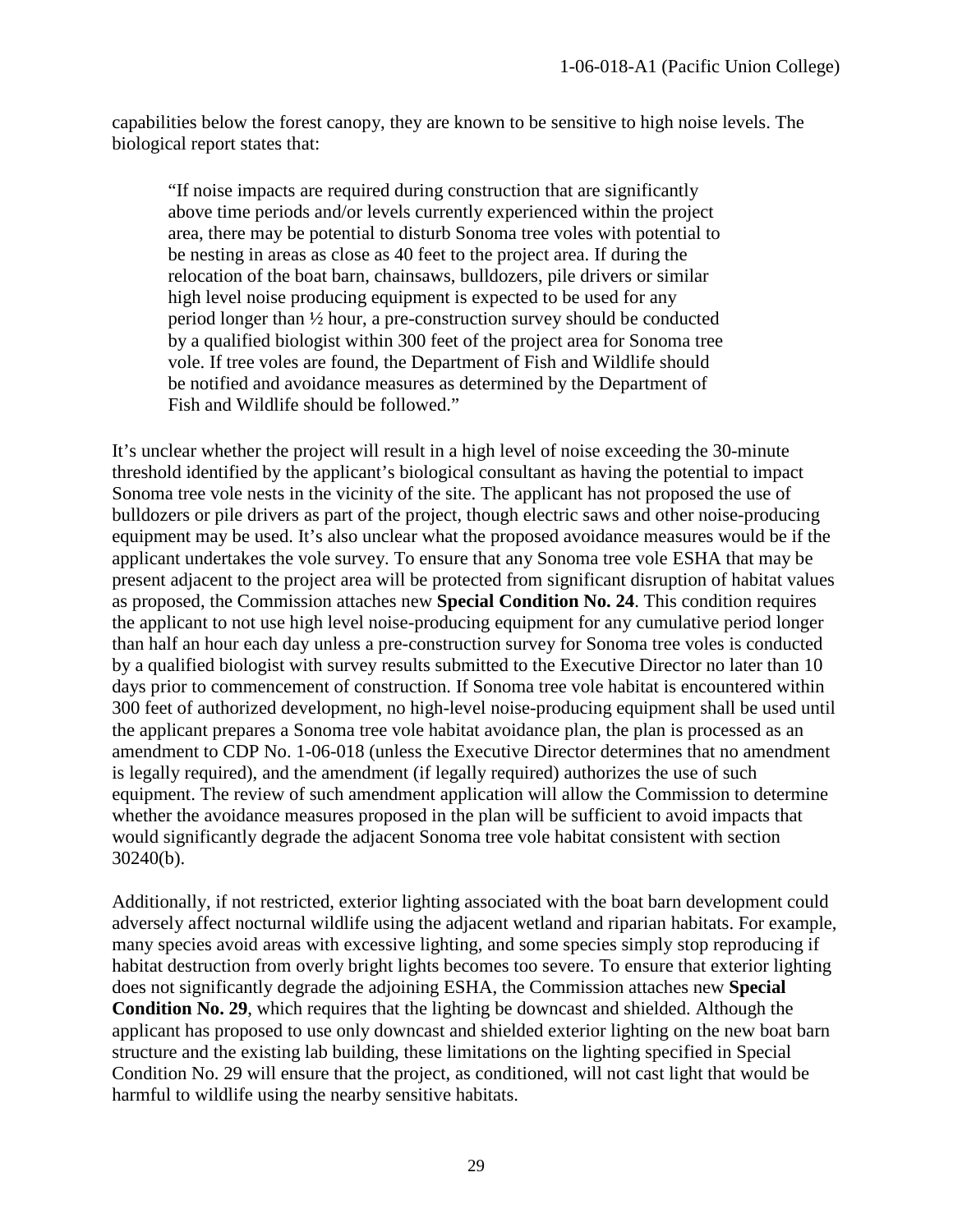#### Decking and Associated Lighting

As previously mentioned, the site includes an unpermitted 1,056-square-foot deck along the eastern edge of the lab building in close proximity to the riparian area. The applicant has proposed to remove a 650-square-foot portion of the unauthorized decking, but retain 400 square feet of the decking (after-the-fact) to allow for ADA access in and out of the building. The applicant has also proposed construction of 506 square feet of new decking along the northern edge of the lab building. The unpermitted retaining wall and light posts adjacent to the unpermitted decking would also be removed. In addition, the applicant proposed three new downcast light fixtures that would be affixed to the exterior walls of the lab building (see **Exhibit 3, pg. 2**). Since the light posts, retaining wall and portions of the decking will be removed, the proposed decking footprint will result in a larger riparian ESHA buffer. The resulting after-the-fact deck would be 17 feet from the closest edge of the riparian area and its associated stream, which is the largest possible buffer that would still allow for ADA access. The new deck is in an area used for parking and storage and provides an even larger buffer to nearby ESHA. All decking will be approximately 2 ½ feet raised above ground using a post and pier block foundation. In addition, the decking will not cause increased runoff because there are slats in the deck that allow water to permeate the soil directly beneath the deck (see **Exhibit No. 3, pg. 4**). Straw wattles will be placed within areas subject to ground disturbance during construction to protect riparian/stream features. Staging will be within the parking area and straw wattles would serve as a barrier between the development and ESHA (see **Exhibit No. 4**). The applicant has proposed to store paintbrushes and containers used to apply deck finishing in a refuse container and to wash paintbrushes and containers inside existing structures to avoid the potential for pollutants that could enter the stream (enforced by **Special Condition No. 22-A-iv**). As previously discussed, **Special Condition No. 22-B-iii** prohibits the use of temporary rolled erosion and sediment control products with plastic netting to minimize the potential for wildlife entanglement and plastic debris pollution. **Special Condition No. 22-A-v** requires staging and work areas be limited to only those areas identified in **Exhibit No. 4.** As discussed above, the applicant proposes various measures to avoid disturbance of northern red-legged frogs traveling between breeding habitats within the stream. These measures will apply to the proposed deck improvements. Additionally, the applicant proposes various measures to avoid disturbance of potential Sonoma tree vole habitat within the Douglas fir forest on the hillside north and east of the lab building, and the forest located south of the existing boat barn. As modified and augmented by the requirements of **Special Condition No. 24**, the Sonoma tree vole protection measures will avoid impacts from construction of the deck improvements that would significantly degrade the adjacent Sonoma tree vole habitat consistent with section 30240(b). **Special Condition No. 29**, as discussed in greater detail above, will ensure that the exterior lighting proposed for the existing lab building is downcast and shielded to avoid casting light in a manner that could significantly degrade the adjoining wetland and riparian ESHA.

#### Gravel Parking Area, Gravel Berm, and Equipment Shed

The applicant proposes to retain the gravel berm, the gravel placed on the overflow parking area, and an equipment shed, all constructed/placed without the benefit of CDP authorization. The gravel berm is a relatively small hump at 6 inches in height above the parking lot surface, located approximately 5 feet from the adjacent stream ESHA. Since it was first constructed without CDP authorization in 2012, the berm has become vegetated with species similar to the adjacent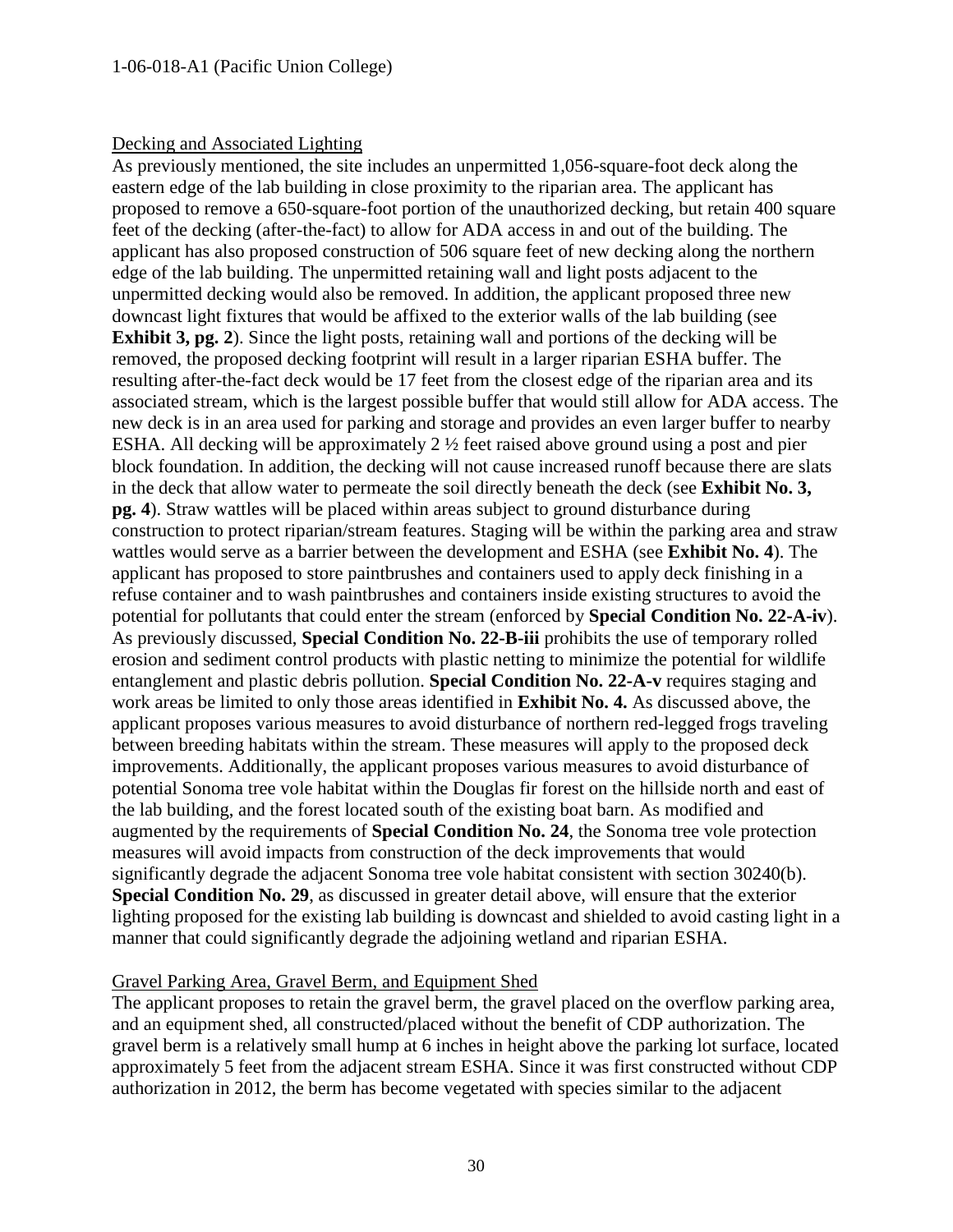riparian area (see **Exhibit No. 8, pg. 1**). The berm was constructed when the applicant improved the overflow parking area by leveling the ground and placing gravel to form the berm. The overflow parking area is graveled flat and partially vegetated with grasses and ruderal, lowgrowing vegetation. The gravel berm helps delineate the edge of the parking lot while serving the purpose of keeping stormwater from directly flowing into the stream from the parking area. The after-the-fact shed is a replacement shed for equipment and is approximately 50 feet from ESHA. The Commission finds that the placement of gravel in the overflow parking area, the gravel berm adjacent to the parking area, and the equipment shed is consistent with section 30240(b), because as constructed these project elements are sited and designed to prevent impacts that would significantly degrade the adjacent stream ESHA.

The Commission notes that future additions to the boat barn, deck improvements, and equipment shed could be sited and designed in a manner that would compromise the value of the wetland and riparian buffers and have potential adverse impacts on the various kinds of adjacent ESHA that exist at the site. Many of these kinds of development are normally exempt from the need to obtain a CDP under section 30610(b) of the Coastal Act and the Commission would not normally be able to review such development to ensure that impacts to sensitive habitat are avoided. However, to avoid such impacts to coastal resources from the development of otherwise exempt additions to existing structures, section 30610(b) required the Commission to specify by regulation those classes of development which involve a risk of adverse environmental effects and require that a permit be obtained for such improvements. Pursuant to section 30610(b), the Commission adopted section 13253 of Title 14 of the California Code of Regulations (CCR), which specifically authorizes the Commission to require a permit for additions to existing structures that could involve a risk of adverse environmental effect by indicating in the development permit issued for the original structure that any future improvements would require a CDP. As noted above, certain additions or improvements to the approved to the boat barn, deck improvements, and equipment shed could involve a risk of adverse impacts to the ESHA on the site. Therefore, in accordance with provisions of section 13253(b)(6) of Title 14 of the CCR, the Commission attaches new **Special Condition No. 26**, which requires a CDP or a permit amendment for all additions and improvements to the boat barn, deck improvements, and equipment shed on the subject parcel that might otherwise be exempt from coastal permit requirements. This condition will allow future development to be reviewed by the Commission to ensure that future improvements will not be sited or designed in a manner that would result in adverse impacts to the ESHA on or adjacent to the site. **Special Condition No. 30** is also added to require recordation of a deed restriction for the property that will include recordation of the conditions of this CDP, as amended, so that future property owners are aware of the limitations and restrictions that pertain to the property as conditioned by the Commission.

In conclusion, the development proposed in ESHA under this permit amendment request, including wetland and riparian restoration, is a resource-dependent use, which, as conditioned will be undertaken in a manner that protects against significant disruption of ESHA habitat values, consistent with section 30240(a) of the Coastal Act. The development proposed adjacent to ESHA, including (1) the dismantling and relocation of the existing unauthorized boat barn; (2) the construction and siting of the proposed new boat barn with minor improvements; (3) the removal of decking, retaining wall, and light posts; (4) after-the-fact and new decking; (5) the equipment shed; (6) the gravel placed in an existing parking area; and (7) the gravel berm, has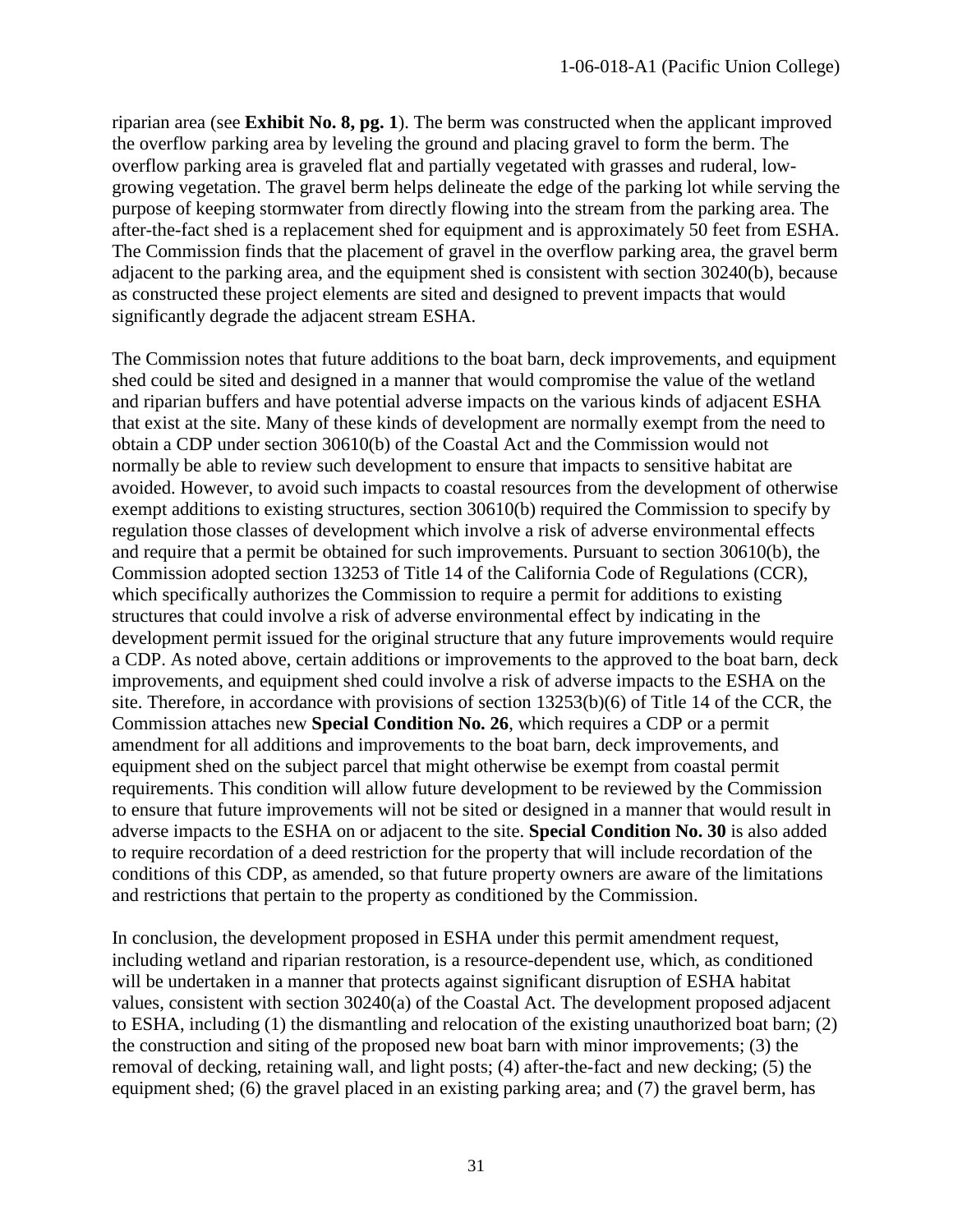been conditioned and designed to prevent impacts that would significantly degrade adjacent ESHA and is compatible with the continuance of those areas, consistent with section 30240(b) of the Coastal Act. Furthermore, as conditioned, all components of the project as amended will maintain marine resources and the biological productivity and quality of coastal waters and wetlands, minimize adverse effects of wastewater discharges and entrainment, and control runoff, consistent with sections 30230 and 30231 of the Coastal Act.

## <span id="page-31-0"></span>**G. VISUAL RESOURCES**

Section 30251 of the Coastal Act states the following:

*The scenic and visual qualities of coastal areas shall be considered and protected as a resource of public importance. Permitted development shall be sited and designed to protect views to and along the ocean and scenic coastal areas, to minimize the alteration of natural land forms, to be visually compatible with the character of surrounding areas, and, where feasible, to restore and enhance visual quality in visually degraded areas. New development in highly scenic areas such as those designated in the California Coastline Preservation and Recreation Plan prepared by the Department of Parks and Recreation and by local government shall be subordinate to the character of its setting.* 

The project site is partially visible to motorists crossing the Albion River Bridge (Highway 1) and from limited vantage points along Albion Little River Road and Albion River North Side Road on the bluff along the opposite side of the river from the Albion Field Station. The view of the area is characterized by the wood trestle bridge itself, the steep forested valley walls extending up the Albion River estuary, and the quaint hillside village of Albion. Boaters traveling along the Albion River can also see development on the site.

As the project site is located on the east side of Highway 1, the amended development will not obstruct any views to or along the ocean afforded on the west side of the highway. As discussed below, the amended development will also not obstruct views of the highly scenic area inland of Highway 1, and in fact will to some extent will expand views of the scenic coastal area inland of the highway by relocating the boat barn to a location 1,000 feet further away from the river where it does not partially obstruct views of the natural setting from public vantage points. In addition, the amended development as sited and designed will not result in the alteration of natural landforms. The amended development does not involve any significant grading and would not alter the shape and form of the hillsides, riverbank, or adjacent floodplain areas.

The project site is within a designated Highly Scenic Area under the Mendocino County certified LCP. As sited and designed, the amended development will be subordinate to the character of its setting. The proposed new location for the boat barn is largely hidden from public view and the boat barn is substantially smaller (by one third) than the Commission-approved boat barn under the original permit. As proposed and conditioned, the boat barn would blend with the natural surroundings and be consistent with the materials of other surrounding structures on the campus. The site is planned and zoned Fishing Village (FV) in the Mendocino LCP, which allows a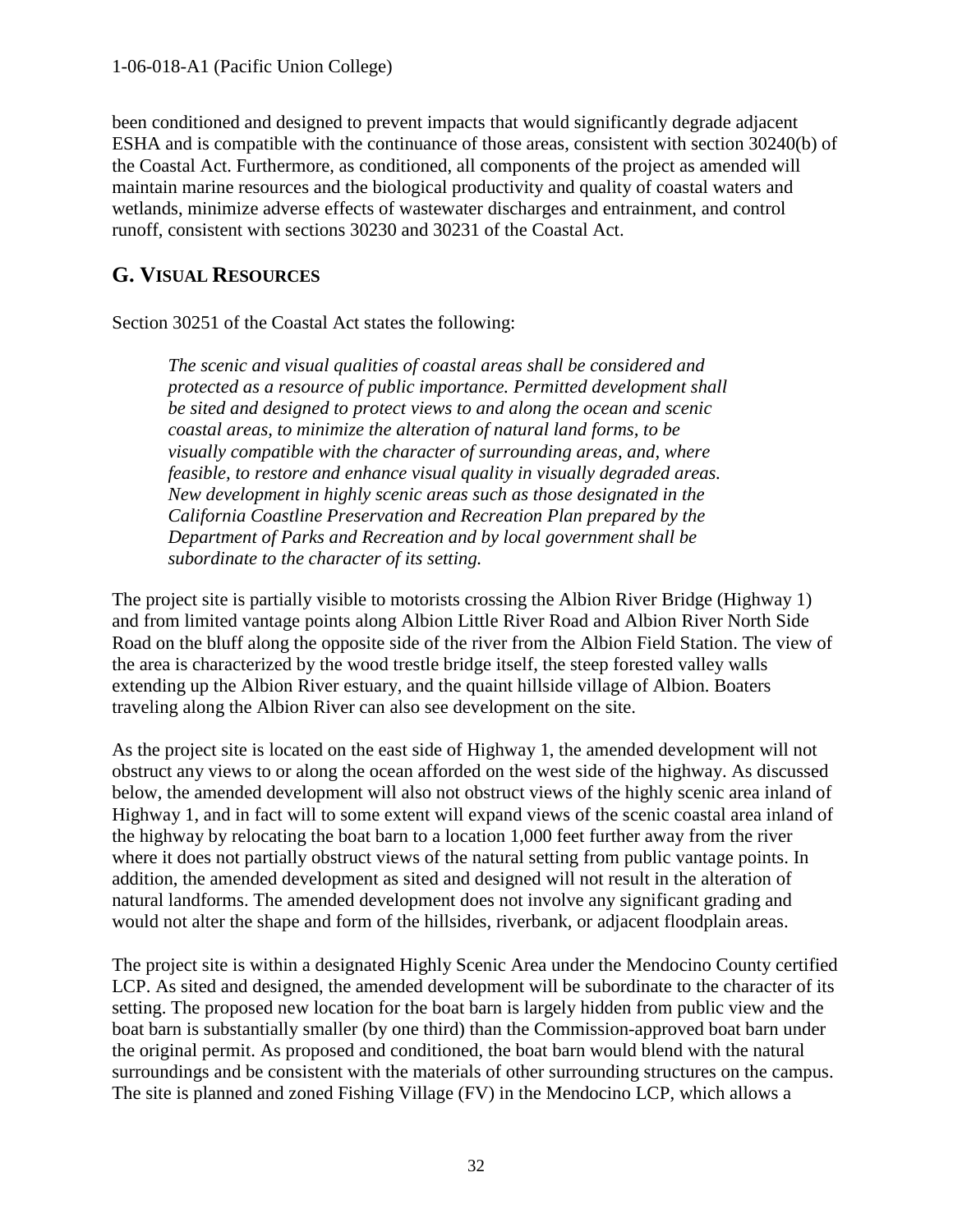maximum building height of 35 feet and the maximum height of the building is consistent with that limitation. To ensure that the proposed boat barn is sited and designed in a manner that avoids significant adverse impacts to visual resources, the Commission modifies and reimposes **Special Condition No. 8**, which requires the applicant to comply with the final plans for the boat barn, which must include cedar materials, non-reflective surfaces and downcast lighting (see **Exhibit No 3, pgs. 7-8**). This condition was associated with the original permit, but it has been modified to address the amended development. Any deviation from the approved final plans, including but not limited to, a change in the siding materials of the boat barn would require an amendment to the permit, unless the Executive Director determines that no amendment is legally required. This condition will ensure that the Commission can review any changes to the project for conformance with section 30251. **Special Condition No. 29** will further protect visual resources by imposing additional lighting restrictions, by specifically requiring that all lighting be (1) the minimum necessary for the safe ingress and egress of the structures; (2) be lowwattage; and (3) be downcast shielded so that no glare is directed toward riparian habitat areas and/or into nearby coastal waters.

The proposed after-the-fact authorization of gravel placement in the existing parking area, as well as the portion of the gravel used to construct a 6-inch-tall gravel berm will not be prominent. As previously mentioned, these areas are currently vegetated, and the gravel is no longer noticeable (see **Exhibit No. 8, pgs. 1-3**). In addition, the proposed wetland and riparian restoration work will restore areas impacted by unauthorized fill and tree removal, thereby resulting in a restored natural landscape that will improve visual resources at the site.

The proposed decking would be attached to the existing lab building and is wooden in appearance, thus blending with the development on the site. The proposed downcast shielded exterior light mounts along the north and east sides of the lab building would also be limited by the lighting restrictions required by Special Condition No. 29, as discussed in greater detail above. The equipment shed is just 120 square feet in size, and it is in close proximity to the lab structure, so its clustered placement minimizes the potential for adverse visual impacts (see **Exhibit No. 7, pg. 5**). Therefore, the Commission finds that the proposed amended development, as conditioned, will protect views to and along the ocean and scenic coastal areas, minimize the alteration of landforms, and be compatible with the character of the surrounding area and subordinate to the character of its setting consistent with section 30251 of the Coastal Act.

## <span id="page-32-0"></span>**H. PUBLIC ACCESS**

Coastal Act sections 30210, 30211, and 30212 require the provision of maximum public access opportunities, with limited exceptions. Coastal Act section 30210 requires, in applicable part, that maximum public access and recreational opportunities be provided when consistent with public safety, private property rights, and natural resource protection. Section 30211 requires, in applicable part, that development not interfere with the public's right of access to the sea where acquired through use (i.e., potential prescriptive rights or rights of implied dedication). Section 30212 requires, in applicable part, that public access from the nearest public roadway to the shoreline and along the coast is provided in new development projects, except where it is inconsistent with public safety, military security, or protection of fragile coastal resources, or adequate access exists nearby. Section 30214 provides that the public access policies of the Coastal Act shall be implemented in a manner that takes into account the capacity of the site and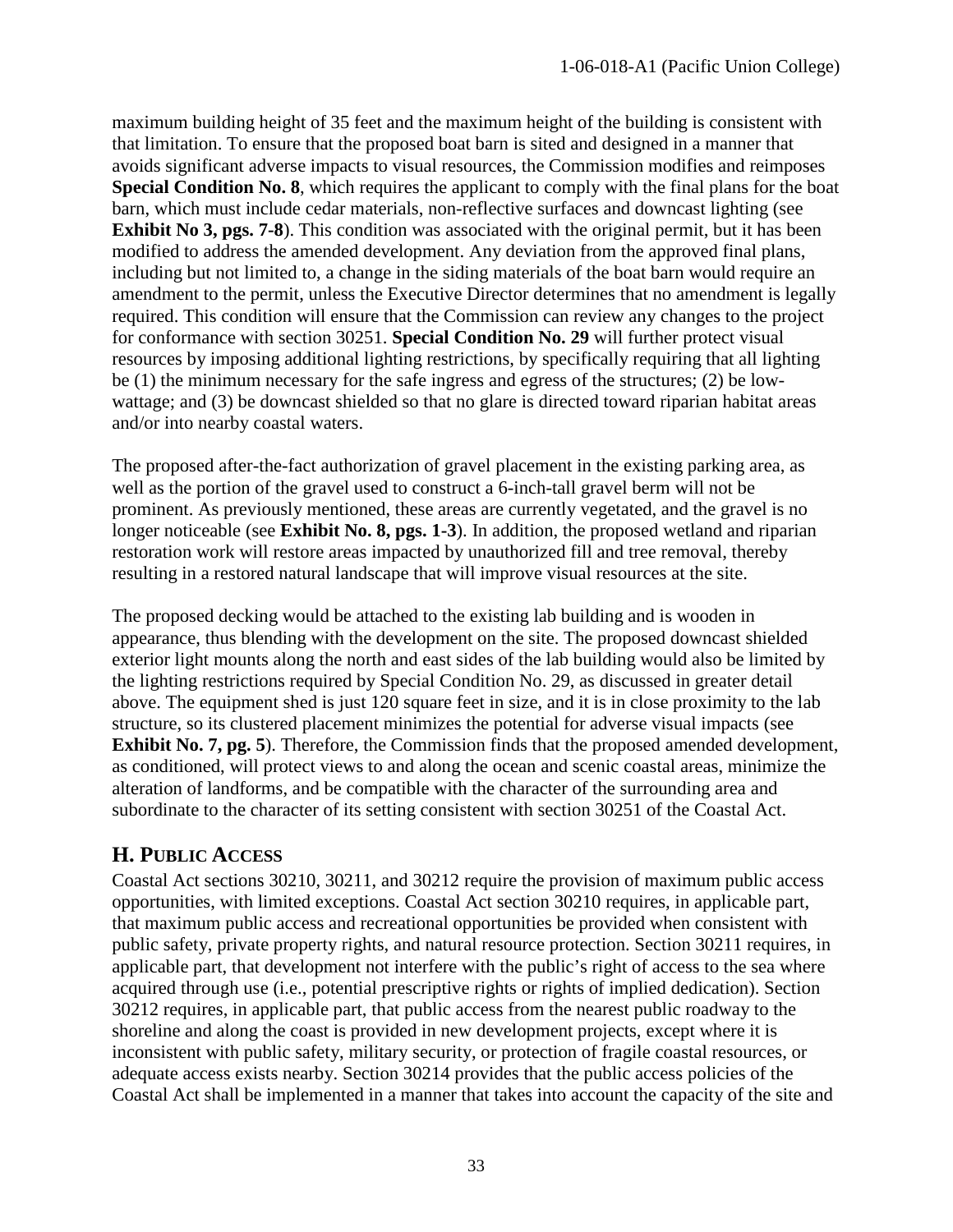the fragility of natural resources in the area. In applying sections 30210, 30211, 30212, and 30214, the Commission is limited by the need to show that any denial of a permit application based on these sections or any decision to grant a permit subject to special conditions requiring public access is necessary to avoid or offset a project's adverse impact on existing or potential public access.

Albion Field Station is currently used by Pacific Union College students and faculty for nature study purposes. The College is a private school, and there are no trails or other roads to and along the shoreline of the Albion Field Station that are open to the general public. However, Pacific Union College allows other interested groups to rent cabin lodging for retreats. The proposed amended development would not change the nature or intensity of use of the site, and thus would not create any new demand for public access or otherwise create any additional burdens on public access. Therefore, the Commission finds that the proposed amended development does not have any significant adverse effect on public access, and that the amended development as proposed, without the provision of new public access, is consistent with the public access policies of the Coastal Act.

## <span id="page-33-0"></span>**I. ARCHAEOLOGICAL RESOURCES**

Section 30244 of the Coastal Act states as follows:

*Where development would adversely impact archeological or paleontological resources as identified by the State Historic Preservation Officer, reasonable mitigation measures shall be required.*

The project area lies within the traditional territory of the Northern Pomo indigenous tribe. Commission staff contacted the Native American Heritage Commission (NAHC) for a list of tribal contacts for consultation purposes. Staff contacted every tribe on the NAHC list and contacted additional tribes that have expressed interest in receiving notifications on all Mendocino County projects. Consultation consisted of emails, letters sent in the mail, and follow-up telephone conversations with tribal representatives. No concerns were expressed during the tribal consultation process for the subject permit amendment.

During the Commission's review of the original project, the applicant submitted a cultural resources study of the project area prepared by a professional archaeologist, dated January 2005. The purpose of the investigation was to (1) acquire background information, (2) conduct a field survey to identify any archaeological and historical resources at the subject property, and (3) prepare recommendations for regarding resource findings.

The report concludes that the field survey resulted in the recordation of a single archaeological resource. Additionally, two concentrated deposits of artifacts dating between the 1890s and 1930s were observed. The report recommended in the event that previously unidentified cultural resources are encountered during development of the property, work in the immediate vicinity of the find(s) should be temporarily suspended until a qualified professional archaeologist can examine the evidence and determine a suitable course of action in consultation with the owner and regulatory officials with jurisdiction over project activities. The original permit included **Special Condition No. 10**, which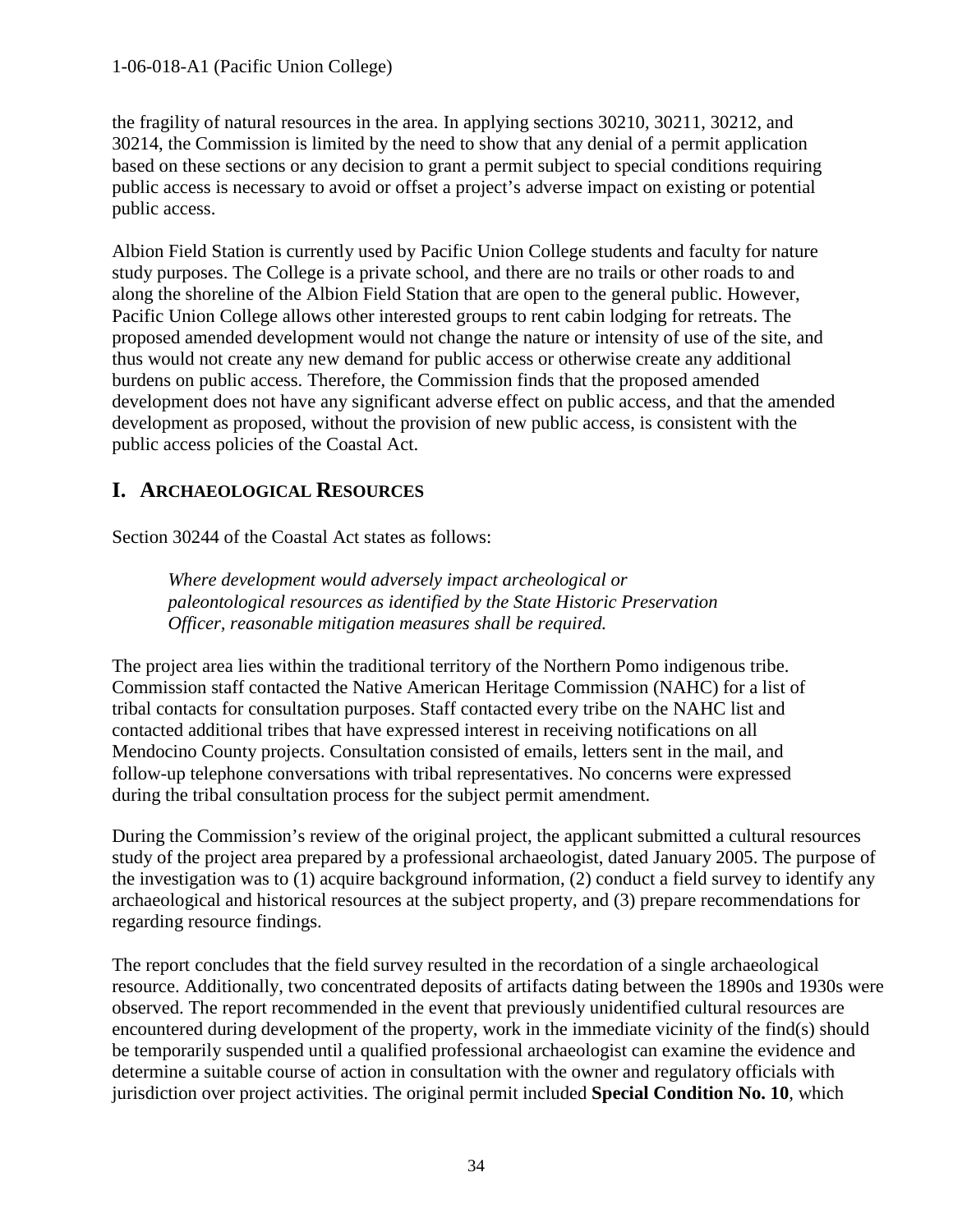requires the applicant to comply with all recommendations and mitigation measures contained in the Cultural Resources Study prepared for the project. The condition further requires that if an area of cultural deposits is discovered during the course of the project, all construction must cease and a qualified cultural resource specialist must analyze the significance of the find. To recommence construction following discovery of cultural deposits the applicant is required to submit a supplementary archaeological plan for the review and approval of the Executive Director to determine whether the changes are de minimis in nature and scope, or whether an amendment to this permit is required. Special Condition No. 10 remains in full force and effect. Therefore, the Commission finds that the amended development, as conditioned, is consistent with section 30244 of the Coastal Act, as the development includes reasonable mitigation measures to protect archaeological resources.

## <span id="page-34-0"></span>**J. HAZARDS**

*…*

Section 30253 of the Coastal Act states, in applicable part, as follows:

*New development shall do all of the following:*

*(a) Minimize risks to life and property in areas of high geologic, flood, and fire hazard.*

Section 30253 requires in part that new development minimize risks to life and property in areas of high geologic, flood, and/or fire hazards. The site is primarily affected by flood hazards. The existing boat barn in its unauthorized location is within a FEMA-designated Special Flood Hazard Area (see **Exhibit No. 8, pg. 1**). However, the applicant proposes to move the boat barn to a location approximately 1,000 feet further east from the river, outside of the flood zone. The proposed after-the-fact equipment shed and new decking are within the FEMA-designated Special Flood Hazard Area. However, this development is (1) minimal and accessory in nature to existing development on the site, (2) not often occupied by staff, students, and visitors, and (3) can be easily evacuated should flood hazards threaten these project elements. Therefore, the development minimizes risks to life and property from flood hazards consistent with section 30253(a) (see **Exhibit No. 8, pg. 2**).

Although the project has been designed to minimize risks from flooding, the project site is inherently subject to flooding hazards. **Special Condition No. 11** of the original permit requires the landowner to assume the risks of flooding hazards to the property and waive any claim of liability on the part of the Commission. Special Condition No. 11 remains in full force and effect for the amended development. In addition, new **Special Condition No. 30** requires the applicant to record a deed restriction to impose the special conditions of the amended permit as covenants, conditions and restrictions on the use and enjoyment of the property. This special condition helps provide notice of potential hazards of the property and that the landowner assumes the risk and waives any claim of liability on the part of the Commission. Therefore, as conditioned, the amended development minimizes the risks to life and property from flood hazards consistent with section 30253 of the Coastal Act.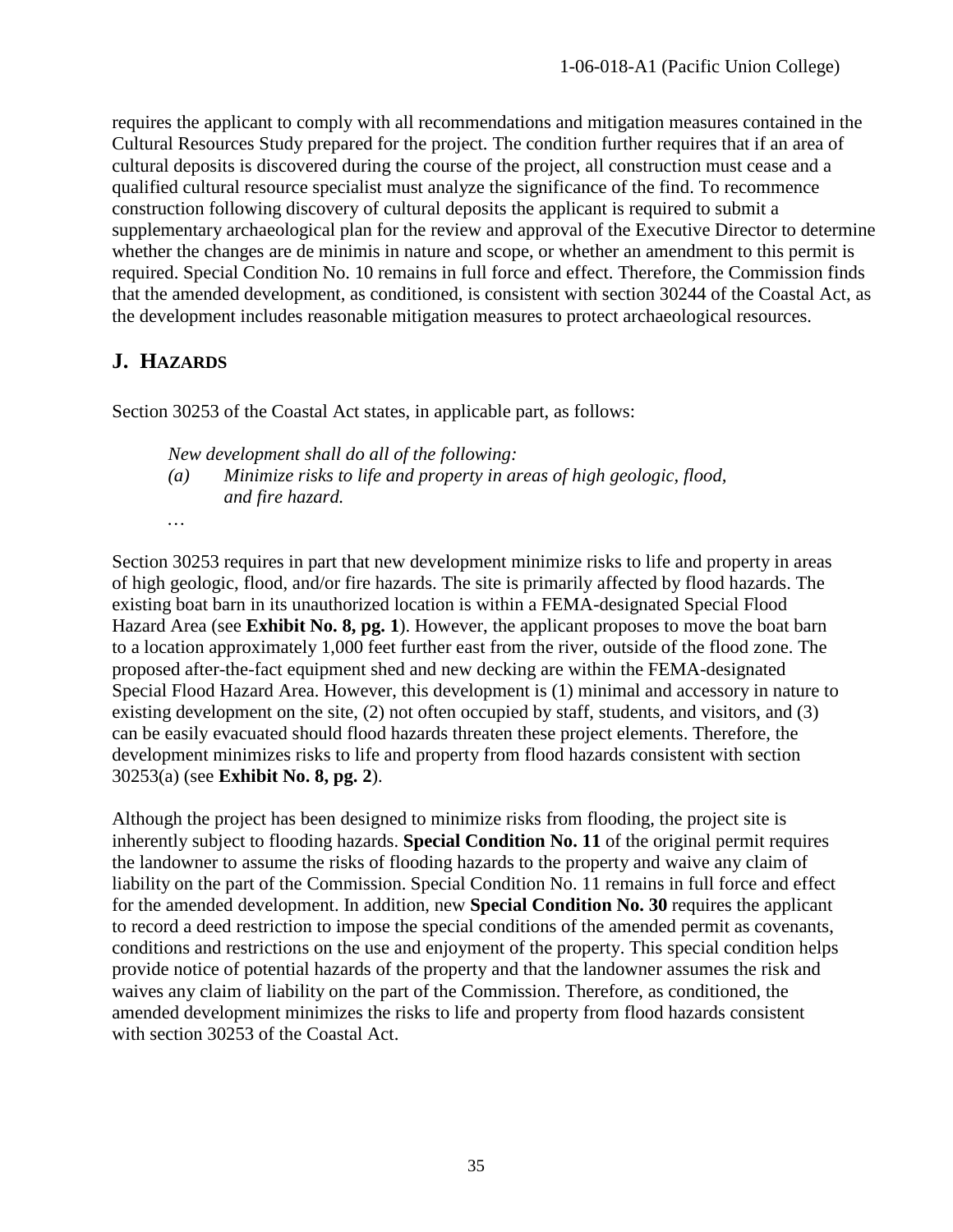## <span id="page-35-0"></span>**K. VIOLATION**

Violations of the Coastal Act exist on the subject property including, but not necessarily limited to: wetland fill; riparian ESHA tree removal; the construction of a boat barn in an unauthorized location; installation of decking, a retaining wall, light posts, and an equipment shed; placement of gravel fill within an existing parking area; and the creation of a gravel berm adjacent to ESHA. Approval of this application pursuant to the staff recommendation, issuance of the permit amendment, and the applicant's subsequent compliance with the terms and conditions of the amended permit will result in resolution of future impacts of the violations noted above. Approval of this application will require the applicant to remove the unauthorized boat barn to an approvable location elsewhere on the property; remove the associated wetland fill and restore the impacted wetlands; remove those portions of the decking that encroach on riparian ESHA inconsistent with the Coastal Act, while authorizing, after the fact, those portions that are consistent with the Coastal Act. The applicant will remove a retaining wall, light posts and other wetland fill and restore wetlands and riparian ESHA as required by **Special Conditions Nos. 21, 23, 27, and 28**.

Although development has taken place prior to submission of this permit application, consideration of this application by the Commission has been based solely upon the Chapter 3 policies of the Coastal Act. Commission review and action on this permit amendment does not constitute a waiver of any legal action with regard to the alleged violations (or any other violations), nor does it constitute an implied statement of the Commission's position regarding the legality of development undertaken on the subject site without a coastal permit, or of any other development other than the development approved herein. In fact, approval of this permit amendment is possible only because of the conditions included herein, and the applicant's presumed subsequent compliance with said conditions, and failure to comply with these conditions in conjunction with the exercise of this amended permit would also constitute a violation of this permit as amended and of the Coastal Act. Accordingly, the applicant remains subject to enforcement action just as it was prior to this permit amendment approval for engaging in unpermitted development.

## <span id="page-35-1"></span>**L. CALIFORNIA ENVIRONMENTAL QUALITY ACT**

Section 13096 of Title 14 of the California Code of Regulations requires Coastal Commission approval of CDP applications to be supported by a finding showing the application, as modified by any conditions of approval, is consistent with any applicable requirements of the California Environmental Quality Act (CEQA). Section 21080.5(d)(2)(A) of CEQA prohibits a proposed development from being approved if there are any feasible alternatives or feasible mitigation measures available, which would substantially lessen any significant adverse effect the proposed development may have on the environment.

The Commission incorporates its findings on Coastal Act consistency at this point as if set forth in full. No public comments regarding potential significant adverse environmental effects of the project amendment were received prior to preparation of the staff report. As discussed above, the proposed project has been conditioned to be consistent with the policies of the Coastal Act. As specifically discussed in these above findings, which are hereby incorporated by reference, mitigation measures that will minimize or avoid all significant adverse environmental impacts have been required. As conditioned, there are no other feasible alternatives or feasible mitigation